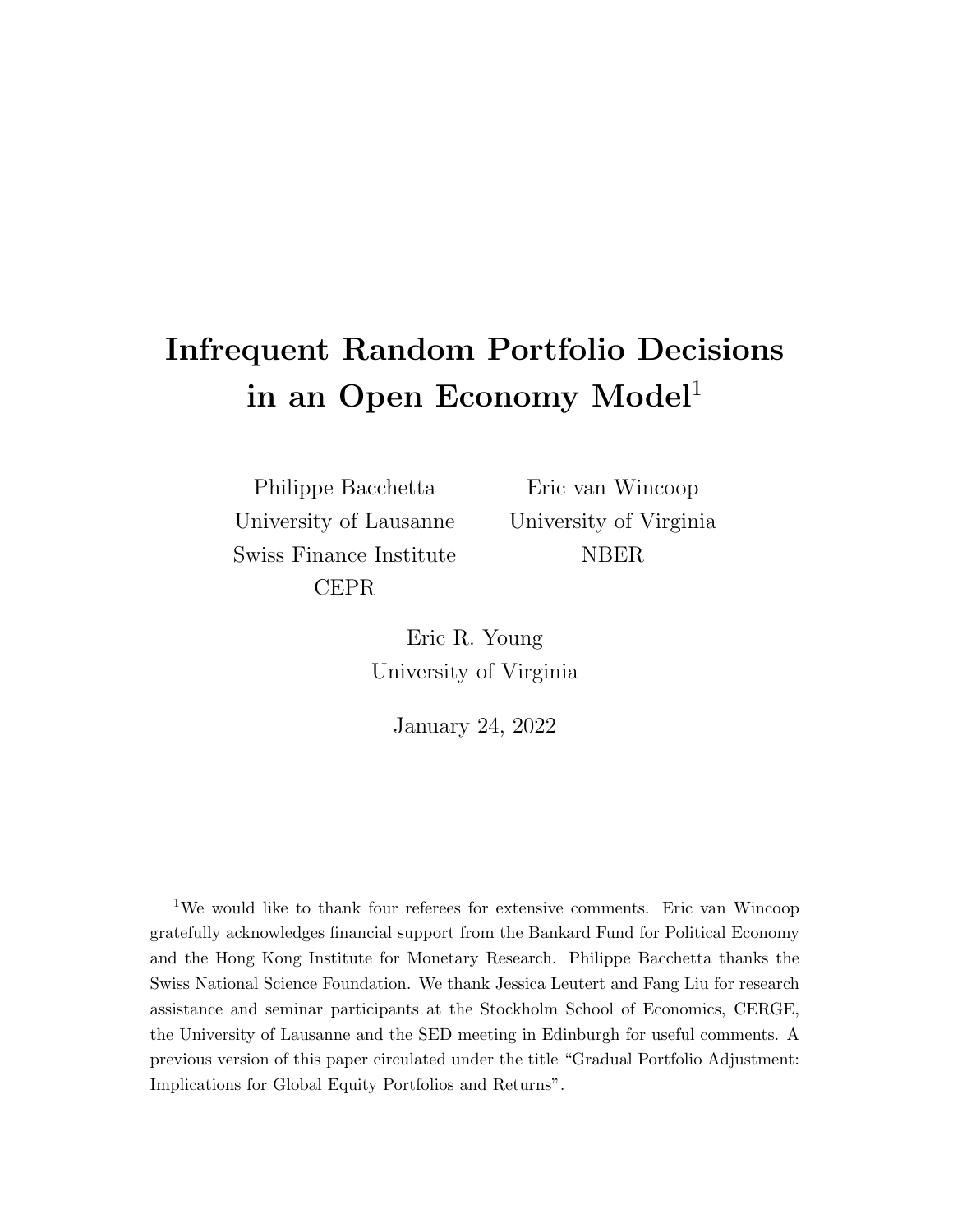#### Abstract

We introduce a portfolio friction in a two-country DSGE model where investors face a constant probability to make new portfolio decisions. The friction leads to a more gradual portfolio adjustment to shocks and a weaker portfolio response to changes in expected excess returns. We apply the model to monthly data for the US and rest of the world for equity portfolios. We show that the model is consistent with a broad set of evidence related to portfolios, equity prices and excess returns for an intermediate level of the friction. The evidence includes portfolio inertia, limited sensitivity to expected excess returns, a significant impact of financial shocks, excess return predictability, and asset price momentum and reversal.

JEL classification: F30, F41, G11, G12

Keywords: portfolio frictions, infrequent portfolio decisions, international portfolio allocation, excess return predictability, financial shocks.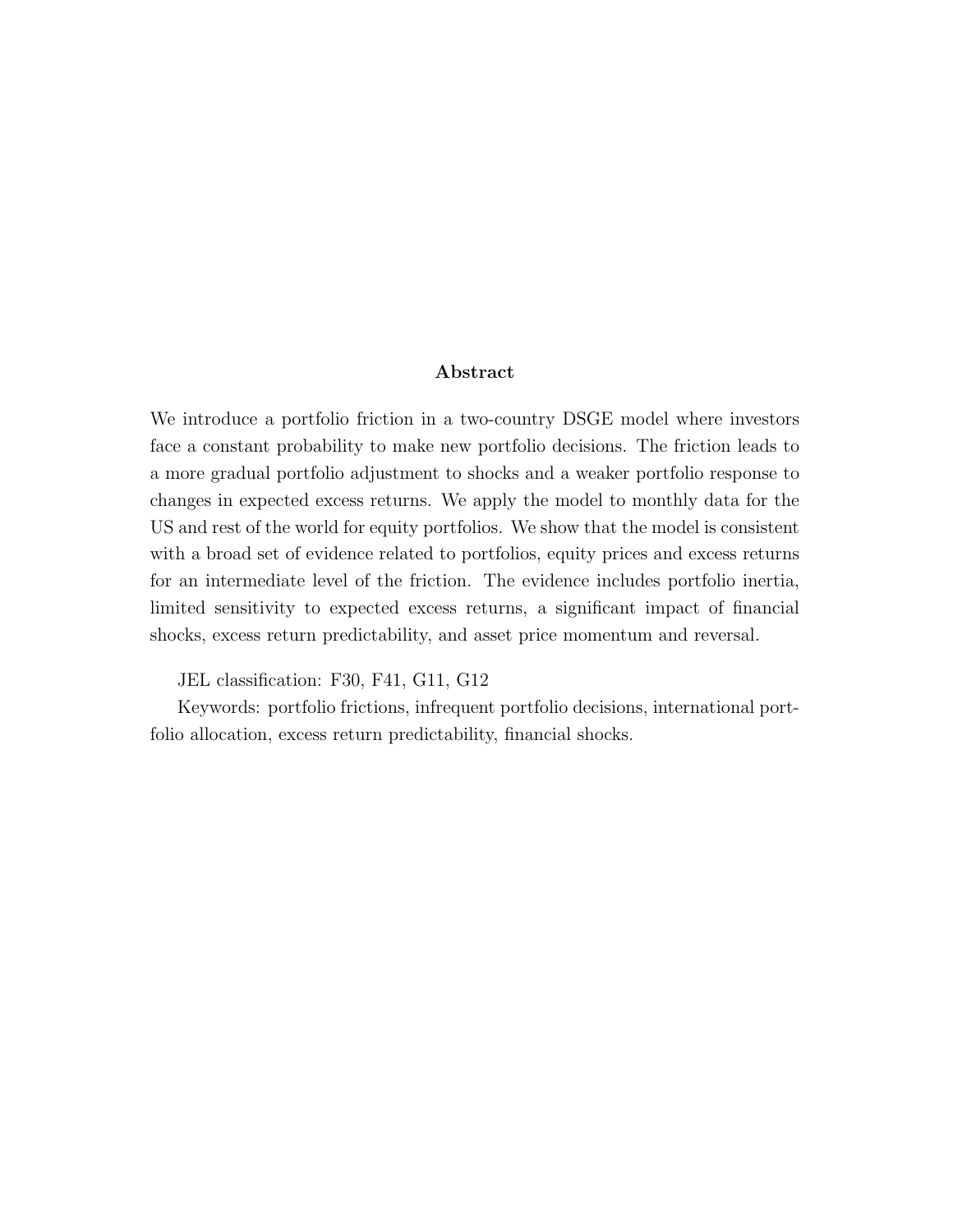## 1 Introduction

In the last decade, DSGE open economy models have increasingly incorporated portfolio choice.<sup>1</sup> However, the implications of these largely frictionless models contrast sharply with the evidence on asset prices, excess returns and portfolios. In this paper we introduce a financial friction whereby investors make infrequent portfolio decisions. Analogous to Calvo price setting, investors make new portfolio decisions each period with a probability  $p$ . We analyze the implications for optimal portfolio choice and use data on equity prices, excess returns and portfolios to show that this friction allows us to more closely fit the data.

Frictionless portfolio choice models imply that investors respond only to expected excess returns in the immediate future, to which portfolios are extremely sensitive. Moreover, past portfolio choice has no impact on current portfolio choice. This is inconsistent with micro evidence on the portfolio behavior of households and mutual funds. In addition it has implications for asset prices and excess returns that are inconsistent with the data.

With regard to households portfolio choice, the Investment Company Institute reports that 60 percent make no change to their stock or mutual fund portfolio over the course of a year.<sup>2</sup> This is consistent with a substantial literature that has documented portfolio inertia by households.<sup>3</sup> Giglio et al. (2021), using a survey of US based Vanguard investors, document a response of equity portfolio shares to expected returns that is too weak to make sense in the context of frictionless models. They further provide evidence that changes in expected returns have limited explanatory power for when investors trade, but help predict the direction and the magnitude of trading conditional on its occurrence. They suggest that

<sup>1</sup>Examples include Benhima and Cordonier (2020), Camanho et al. (2020), Davis and van Wincoop (2018), Devereux and Sutherland (2007, 2010), Didier and Lowenkron (2012), Dou and Verdelhan (2015), Evans and Hnatkovska (2012, 2014), Gabaix and Maggiori (2015), Hau and Rey (2006), Hnatkovska (2010), Koijen and Yogo (2020), and Tille and van Wincoop (2010a,b, 2014).

<sup>2</sup> In the year 2001, 60 percent made no change (see Equity Ownership of America, 2002). In 2007, 57 percent made no change (see Equity and Bond Ownership in America, 2008).

<sup>3</sup>See for example Ameriks and Zeldes (2004), Bilias et al. (2010), Brunnermeier and Nagel (2008) and Mitchell et al. (2006). Even stronger inertia applies to retirement portfolios. The Investment Company Institute (2021) reports that for over 30 million employer-based defined contribution plans, 90 percent of investors made no changes during a given year. Mitchell et al. (2006) reports similar evidence.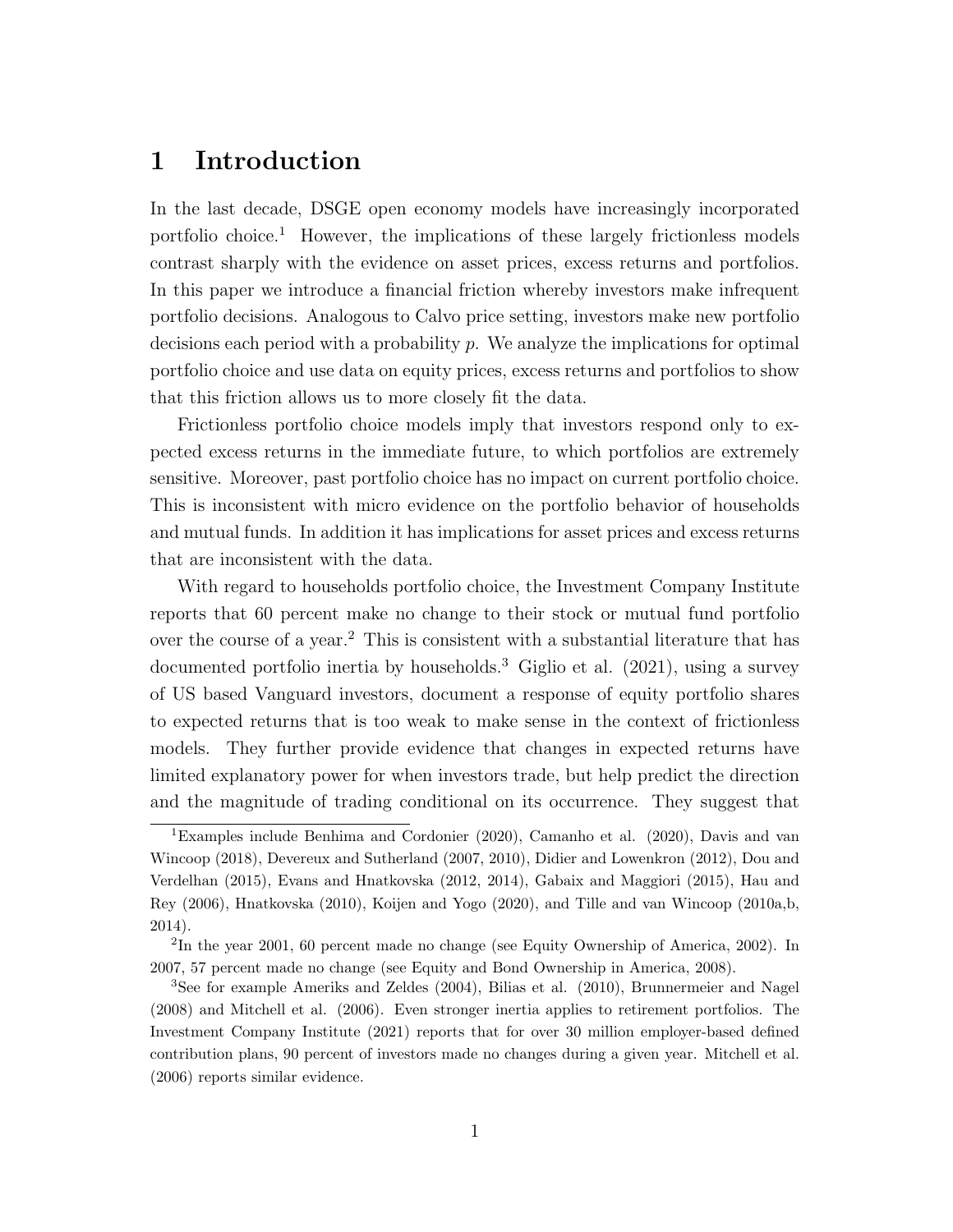this can be captured by introducing infrequent random trading à la Calvo, which we do in this paper.

Bacchetta et al. (2021), provide evidence on the importance of portfolio frictions based on the international portfolio allocation of US equity mutual funds. They report strong evidence of a gradual portfolio response and a weak response to changes in expected returns. Camanho et al. (2020) also use data for international equity mutual funds, providing evidence of infrequent portfolio rebalancing.

Frictionless portfolio choice models have several unrealistic implications for asset prices and excess returns. The first is that asset prices are very little affected by financial shocks, which can be thought of as latent asset demand shocks or exogenous portfolio shifts.<sup>4</sup> Since portfolios are quite sensitive to expected excess returns, very small asset price changes are sufficient to clear markets in response to such financial shocks.<sup>5</sup> This contrasts with evidence of large price impact of financial shocks. Gabaix and Koijen (2021), using granual IV, show that a one percent increase in US equity demand raises the equity price by five percent. They argue that this is about a factor 100 times larger than in frictionless models. This large price impact implies that financial shocks are the dominant driver of asset prices, as illustrated by Gabaix and Koijen (2021) as well. This is also consistent with Koijen and Yogo (2019), who provide evidence that latent asset demand shocks are the main driver of equity prices. Similarly, Itskhoki and Muhkin (2021) show that exchange rates are largely driven by financial shocks, which accounts for the disconnect from macro fundamentals. Gabaix and Maggiori (2015) also emphasize the importance of financial shocks for exchange rates, for which they cite a variety of evidence.

Frictionless models also have unrealistic implications for expected excess returns. The extreme sensitivity of portfolios to expected excess returns implies that in equilibrium expected excess returns are very small. Excess returns are therefore hard to predict, in contrast with lots of evidence for both equity and currency markets. Related, there is widespread evidence in many financial markets of excess return momentum and reversal. Excess returns are positively autocorre-

<sup>4</sup>Examples are portfolio shifts due to changes in risk aversion or the risk-bearing capacity of financial institutions, liquidity trade, noise trade or FX intervention.

<sup>5</sup>Tille and van Wincoop (2014) show that first-order changes in portfolio shares are associated with third-order changes in expected returns because expected excess returns are divided by second order moments (e.g. the variance of the excess return) in optimal portfolios.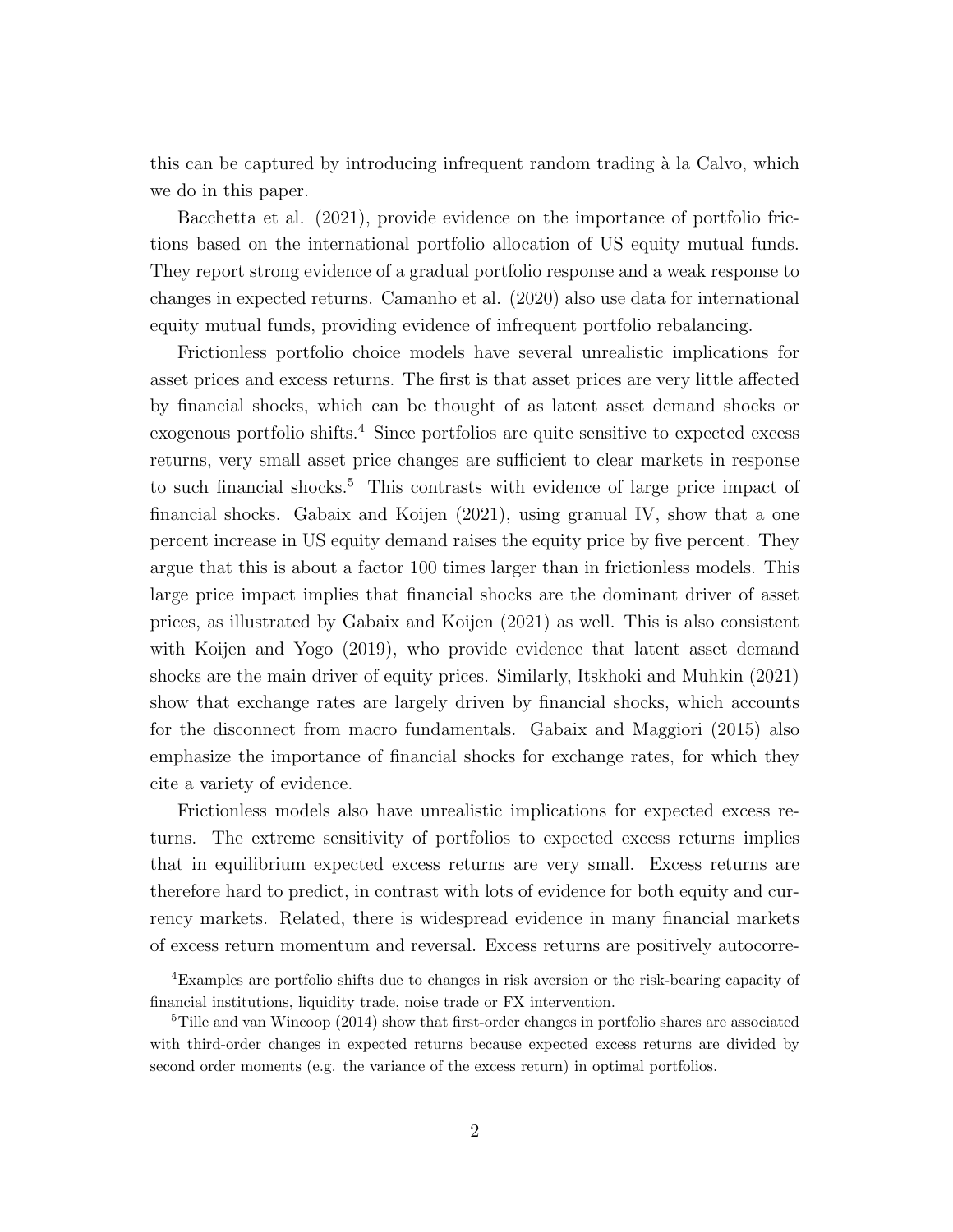lated at short horizons (momentum) and negatively over longer horizons (reversal). This is hard to explain in frictionless portfolio choice models.

Another significant feature of equity holdings is limited participation. Chien et al. (2020) and Zhang (2021) introduce limited stock market participation in a twocountry model and show that this can contribute to explain limited international risk sharing. However, in contrast to infrequent portfolio adjustment, limited participation by itself does not generate the forward and backward-looking portfolio features that can explain excess return dynamics like momentum and reversal.

We introduce the portfolio friction in a two country model where investors trade equity from both countries and a risk-free bond. There are both dividend shocks and financial shocks. The model is solved with a global solution method. But to develop intuition, we derive an approximate expression of the equity portfolio share in the Home country that uses techniques related to Campbell and Viceira (1999). The optimal portfolio depends on the lagged portfolio and the expected present discounted value of all future excess returns. It is perturbed by additive exogenous portfolio shocks (financial shocks). There is also a hedge term that captures risk associated with future returns, but it is numerically not important.

We apply the model to monthly data for the United States versus the rest of the world (an aggregate of 44 countries). We consider implications for portfolio behavior, equity prices and international equity return differentials. For different values of  $p$ , we give the model the benefit of the doubt by calibrating the parameters of the financial shock process to fit some key moments.

We find that the model fits the data best for an intermediate friction of  $p = 0.1$ . For a stronger portfolio friction (lower  $p$ ), the excess return is too autocorrelated, there is too much excess return momentum, the expected excess return is too volatile and the portfolio response to expected excess returns is too weak. But the model performs worst without the portfolio friction. Portfolios are excessively sensitive to expected excess returns compared to the data and the price impact of financial shocks is much weaker than seen in the data. The latter implies that exogenous financial flows need to be implausibly large to be consistent with various data moments. Even then the frictionless model is inconsistent with evidence related to expected excess returns. It also does not feature asset price momentum and reversal.

The paper fits into a broader literature of portfolio frictions that lead to gradual portfolio adjustment. In analogy to price setting, there are three ways of model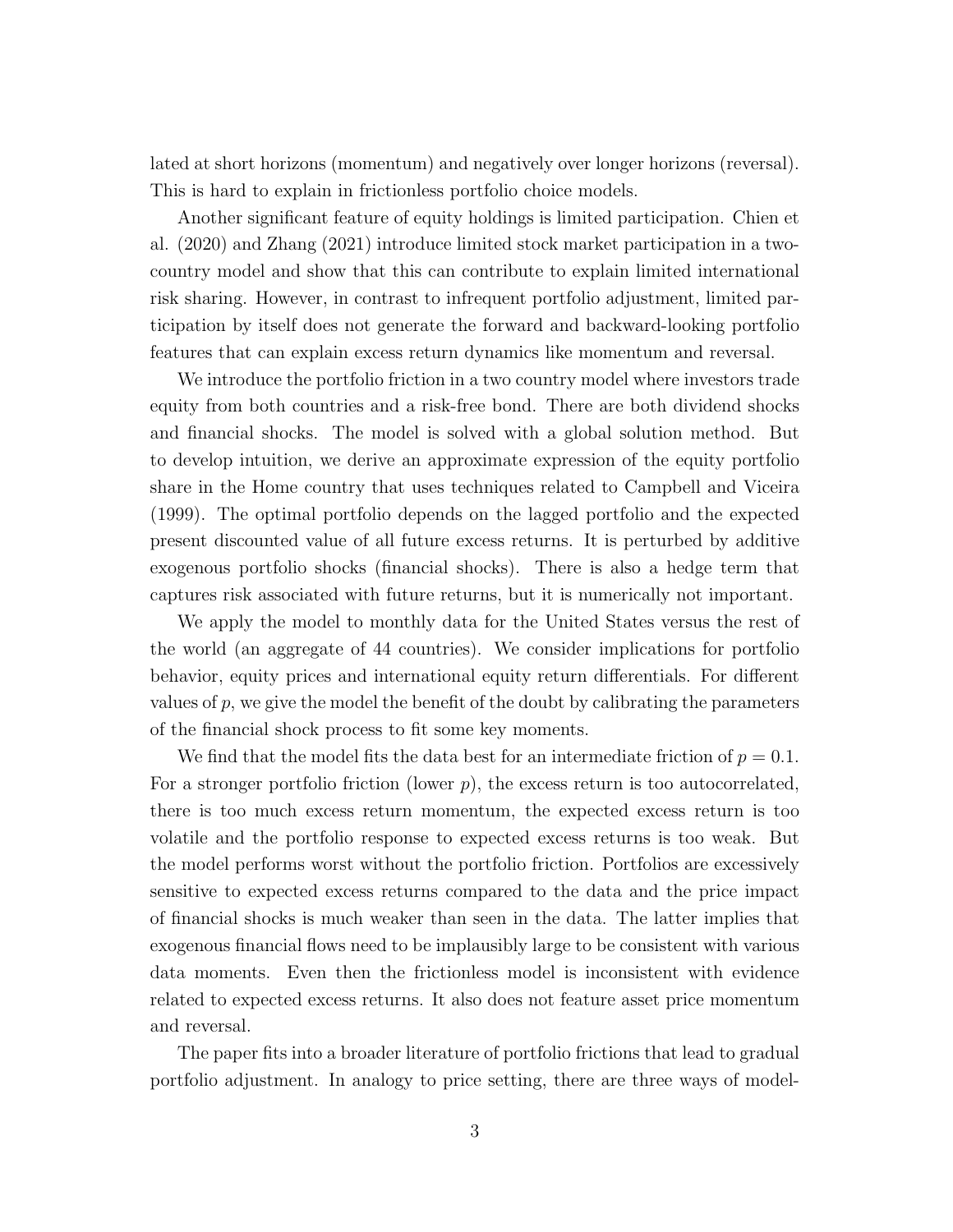ing gradual portfolio adjustment: investors make new portfolio decisions every T periods (like Taylor price setting), with a given probability  $p$  (like Calvo price setting) or they face a quadratic cost of changing portfolio shares (like Rotemberg cost of price changes). This is the first paper that adopts the Calvo setup. It also distinguishes itself by considering a broad set of implications for both portfolios and asset prices.

The most common assumption in this literature is staggered portfolio decisions every  $T$  periods.<sup>6</sup> One drawback is that it leads to bumpy impulse response functions as agents adjusting their portfolios at the time of a shock will predictably do so again in T periods. A quadratic portfolio adjustment cost has been adopted by Bacchetta and van Wincoop (2021), Bacchetta et al. (2021), Bacchetta et al.  $(2022)$ , Gârleanu and Pedersen  $(2013)$  and Vayanos and Woolley  $(2012)$ . This is easier to work with, but it is less realistic as it does not reflect the fact that investors change their portfolios at different times, as reported for example by Giglio et al. (2021).<sup>7</sup>

The remainder of the paper is organized as follows. Section 2 develops the model. Section 3 discusses an approximation of the optimal portfolio in order to develop intuition. Section 4 discusses data and calibration and Section 5 presents the empirical results. Section 6 concludes.

## 2 Model

There are two countries, Home  $(H)$  and Foreign  $(F)$ . There is a single good. In both countries there is a continuum of agents on the interval  $[0, 1]$  who have infinite lives and make decisions about consumption and portfolio allocation. Agents of

<sup>6</sup>For recent contributions, see Abel et al. (2007), Bacchetta and van Wincoop (2010), Bogousslavsky (2016), Chien et al. (2012), Duffie (2010), Greenwood et al. (2018) and Hendershott et al. (2013). Earlier papers examine the impact of infrequent portfolio adjustments taking the process of asset returns as exogenous, e.g. see Lynch (1996) or Gabaix and Laibson (2002).

<sup>7</sup>The Calvo setup implies heterogeneity in portfolio shares across investors, which is an important difference from the portfolio adjustment cost approach, but one that we will not explore here. Another difference relates to the aggregate portfolio expression. While in both cases the aggregate portfolio depends on the lagged portfolio and a present discounted value of future expected excess returns, the coefficient on the latter is very different. In the Calvo setup it depends on long-term risk about future excess returns, while in the adjustment cost setup it is largely driven by the exogenous adjustment cost parameter.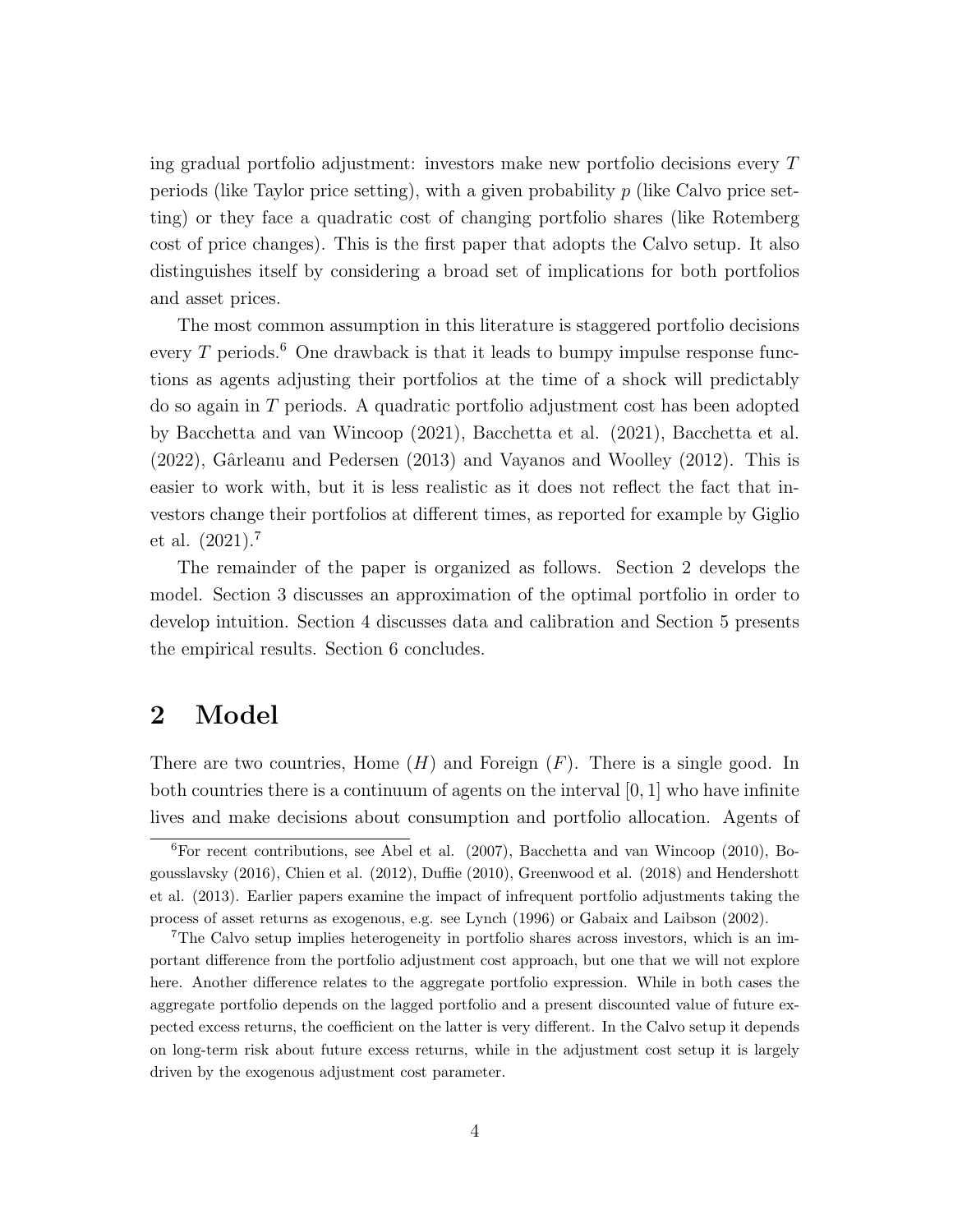both countries can hold three assets: Home and Foreign equity and a risk-free bond.

## 2.1 Infrequent Decision Making

The key aspect of the model is infrequent decision making about consumption and portfolios. Analogous to Calvo price setting, we assume that agents make new decisions with a probability  $p$ . However, infrequent decision making only affects portfolio choice: we assume an intertemporal elasticity of substitution of 1, which implies that optimal consumption is a constant fraction of wealth. Agents therefore do not need to rethink their consumption choice. For portfolio choice we assume that the fraction  $1 - p$  of agents that does not make new portfolio decisions will hold their portfolio shares constant until the time comes that they make a new portfolio decision.<sup>8</sup>

#### 2.2 Assets

Agents can invest in Home equity, Foreign equity and a one-period risk-free bond. The number of equity shares is normalized to 1 in both countries, while bonds are in zero net supply. The gross interest rate on the bond is denoted  $R_t$ . The returns on Home and Foreign equity from  $t$  to  $t + 1$  are

$$
R_{H,t+1} = \frac{Q_{H,t+1} + D_{H,t+1}}{Q_{H,t}} \tag{1}
$$

$$
R_{F,t+1} = \frac{Q_{F,t+1} + D_{F,t+1}}{Q_{F,t}},\tag{2}
$$

where  $Q_{H,t}$  and  $Q_{F,t}$  are the prices of Home and Foreign equity shares and  $D_{H,t}$ ,  $D_{F,t}$  are dividends.

Define the relative and average log dividends as  $d_t^D = d_{H,t} - d_{F,t}$  and  $d_t^A =$  $0.5(d_{H,t} + d_{F,t})$ . They are assumed to follow an AR process:

$$
d_t^D = \rho_d d_{t-1}^D + \epsilon_t^{d,D} \tag{3}
$$

$$
d_t^A = (1 - \rho_d)d + \rho_d d_{t-1}^A + \epsilon_t^{d,A}.
$$
\n(4)

<sup>8</sup>An alternative, not explored here, is that agents hold the quantity of asset holdings constant. This is analogous to a buy-and-hold portfolio, in which case there is no rebalancing. In our specification, even the agents that do not make new portfolio decisions still trade to rebalance their portfolio. This can for example be achieved by investing in a mutual fund. While in reality a combination of both is realistic, this would significantly complicate our analysis.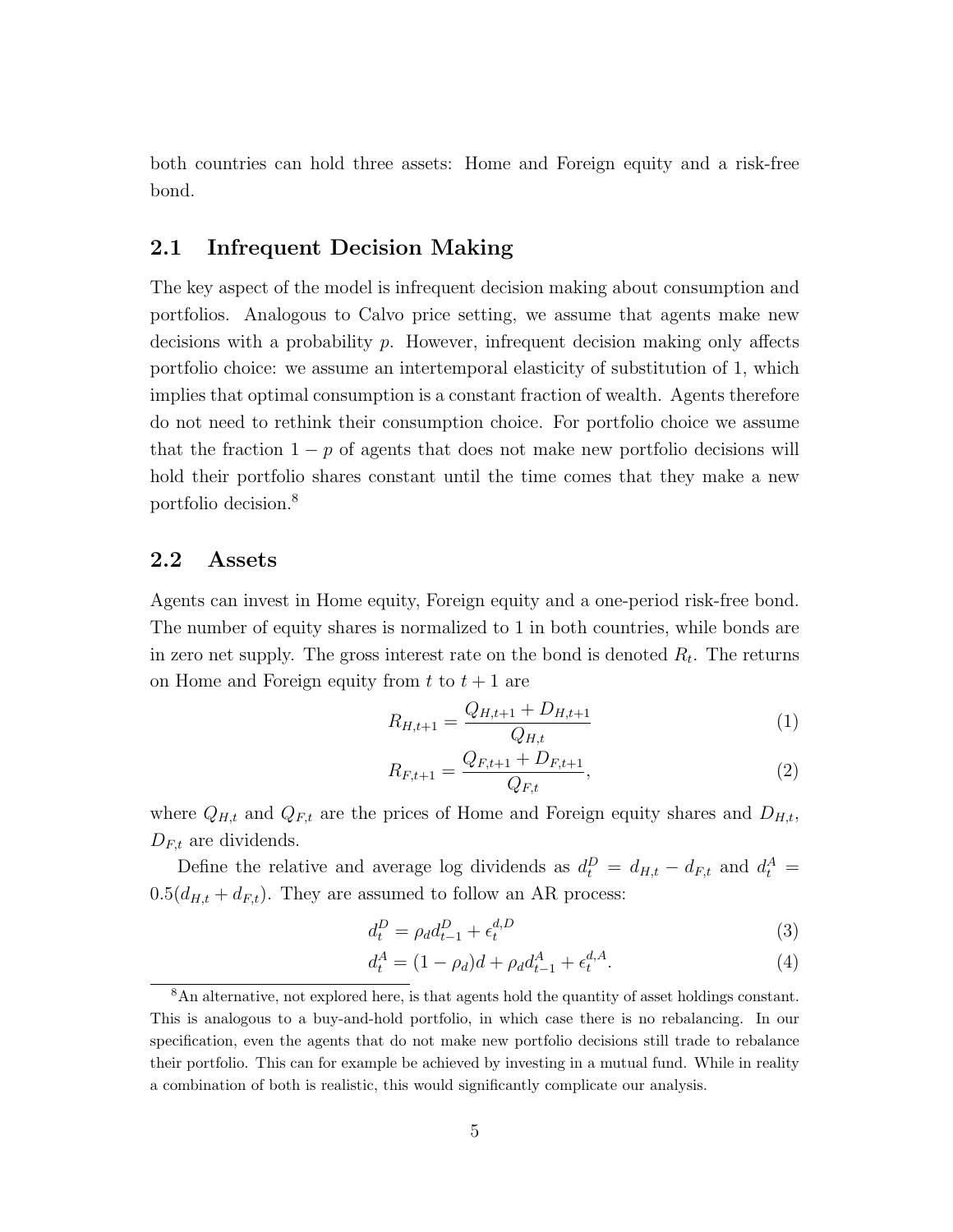The shocks to relative and average log dividends are assumed to be uncorrelated. The standard deviations of the shocks are  $\sigma_{d}$  and  $\sigma_{d}$ .

#### 2.3 Budget Constraints

We focus mostly on describing Home agents. For Foreign agents we simply need to replace the  $H$  with an  $F$ . Consider agent  $i$  in the Home country who makes a new portfolio decision at time t. First some notation is in order. Let  $W_{H,t}^{i}$  be the wealth of the agent at the start of period t and  $cw_{H,t}^i$  the fraction of wealth that is consumed. The remainder is then invested in the three assets. A fraction  $z_{HH,t}^i$  is invested in Home equity and  $z_{HF,t}^i$  in Foreign equity. The remainder is invested in the bond. We also denote  $\tilde{z}_{HH,t}$  and  $\tilde{z}_{HF,t}$  as the average portfolio shares of all Home agents that make new portfolio decisions at time t. In equilibrium  $z_{HH,t}^i = \tilde{z}_{HH,t}$ and  $z_{HF,t}^i = \tilde{z}_{HF,t}$  for investors making new portfolio decisions at time t. But we will make this substitution only after deriving the first-order conditions for agent i. For Foreign agents we denote the fractions allocated to the Home and Foreign equity as  $z_{FH,t}^i$  and  $z_{FF,t}^i$ .

Wealth of agent  $i$  making a new consumption and portfolio decision at time  $t$ then evolves according to

$$
W_{H,t+1}^i = (1 - cw_{H,t}^i) W_{H,t}^i R_{t+1}^{p,H,i}
$$
\n<sup>(5)</sup>

where the portfolio return is

$$
R_{t+1}^{p,H,i} = R_t + z_{HH,t}^i (e^{\tau_{H,t}} R_{H,t+1} - R_t) + z_{HF,t}^i (e^{-\tau_{H,t}} R_{F,t+1} - R_t) +
$$
  

$$
- \tilde{z}_{HH,t} (1 - e^{\tau_{H,t}}) R_{H,t+1} + \tilde{z}_{HF,t} (1 - e^{-\tau_{H,t}}) R_{F,t+1}.
$$
 (6)

Here  $\tau_{H,t}$  is a tax on the Foreign investment return and subsidy on the Home investment return, which will be discussed further below. The aggregate of this tax/subsidy across all Home agents making a portfolio decision at time t is reimbursed through the last two terms of (6). This assures that it will only affect portfolio allocation, not overall wealth accumulation. Analogously, for Foreign agents  $\tau_{F,t}$  is a tax on the Home return and subsidy on the Foreign return.

Wealth of Home agent i who does not make new consumption/portfolio decisions at time t, and last made new decisions at  $t - j$ , evolves according to

$$
W_{H,t+1}^i = (1 - cw_{H,t-j}^i) W_{H,t}^i R_{t+1}^{p,H,i,t-j}
$$
\n<sup>(7)</sup>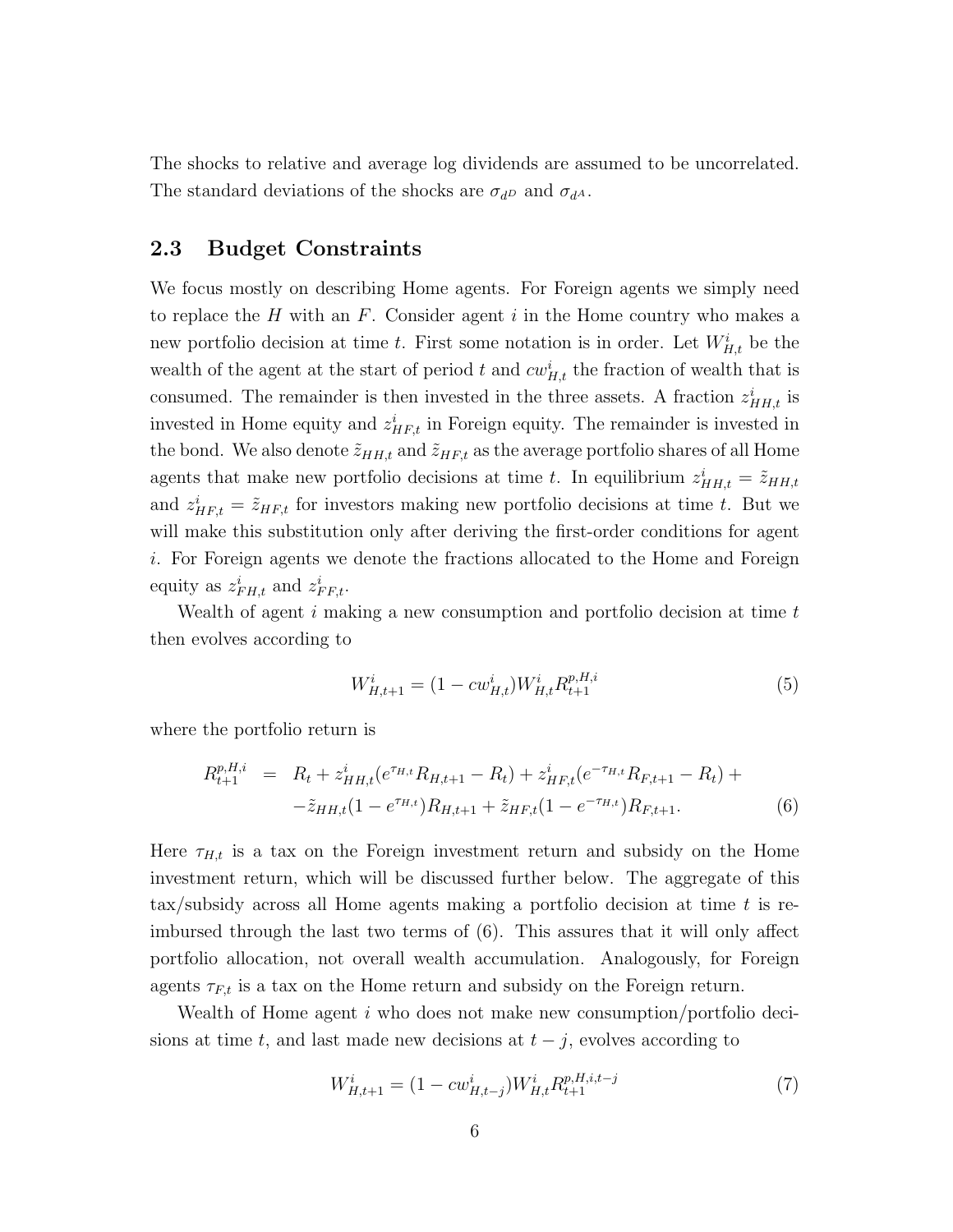where the portfolio return is

$$
R_{t+1}^{p,H,i,t-j} = R_t + z_{HH,t-j}^i (e^{\tau_{H,t-j}} R_{H,t+1} - R_t) + z_{HF,t-j}^i (e^{-\tau_{H,t-j}} R_{F,t+1} - R_t) +
$$
  

$$
- \tilde{z}_{HH,t-j} (1 - e^{\tau_{H,t-j}}) R_{H,t+1} + \tilde{z}_{HF,t-j} (1 - e^{-\tau_{H,t-j}}) R_{F,t+1}.
$$
 (8)

The portfolio return has an extra  $t - j$  superscript to denote when consumption/portfolio decisions were last made. The consumption-wealth ratio and portfolio shares are those chosen at  $t - j$ . The tax/subsidy is also at  $t - j$  as it is held constant until a new portfolio decision is made.

After deriving the portfolio Euler equations, we will substitute  $z_{HH,t}^i = \tilde{z}_{HH,t}$ and  $z_{HF,t}^i = \tilde{z}_{HF,t}$ . The same is done for portfolio shares prior to time t. The portfolio return of agents who last made a portfolio decision at time  $t - j$  is then

$$
R_{t+1}^{p,H,t-j} = R_t + \tilde{z}_{HH,t-j}(R_{H,t+1} - R_t) + \tilde{z}_{HF,t-j}(R_{F,t+1} - R_t)
$$
(9)

The tax/subsidy  $\tau_{H,t-j}$  no longer enters.

### 2.4 Financial Shocks

The tax/subsidy  $\tau_{H,t}$  for Home agents and  $\tau_{F,t}$  for Foreign agents plays two roles. First, their mean level  $\tau$  can be set to generate realistic average portfolio home bias. Second, their changes over time generate exogenous portfolio shifts, which we will refer to as financial shocks.

Define their relative and average values as  $\tau_t^D = \tau_{H,t} - \tau_{F,t}$  and  $\tau_t^A = 0.5(\tau_{H,t} +$  $\tau_{F,t}$ ). We assume that they follow AR processes:

$$
\tau_t^D = \rho_\tau \tau_{t-1}^D + \epsilon_t^{\tau, D} \tag{10}
$$

$$
\tau_t^A = (1 - \rho_\tau)\tau + \rho_\tau \tau_{t-1}^A + \epsilon_{F,t}^{\tau, A} \tag{11}
$$

The relative and average shocks are assumed to be uncorrelated. The standard deviations of the shocks are  $\sigma_{\tau^D}$  and  $\sigma_{\tau^A}$ .

A rise in  $\tau_t^D$  generates an exogenous portfolio shift from Foreign to Home equity. A rise in  $\tau_t^A$  generates an exogenous portfolio shift from foreign to domestic equity (increased home bias). We refer to these as financial shocks. These exogenous portfolio shifts, unrelated to endogenous changes in expected returns and risk, can be introduced in many other ways. In the literature they sometimes are modeled in the form of noise trade, liquidity trade, hedge trade, time-varying risk-bearing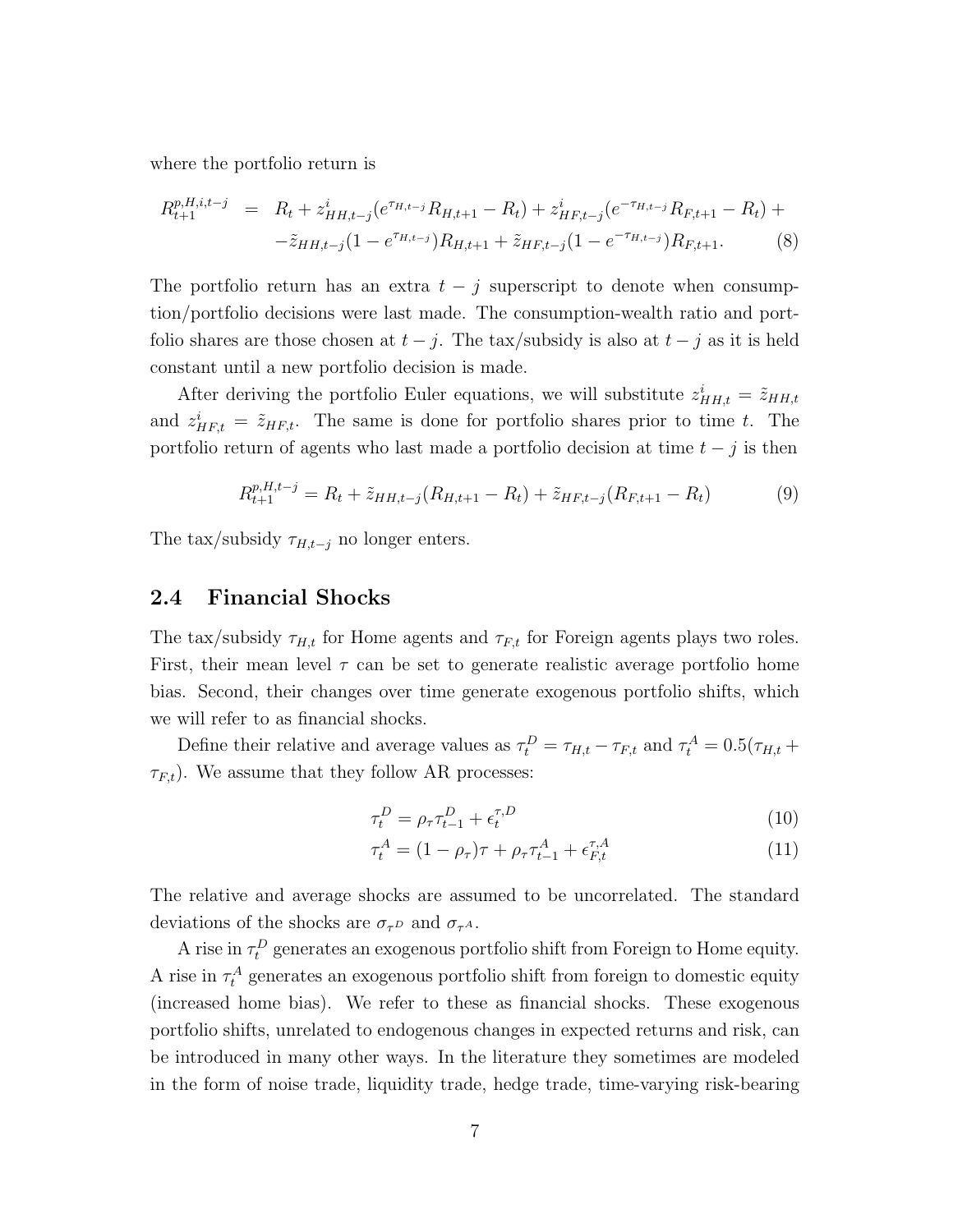capacity or time-varying investment opportunities.<sup>9</sup> We do not wish to take a strong stand on what the exact origin of these portfolio shocks is.

### 2.5 Bellman Equations

Agents are assumed to have Rince preferences, which for any agent (from Home or Foreign) we can write as

$$
\ln(V_t) = \max_{c_t, \mathbf{z}_t} \left\{ (1 - \beta) \ln(c_t) + \beta \ln\left( \left[ E_t V_{t+1}^{1-\gamma} \right]^{\frac{1}{1-\gamma}} \right) \right\},\tag{12}
$$

where  $c_t$  is consumption and  $z_t$  the vector of portfolio shares. This implies an intertemporal elasticity of substitution (IES) of 1 and a rate of risk aversion of  $\gamma$ .

Let  $V_t^{n,i}$  be the value function of Home agent i who makes new consumption/portfolio decisions at time t. Similarly,  $V_t^{o,i,t-j}$  $t^{o,i,t-j}$  is the value function of Home agent  $i$  who does not make new decisions at time  $t$  and who last made a consumption/portfolio decisions at  $t - j$ . Here o stands for "old". For either of these agents, there is a probability p that they make a new portfolio decision at  $t+1$  and a probability  $1 - p$  that they do not. We can then write the Bellman equations for these respective agents as

$$
\ln(V_t^{n,i}) = \max_{cw_{H,t}^i, z_{HH,t}^i, z_{HF,t}^i} \left\{ (1-\beta) \ln(cw_{H,t}^i W_{H,t}^i) + \frac{\beta}{1-\gamma} \ln \left( pE_t \left( V_{t+1}^{n,i} \right)^{1-\gamma} + (1-p)E_t \left( V_{t+1}^{o,i,t} \right)^{1-\gamma} \right) \right\}
$$
(13)

$$
ln(V_t^{o,i,t-j}) = (1 - \beta) ln(cw_{H,t-j}^i W_{H,t}^i) +
$$
  

$$
\frac{\beta}{1 - \gamma} ln\left( p E_t (V_{t+1}^{n,i})^{1-\gamma} + (1 - p) E_t (V_{t+1}^{o,i,t-j})^{1-\gamma} \right).
$$
 (14)

The value functions will be proportional to the wealth of the agent. We will therefore write

$$
V_t^{n,i} = W_{H,t}^i e^{f^n(S_t)} \tag{15}
$$

$$
V_t^{o,i,t-j} = W_{H,t}^i e^{f^o(S_t, z_{HH,t-j}^i, z_{HF,t-j}^i, \tilde{z}_{HH,t-j}, \tilde{z}_{HF,t-j}, \tau_{H,t-j})}.
$$
 (16)

<sup>9</sup>For different ways of modeling the portfolio shocks, see Bacchetta and van Wincoop (2006), Dow and Gorton (1995), Gabaix and Maggiori (2015), He and Wang (1995), Spiegel and Subrahmanyam (1992) and Wang (1994).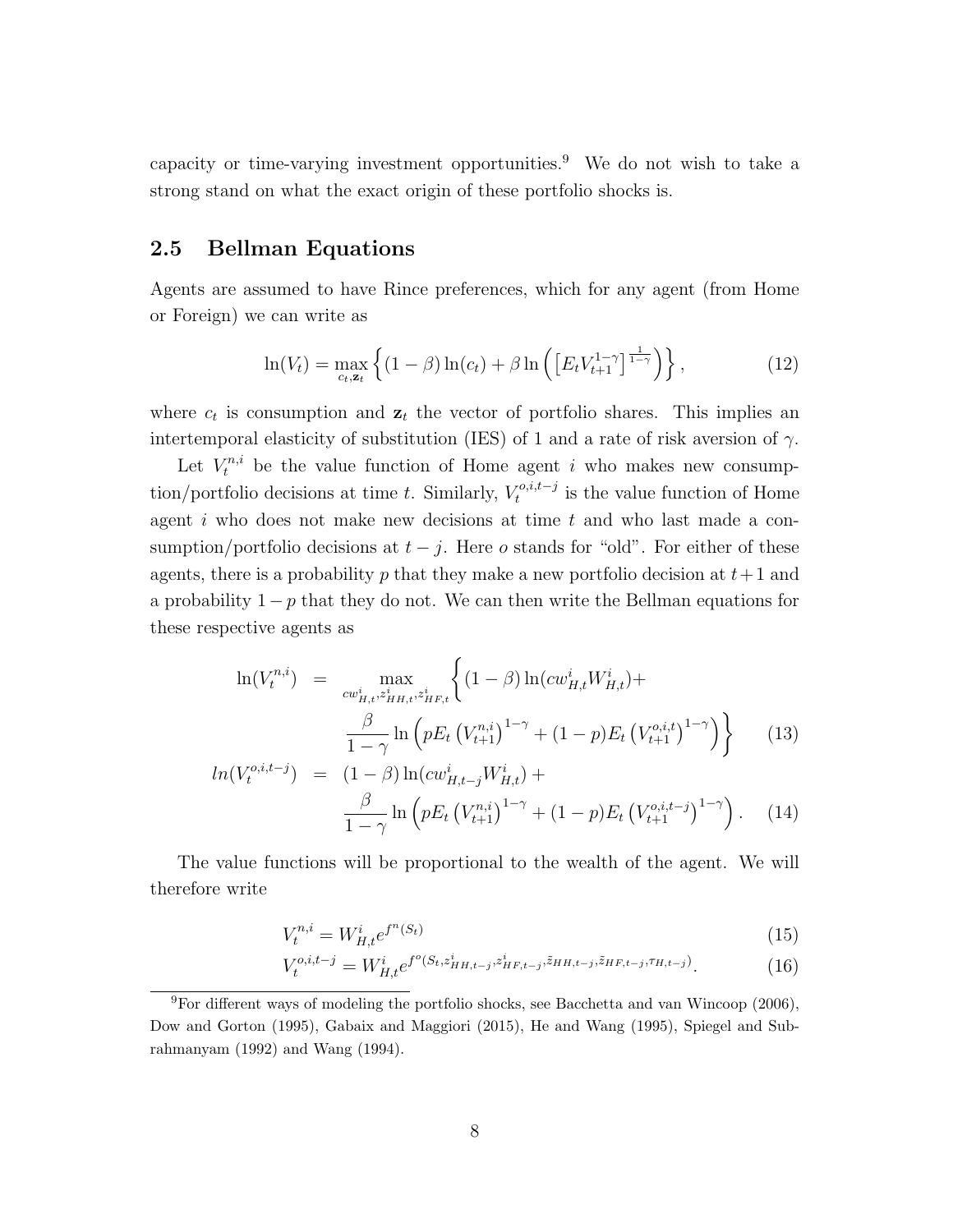Here  $S_t$  is a vector of aggregate state variables, which will be defined below. Apart from the wealth of the agent, the value function of an agent making new consumption/portfolio decisions at time t only depends on the aggregate state  $S_t$  through the function  $f<sup>n</sup>$ . The value function of an agent who last made a portfolio decision at  $t-j$  also depends, through the function  $f^o$ , on the portfolio shares at time  $t-j$ ,  $z_{HH,t-j}^i$  and  $z_{HF,t-j}^i$ .<sup>10</sup> It also depends on  $\tilde{z}_{HH,t-j}$ ,  $\tilde{z}_{HF,t-j}$  and  $\tau_{H,t-j}$ , as they affect portfolio returns  $R_{t+s}^{p,i,H,t-j}$  until new portfolio decisions are made. The functions  $f<sup>n</sup>$  and  $f<sup>o</sup>$  evaluated at their respective state variables at time t are also denoted  $f_{H,t}^n$  and  $f_{H,t}^{o,i,t-j}$  for Home agents.

Substituting (15) and (16) into (13) and (14), and using the wealth accumulation equations, we can write the Bellman equations as

$$
f_{H,t}^{n} = \max_{cw_{H,t}^{i}, z_{HH,t}^{i}, z_{HF,t}^{i}} \left\{ (1 - \beta)ln(cw_{H,t}^{i}) + \beta \ln(1 - cw_{H,t}^{i}) + \frac{\beta}{1 - \gamma} \ln\left(E_{t} \left( pe^{(1 - \gamma)f_{H,t+1}^{n} + (1 - p)e^{(1 - \gamma)f_{H,t+1}^{o,i,t}}\right) \left(R_{t+1}^{p,H,i}\right)^{1 - \gamma} \right) \right\} \tag{17}
$$

$$
f_{H,t}^{o,i,t-j} = (1 - \beta)ln(cw_{H,t-j}^{i}) + \beta \ln(1 - cw_{H,t-j}^{i}) + \frac{\beta}{1 - \gamma} \ln\left(E_{t} \left( pe^{(1 - \gamma)f_{H,t+1}^{n} + (1 - p)e^{(1 - \gamma)f_{H,t+1}^{o,i,t-j}}\right) \left(R_{t+1}^{p,H,i,t-j}\right)^{1 - \gamma} \right). \tag{18}
$$

When the individual-specific portfolio shares  $z_{HH,t-j}^i$  and  $z_{HF,t-j}^i$  are evaluated at the equilibrium portfolio shares  $\tilde{z}_{HH,t-j}$  and  $\tilde{z}_{HF,t-j}$  for agents last making portfolio decisions at  $t - j$ , we omit the i supercript and write

$$
f_{H,t+1}^{o,t-j} = f^o(S_{t+1}, \tilde{z}_{HH,t-j}, \tilde{z}_{HF,t-1}, \tilde{z}_{HH,t-j}, \tilde{z}_{HF,t-j}, \tau_{H,t-j})
$$

It is also useful to define

$$
\lambda_{HH,t+1}^t = \frac{\partial f_{H,t+1}^{o,i,t}}{\partial z_{HH,t}^i} \tag{19}
$$

$$
\lambda_{HF,t+1}^t = \frac{\partial f_{H,t+1}^{o,i,t}}{\partial z_{HF,t}^i}.
$$
\n(20)

These derivatives are again evaluated by setting the agent i-specific portfolio shares equal to  $\tilde{z}_{HH,t}$  and  $\tilde{z}_{HF,t}$ .

<sup>&</sup>lt;sup>10</sup>In principle the lagged consumption wealth decision  $cw_{H,t-j}^i$  should enter as well, but we will see that this remains constant over time.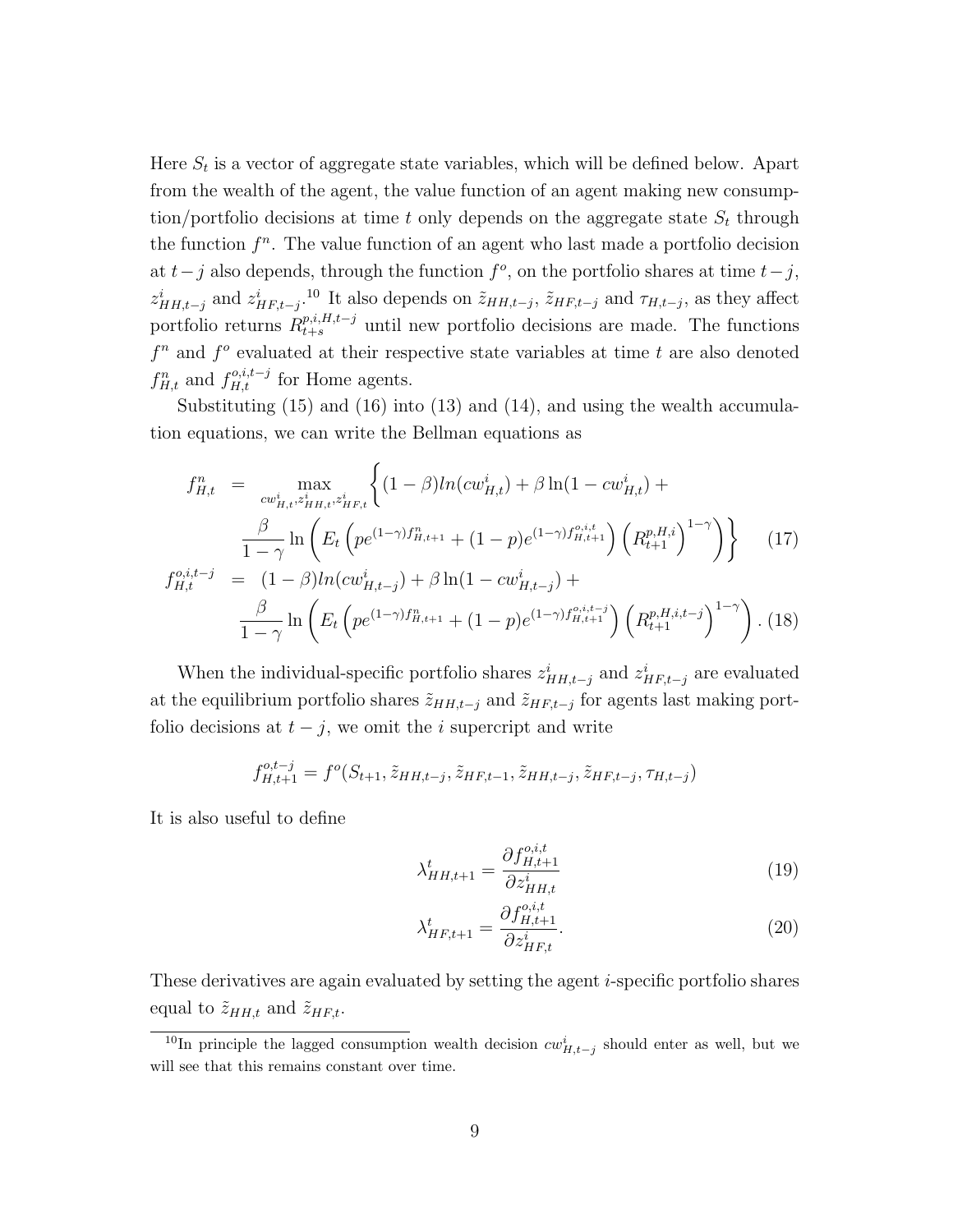### 2.6 Portfolio Euler Equations

Maximizing the right hand side of (17) with respect to  $cw_{H,t}^i$ ,  $z_{HH,t}^i$  and  $z_{HF,t}^i$ , using the portfolio return (6), gives three first-order conditions. The first-order condition with respect to the consumption-wealth ratio simply gives  $cw_{H,t}^i = 1 - \beta$ . Agents therefore always consume a fraction  $1 - \beta$  of their wealth, so that the infrequent decision making only matters for portfolio choice. Home agent i then invest  $\beta W_{H,t}^i$ in the three assets.

For the portfolio Euler equations it is useful to define scaled stochastic discount factors:

$$
m_{H,t+1}^{n,t-j} = \left[ R_{t+1}^{p,H,t-j} \right]^{-\gamma} e^{(1-\gamma)f_{H,t+1}^n}
$$

$$
m_{H,t+1}^{o,t-j} = \left[ R_{t+1}^{p,H,t-j} \right]^{-\gamma} e^{(1-\gamma)f_{H,t+1}^{o,t-j}}.
$$

These are scaled stochastic discount factors for an agent who last made portfolio decisions at  $t - j$ , conditional on the agent respectively making a new portfolio decision at  $t + 1$  and not making a new portfolio decision at  $t + 1$ . We also define an unconditional stochastic discount factor as  $m_{H,t+1}^{t-j} = pm_{H,t+1}^{n,t-j} + (1-p)m_{H,t+1}^{o,t-j}$ .<sup>11</sup>

After taking the derivatives of (17) with respect to  $z_{HH,t}^i$  and  $z_{HF,t}^i$ , and then setting these portfolio shares equal to  $\tilde{z}_{HH,t}$  and  $\tilde{z}_{HF,t}$ , we obtain the following portfolio Euler equations

$$
E_t m_{H,t+1}^t (e^{\tau_{H,t}} R_{H,t+1} - R_t) + (1-p) E_t m_{H,t+1}^{o,t} R_{t+1}^{p,H,t} \lambda_{HH,t+1}^t = 0 \qquad (21)
$$

$$
E_t m_{H,t+1}^t (e^{-\tau_{H,t}} R_{F,t+1} - R_t) + (1 - p) E_t m_{H,t+1}^{o,t} R_{t+1}^{p,H,t} \lambda_{HF,t+1}^t = 0. \tag{22}
$$

The first terms in  $(21)-(22)$  are the expected excess returns discounted with the pricing kernel. When agents make new portfolio decisions each period  $(p = 1)$ , equating these first terms to zero gives the portfolio Euler equations. The second term applies when  $p < 1$ , so it specifically relates to infrequent portfolio decisions. It captures the impact of future expected returns and risk beyond period  $t + 1$ , which affect  $\lambda_{HH,t+1}^t$  and  $\lambda_{HF,t+1}^t$ . Knowing that they may not get an opportunity to change their portfolio allocation again for some time, agents who make portfolio decisions at time t need to incorporate beliefs about expected returns and risk beyond time  $t + 1$ .

<sup>&</sup>lt;sup>11</sup>The SDF for Rince preferences is  $[c_t/c_{t+1}][V_{t+1}^{1-\gamma}/E_tV_{t+1}^{1-\gamma}]$ . After substituting the solution for consumption, wealth accumulation, (15)-(16), and multiplying by  $\beta E_t R_{t+1}^{p,H,t-j} m_{H,t+1}^{t-j}$ , the scaled discount factors are obtained.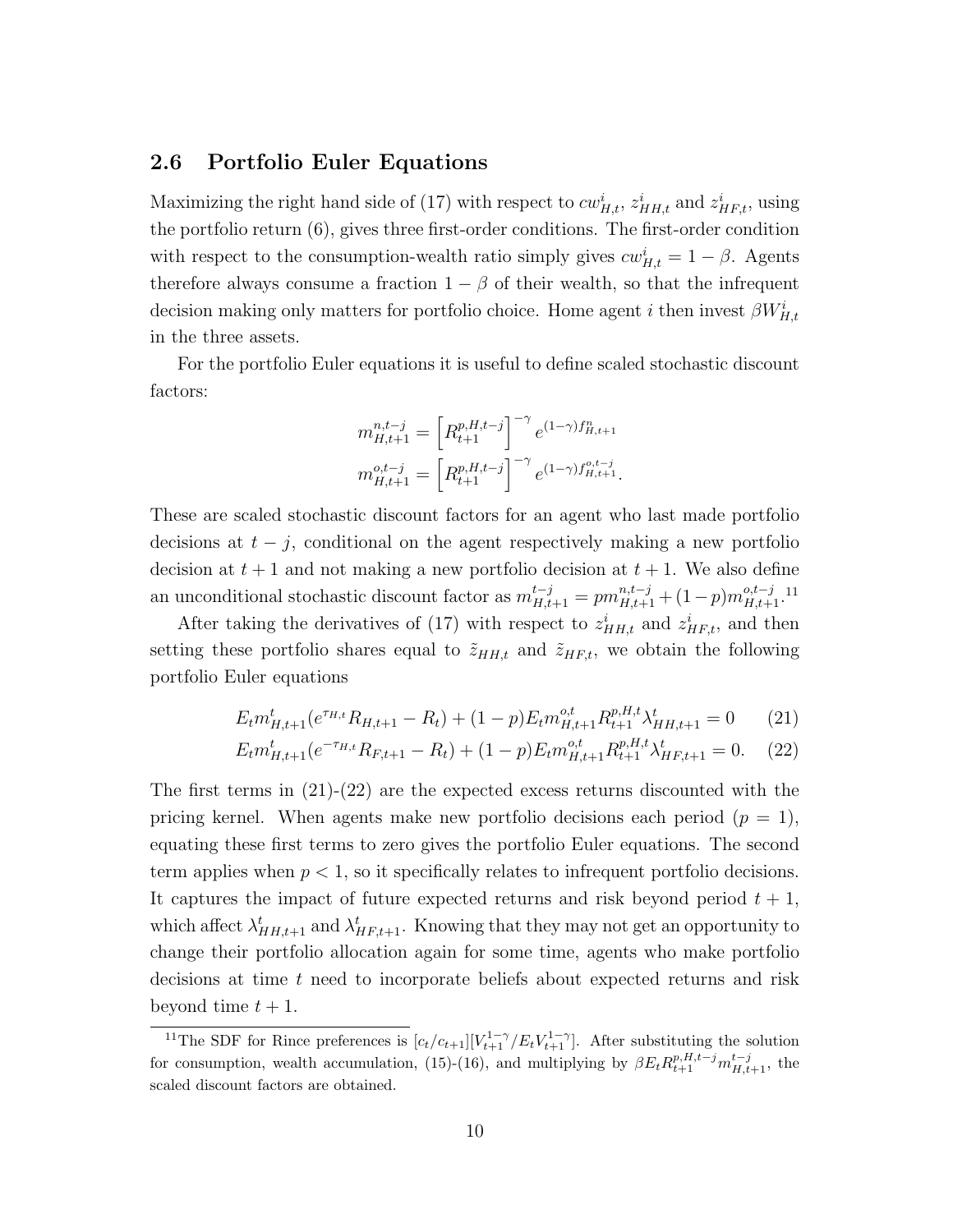We can then also write the Bellman equations as

$$
e^{(1-\gamma)f_{H,t}^n/\beta} = \alpha E_t m_{H,t+1}^t R_{t+1}^{p,H,t}
$$
\n(23)

$$
e^{(1-\gamma)f_{H,t}^{o,t-1}/\beta} = \alpha E_t m_{H,t+1}^{t-1} R_{t+1}^{p,H,t-1}
$$
\n(24)

where  $\alpha = (1-\beta)^{(1-\gamma)(1-\beta)/\beta} \beta^{1-\gamma}$ . These are for an agent who last made a portfolio decision at time t and  $t - 1$ .

In the first-order conditions  $\lambda_{HH,t+1}^t$  and  $\lambda_{HF,t+1}^t$  play an important role. Their values one period earlier, so  $\lambda_{HH,t}^{t-1}$  and  $\lambda_{HF,t}^{t-1}$ , will be control variables to be solved as a function of the state at time  $t$ . Expressions for them can be obtained by considering an agent who last made a portfolio decision at time  $t-1$ , but does not make a new portfolio decision at time t. Taking derivatives of (18) for  $j = 1$  with respect to  $z_{HH,t-1}^i$  and  $z_{HF,t-1}^i$ , and then setting the agent i portfolio shares equal to  $\tilde{z}_{HH,t-1}$  and  $\tilde{z}_{HF,t-1}$ , we have

$$
E_t R_{t+1}^{p,H,t-1} \left( m_{H,t+1}^{t-1} \lambda_{HH,t}^{t-1} - \theta m_{H,t+1}^{o,t-1} \lambda_{HH,t+1}^{t-1} \right) = \beta E_t m_{H,t+1}^{t-1} (e^{\tau_{H,t-1}} R_{H,t+1} - R_t) \tag{25}
$$
  

$$
E_t R_{t+1}^{p,H,t-1} \left( m_{H,t+1}^{t-1} \lambda_{HF,t}^{t-1} - \theta m_{H,t+1}^{o,t-1} \lambda_{HF,t+1}^{t-1} \right) = \beta E_t m_{H,t+1}^{t-1} (e^{-\tau_{H,t-1}} R_{F,t+1} - R_t) \tag{26}
$$

where  $\theta = \beta(1-p)$ . While we will not do so, one can use these to write the portfolio Euler equations (21)-(22) as equating an expected present discounted value of all future excess returns, multiplied by appropriate stochastic discount factors, equal to zero.

## 2.7 Market Clearing Conditions

There are three market clearing conditions: for Home equity, Foreign equity and bonds. Denote  $z_{jk,t} = \int_0^1 z_{jk,t}^i dt$  for  $j = H, F$  and  $k = H, F$ . Similarly, aggregate Home and Foreign wealth is  $W_{H,t} = \int_0^1 W_{H,t}^i dt$  and  $W_{F,t} = \int_0^1 W_{F,t}^i dt$ . Market clearing conditions will then  $be^{12}$ 

$$
z_{HH,t}W_{H,t} + z_{FH,t}W_{F,t} = Q_{H,t}/\beta
$$
\n
$$
(27)
$$

$$
z_{HF,t}W_{H,t} + z_{FF,t}W_{F,t} = Q_{F,t}/\beta
$$
\n
$$
(28)
$$

$$
(1 - z_{HH,t} - z_{HF,t})W_{H,t} + (1 - z_{FH,t} - z_{FF,t})W_{F,t} = 0.
$$
 (29)

<sup>&</sup>lt;sup>12</sup>This uses that  $\int_0^1 z_{jk,t}^i W_{j,t}^i dt = z_{jk,t} W_{j,t}$  for  $j = H, F$  and  $k = H, F$ . This abstracts from a small aggregation issue discussed in Appendix B that portfolio shares and wealth may be cross-sectionally correlated. This turns out to be numerically unimportant.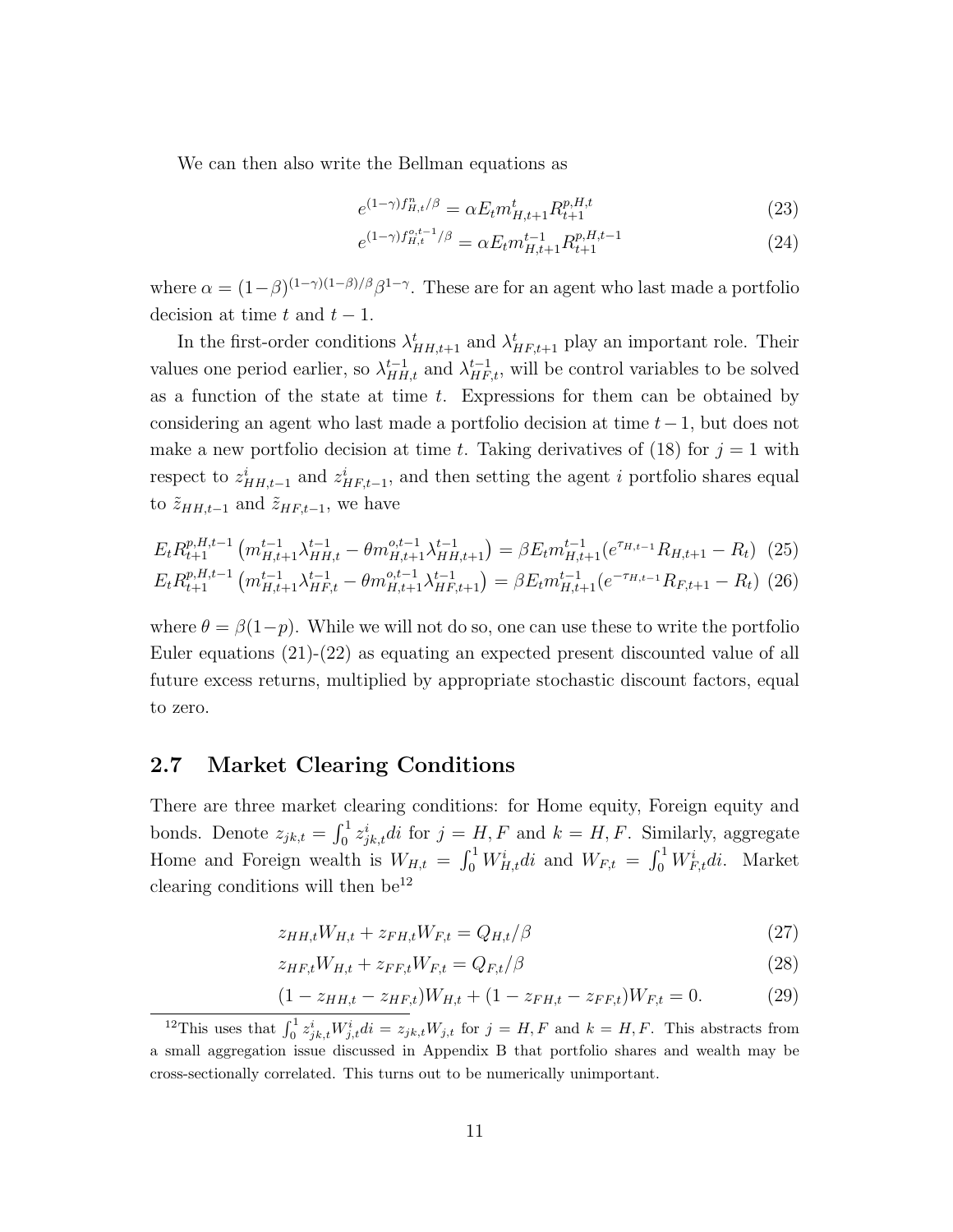#### 2.8 Control and State Variables

The control and state variables are respectively

$$
cv_t = \left\{ q_{H,t}, q_{F,t}, r_t, \tilde{z}_{HH,t}, \tilde{z}_{HF,t}, \tilde{z}_{FF,t}, \tilde{z}_{FH,t}, f^n_{H,t}, f^n_{F,t}, cv_{H,t}, cv_{F,t} \right\}' \tag{30}
$$

$$
sv_t = \{S_t, s_{H,t}, s_{F,t}\}'\tag{31}
$$

where  $q_{H,t}$ ,  $q_{F,t}$  and  $r_t$  are the log equity prices and interest rate, and<sup>13</sup>

$$
cv_{H,t} = \left\{ f_{H,t}^{o,t-1}, \lambda_{HH,t}^{t-1}, \lambda_{HF,t}^{t-1} \right\}
$$
  
\n
$$
cv_{F,t} = \left\{ f_{F,t}^{o,t-1}, \lambda_{FH,t}^{t-1}, \lambda_{FF,t}^{t-1} \right\}
$$
  
\n
$$
S_t = \left\{ d_{H,t}, d_{F,t}, \tau_{H,t}, \tau_{F,t}, w_t^D, w_{t-1}^D, z_{H,t-1}^A, z_{H,t-1}^D, z_{F,t-1}^D \right\}
$$
  
\n
$$
s_{H,t} = \left\{ \tau_{H,t-1}, \tilde{z}_{HH,t-1}, \tilde{z}_{HF,t-1} \right\}
$$
  
\n
$$
s_{F,t} = \left\{ \tau_{F,t-1}, \tilde{z}_{FH,t-1}, \tilde{z}_{FF,t-1} \right\}.
$$

The last five state variables in  $S_t$  are relative log wealth  $w_t^D = ln(W_{H,t}) - ln(W_{F,t}),$  $w_{t-1}^D$ ,  $z_{H,t-1}^A = \omega_{t-1} z_{HH,t-1} + (1 - \omega_{t-1}) z_{FH,t-1}$ ,  $z_{H,t-1}^D = z_{HH,t-1} - z_{FH,t-1}$  and  $z_{F,t-1}^D = z_{FF,t-1} - z_{HF,t-1}$ . Here  $\omega_t = W_{Ht}/(W_{Ht} + W_{Ft})$  is the relative wealth of the Home country.

Regarding the evolution of the state variables  $S_t$ , the processes for  $d_t^D$ ,  $d_t^A$ ,  $\tau_t^D$ and  $\tau_t^A$  are given by (3), (4), (10), and (11). The portfolio share  $z_{HH,t}$  evolves according to

$$
z_{HH,t} = (1 - p)z_{HH,t-1} + p\tilde{z}_{HH,t}
$$
\n(32)

with similar equations for  $z_{HF,t}$ ,  $z_{FH,t}$ , and  $z_{FF,t}$ . Using (5) and (9), we have<sup>14</sup>

$$
w_{t+1}^D = w_t^D + \ln(R_t + z_{HH,t}(R_{H,t+1} - R_t) + z_{HF,t}(R_{F,t+1} - R_t)) - \ln(R_t + z_{FH,t}(R_{H,t+1} - R_t) + z_{FF,t}(R_{F,t+1} - R_t)).
$$
\n(33)

These dynamic equations for portfolio shares and wealth also tell us how the last three state variables in  $S_t$  evolve.<sup>15</sup>

<sup>&</sup>lt;sup>13</sup>Although the control variables  $cv_{H,t}$  and  $cv_{F,t}$  are not of separate interest to us, we need to keep track of them as their values one period later enter the portfolio Euler equations.

<sup>&</sup>lt;sup>14</sup>This uses the same approximation that we made for the market clearing conditions, that  $\int_0^1 z_{jk,t}^i W_{j,t}^i di = z_{jk,t}W_{j,t}$  for  $j = H, F$  and  $k = H, F$ , which is numerically extremely accurate (Appendix B).

<sup>&</sup>lt;sup>15</sup>Relative wealth is stationary in the model. In Appendix F we discuss the logic behind the stationarity and report the ergodic distribution of relative wealth  $w_t^D$  for a parameterization that is discussed in Section 4.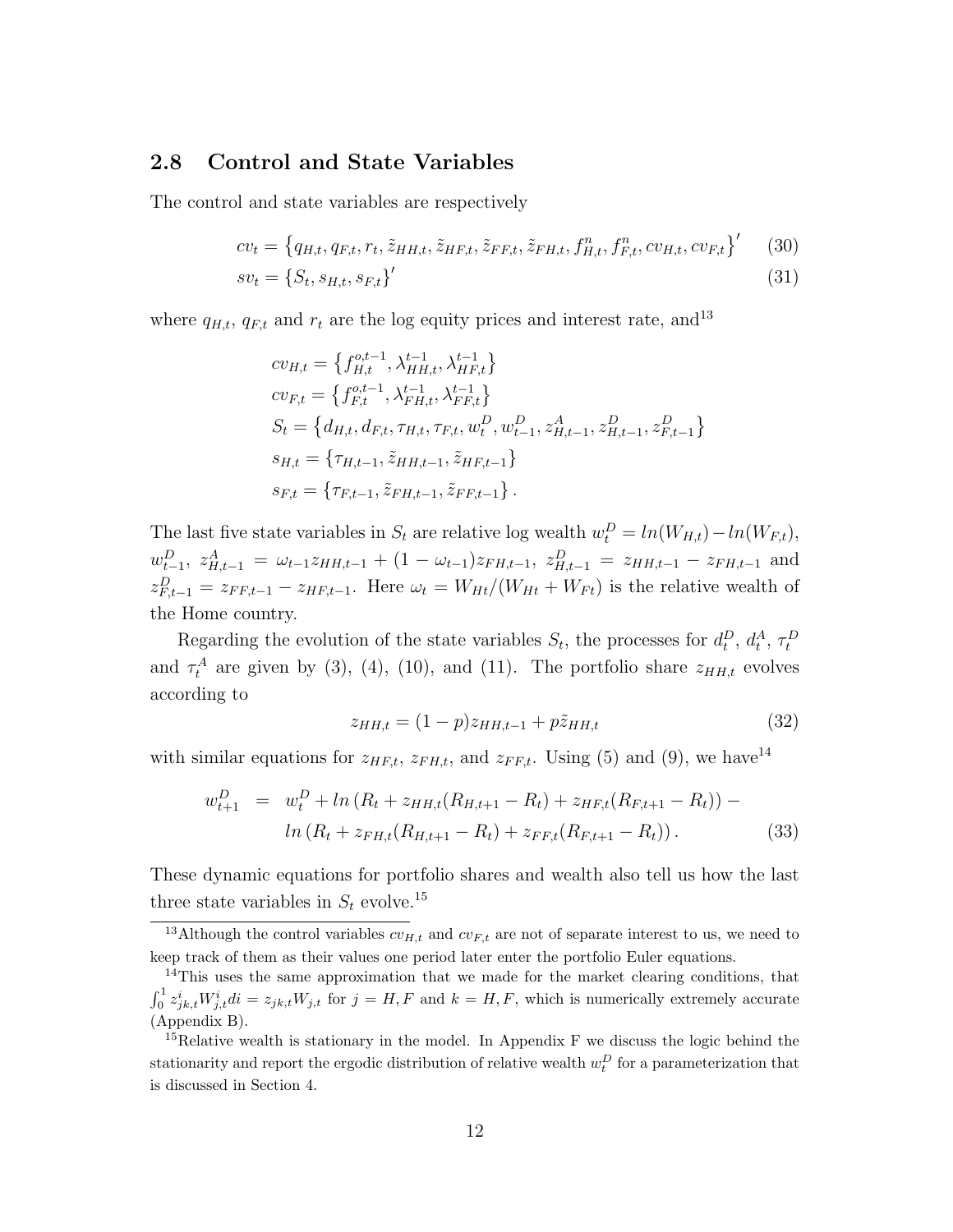## 2.9 Definition of Equilibrium and Solution

Appendix A lists the Foreign country portfolio Euler equations, Bellman equations and first-order difference equations for  $\lambda_{FH,t}^{t-1}$  and  $\lambda_{FF,t}^{t-1}$ . These are all derived analogously to those for the Home country.

**Definition 1** An equilibrium consists of  $\{q_{H,t}, q_{F,t}, r_t, \tilde{z}_{HH,t}, \tilde{z}_{HF,t}, \tilde{z}_{FH,t}, f_{H,t}^n, f_{F,t}^n\}$ as functions of  $S_t$ ,  $\{f_{H,t}^{o,t-1}, \lambda_{HH,t}^{t-1}, \lambda_{HF,t}^{t-1}\}$  as functions of  $S_t$  and  $s_{H,t}$ , and  $\{f_{F,t}^{\text{o},t-1}, \lambda_{FH,t}^{t-1}, \lambda_{FF,t}^{t-1}\}$  as functions of  $S_t$  and  $s_{F,t}$  such that the following are satisfied: (i) The Home portfolio Euler equations (21)-(22), (ii) the Home Bellman equations (23)-(24), (iii) the Home  $\lambda$  difference equations (25)-(26), (iv) the Foreign country analogues of  $(21)-(26)$  shown in Appendix A, and (v) the market clearing conditions (27)-(29).

The model is solved with a global solution method. Appendix C discusses the details. The large number of state and control variables (a total of 15 each) makes it challenging to obtain a global solution using standard projection methods. There is a dimensionality problem both when control variables are approximated as step functions on a rectangular grid of state variables or as polynomial functions that minimize average equation errors on a large number of points of the state space. We therefore instead follow the Taylor projection method developed in Levintal  $(2018).$ <sup>16</sup> This involves approximating the solution locally at various nodes of the state space, and then combining these local solutions to form the global solution. This involves far fewer parameters, although it needs to be repeated at many points of the state space.

## 3 Approximate Portfolio Expression

In this section we discuss an approximate portfolio expression in order to develop intuition about what is driving portfolio allocation in the model.

### 3.1 Notation

Since our data in the next section applies to equity portfolio shares, we focus on the equity portfolio. For agents who make new portfolio decisions, the share of the

<sup>&</sup>lt;sup>16</sup>Den Haan et al. (2016) develop an analogous method. The method is applied in Fernandez-Villaverde and Levintal (2018) and Barro et al. (2018) to solve models with rare disasters.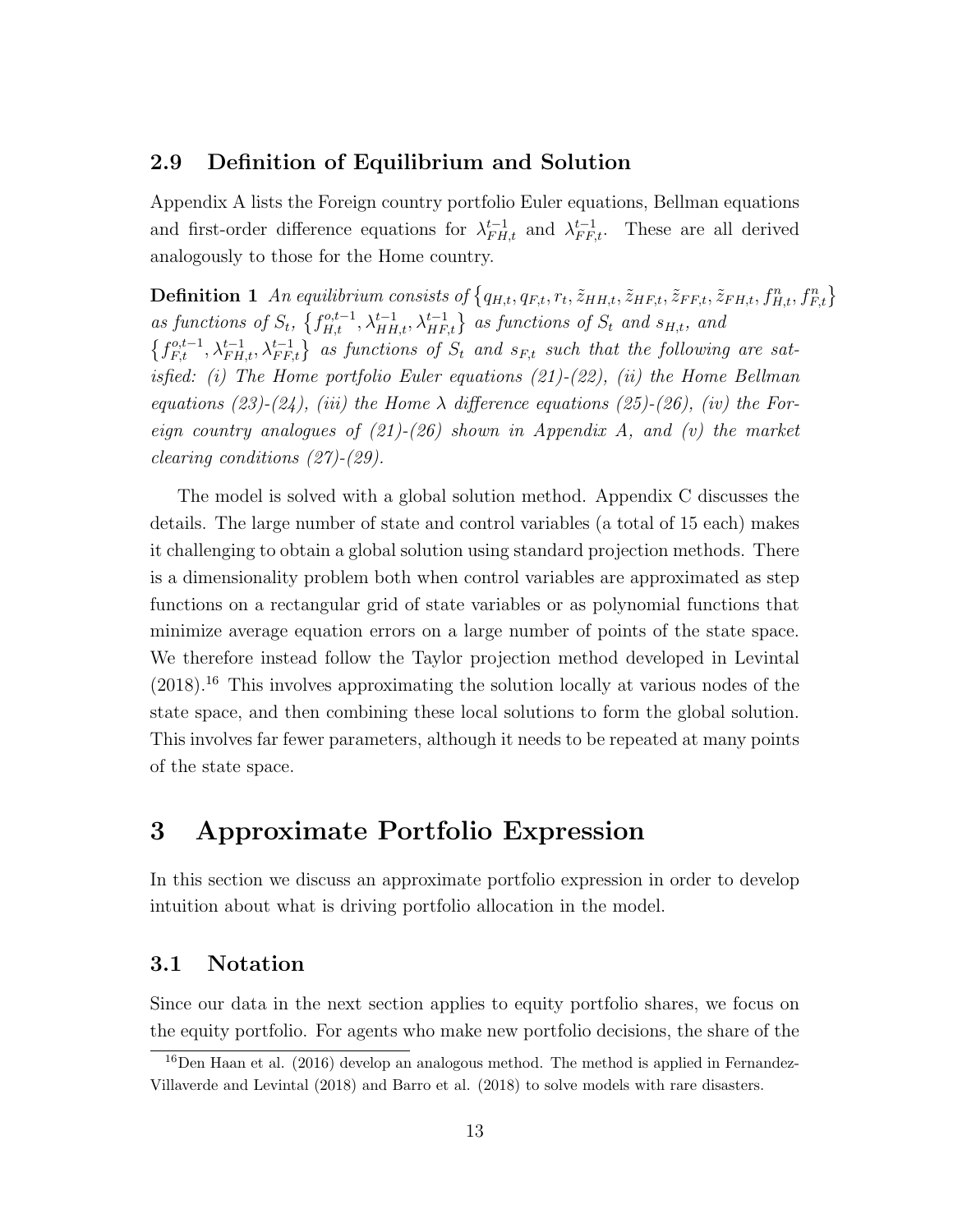equity portfolio that is invested in Home equity by respectively Home and Foreign agents is denoted

$$
\tilde{z}_{HH,t}^{e} = \frac{\tilde{z}_{HH,t}}{\tilde{z}_{HH,t} + \tilde{z}_{HF,t}}
$$

$$
\tilde{z}_{FH,t}^{e} = \frac{\tilde{z}_{FH,t}}{\tilde{z}_{FH,t} + \tilde{z}_{FF,t}}.
$$

We are particularly interested in the average portfolio share invested in Home equity,  $\tilde{z}_t^{e,A} = 0.5(\tilde{z}_{HH,t}^e + \tilde{z}_{FH,t}^e)$ . The main effect of infrequent portfolio decisions relates to the way investors respond to changes in expected excess returns. Expected excess returns affect the average portfolio share  $\tilde{z}^{e,A}_t$  $t^{e,A}_t$ , but not the difference in portfolio shares,  $\tilde{z}_t^{e,D} = \tilde{z}_{HH,t}^e - \tilde{z}_{FH,t}^e$ , which is a measure of equity home bias.<sup>17</sup>

Some notation regarding asset returns is in order as well. The excess return of Home over Foreign equity is denoted  $er_{t+1}$ , which is equal to  $r_{H,t+1} - r_{F,t+1}$ . Here lower case letters denote log returns. We also denote  $er_{t+1,t+i} = er_{t+1} + \ldots + er_{t+i}$ as the cumulative excess return of Home equity over Foreign equity over the next i periods. Other cumulative returns are denoted analogously.

## 3.2 Approximated Portfolio

To derive approximate portfolio shares, we follow a methodology similar to Campbell and Viceira (1999), although the portfolio problem is considerably more complicated here. After a significant amount of algebra described in the Online Appendix,<sup>18</sup> we find the following approximate expression for the average Home equity portfolio share:

$$
\tilde{z}_t^{e,A} = 0.5 + \frac{1}{D} \sum_{i=1}^{\infty} \theta^{i-1} E_t er_{t+i} + \frac{1}{(1-\theta)D} \tau_t^D + h_t
$$
\n(34)

<sup>&</sup>lt;sup>17</sup>Moreover, at least up to the time of the Great Recession, there has been a trend decrease in home bias for reasons that have little to do with gradual portfolio adjustment.

<sup>&</sup>lt;sup>18</sup>We start by deriving expressions for  $\tilde{z}_{HH,t}$ ,  $\tilde{z}_{HF,t}$ ,  $\tilde{z}_{FH,t}$  and  $\tilde{z}_{FF,t}$  using portfolio Euler equations, Bellman equations, and  $\lambda$  difference equations. We log-linearize portfolio returns, though we treat the new time t portfolio shares as unknown parameters that need to be solved and do not linearize around these variables. Most expectations take the form of  $E_t e^x$ , where x includes log asset returns and the Bellman variables. Assuming log normality, these expectations are approximated as  $e^{Ex+0.5var(x)}$ , where Ex and  $var(x)$  are moments that vanish to zero in the deterministic steady state. We then approximate this as  $1 + Ex + 0.5var(x)$ .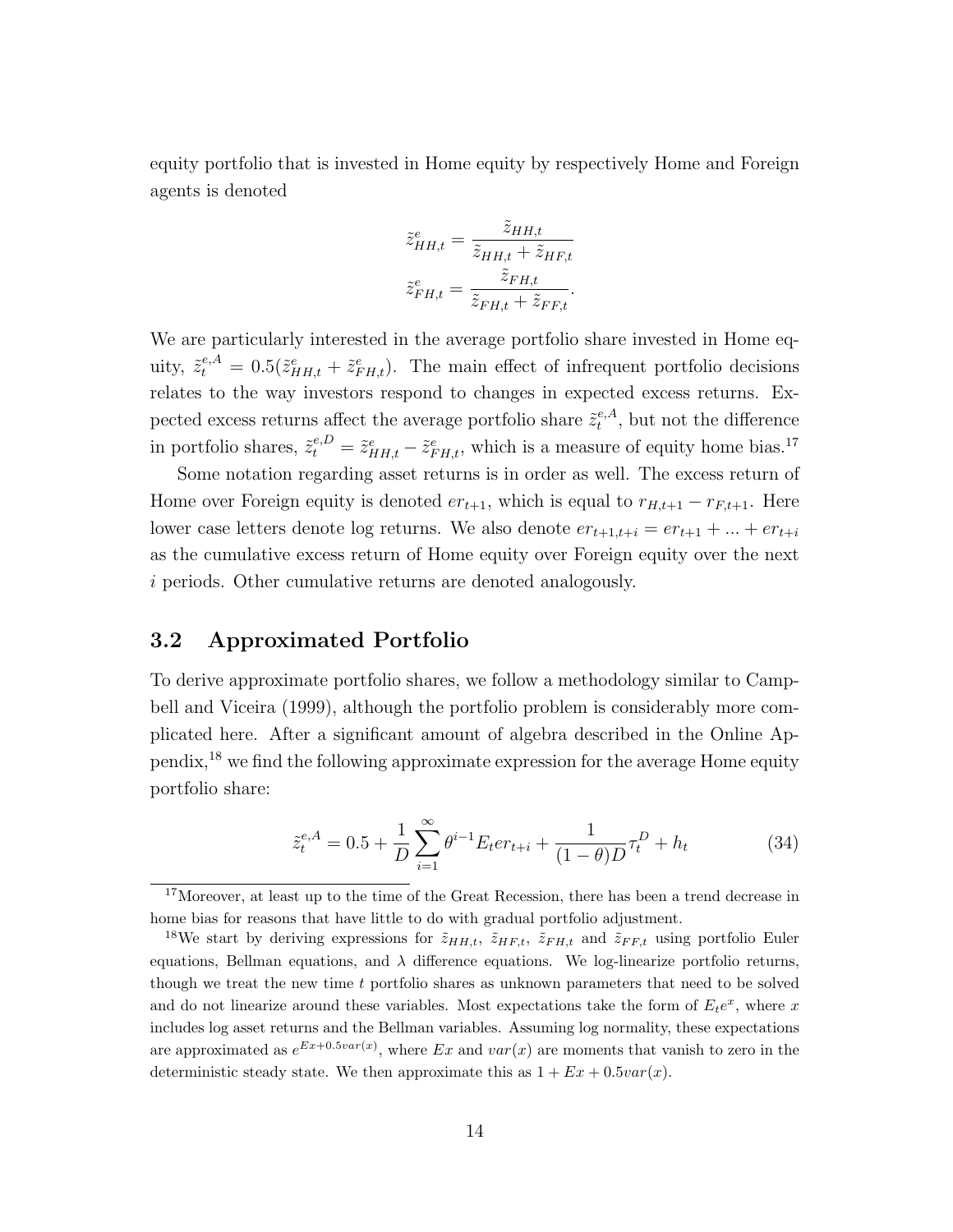where

$$
D = \sum_{i=1}^{\infty} \theta^{i-1} \left[ \gamma v \bar{a} r_t (e r_{t+i}) + 2(\gamma - 1) c \bar{b} v_t (e r_{t+i}, e r_{t+1, t+i-1}) \right]
$$
(35)

Moments with a bar refer to the mean of these moments.

The optimal portfolio depends on three terms. The first is a present discounted value of expected future excess returns (international equity return differentials). The second is proportional to  $\tau_t^D$ , capturing financial shocks. A rise in  $\tau_t^D$  leads to an exogenous portfolio shift from Foreign to Home equity. The last term,  $h_t$ , is a hedge term. It depends on time-varying expectations of future risk and is discussed in Appendix D.

### 3.3 Comparison to Frictionless Portfolio

It is instructive to compare (34) to what it would be when  $p = 1$ :

$$
\tilde{z}_{t}^{e,A} = \frac{E_{t}er_{t+1}}{\gamma v \bar{a}r_{t}(er_{t+1})} + \frac{1}{\gamma v \bar{a}r_{t}(er_{t+1})} \tau_{t}^{D} + h_{t}
$$
\n(36)

We will focus here on the expected excess return term. When  $p < 1$  the average share invested in Home equity depends on the present discounted value of all expected future excess returns, as opposed to just the expected excess return over the next period as in (36). When investors make a new portfolio decision, they have a longer effective horizon when  $p < 1$  as they do not know when they will make a new portfolio decision again. The discount rate is  $\theta = \beta(1-p)$ . A lower value of p therefore implies a longer effective horizon and a higher weight on expected excess returns further into the future. There is a close analogy between this optimal portfolio and the optimal price that a firm sets under Calvo price setting. The latter assumes that there is a probability  $p$  of firms setting a new price each period. When a firm sets a new price, the expression for the optimal price (e.g. page 45 of Gali, 2008) depends on a weighted average of expected future marginal costs, with the weight declining at the same rate  $\beta(1-p)$  as in the optimal portfolio expression (34).

A lower p implies that investors are less responsive to expected excess returns in the near future. To see this, consider the portfolio response to a change in  $E_t er_{t+1}$ , which has a coefficient  $1/D$ . When  $p = 1$ ,  $D = \gamma v \bar{a} r_t (er_{t+1})$ , as seen in (36). When  $p < 1$ , the expression for D is more complicated. But to get a sense, ignore the second part of the term in brackets in (35), which depends on the autocorrelation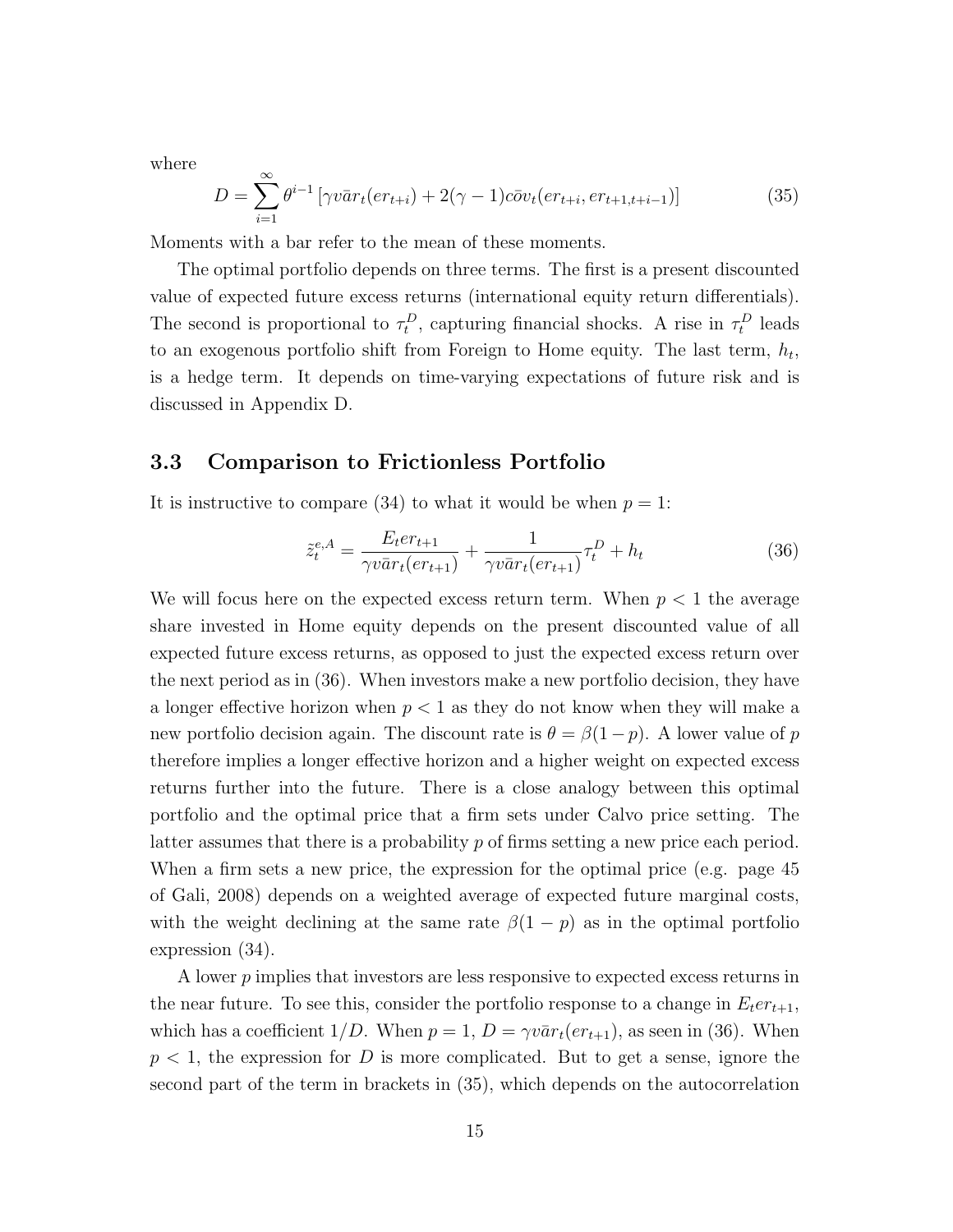of excess returns. If we also assume that the variance is the same for all future excess returns, we have  $D = \gamma var_t(er_{t+1})/(1 - \theta)$ . The portfolio response to a change in  $E_t$ er<sub>t+1</sub> is therefore a fraction 1− $\theta$  of the portfolio response when  $p = 1$ . The smaller the  $p$ , the weaker the response. This is simply because there is more weight on excess returns further into the future and therefore less weight on the excess return in the immediate future.

There is a second reason why investors respond less to expected excess returns when  $p < 1$ , which is that only a limited fraction of investors make a new portfolio decision at any time. Analogous to  $\tilde{z}^{\epsilon,A}_{t}$  $t_t^{e,A}$ , we define the overall portfolio share  $z_t^{e,A}$ t as the average of  $z_{HH,t}/(z_{HH,t} + z_{HF,t})$  and  $z_{FH,t}/(z_{FH,t} + z_{FF,t})$ . Linearization implies that it evolves according to

$$
z_t^{e,A} = (1-p)z_{t-1}^{e,A} + p\tilde{z}_t^{e,A}
$$
\n(37)

For a given response of  $\tilde{z}_t^{e,A}$  $t_t^{e,A}$  to changes in expected excess returns, this implies a weaker and more gradual response of the overall portfolio share  $z_t^{e,A}$  $_t^{e,A}.$ 

The weaker and more gradual portfolio response to expected excess returns is a key aspect of the model. It implies that financial shocks (associated with changes in  $\tau_t^D$ ) have a bigger effect on asset prices as portfolios are less responsive to expected excess returns and therefore asset prices. As we will see, the gradual portfolio response also gives rise to momentum and reversal of asset prices that is commonly seen in financial markets.

#### 3.4 Financial Flows and Price Impact

In Appendix E we show that the global solution for  $\tilde{z}^{e,A}_t$  $t^{e,A}_t$  is very close to the approximation (34) without the hedge term  $h_t$ . This suggests both that the approximation (34) is quite accurate and that the hedge term is not very important quantitatively. Ignoring the hedge term, we can use (34) and (37) to write the following expression for the portfolio share  $z_t^{e,A}$  allocated to Home equity across all investors from both countries (in deviation from its mean 0.5):

$$
z_t^{e,A} = (1-p)z_{t-1}^{e,A} + \frac{p}{(1-\theta)D} \sum_{i=1}^{\infty} (1-\theta)\theta^{i-1} E_t er_{t+i} + 0.5f_t \tag{38}
$$

where

$$
f_t = \frac{2p}{(1-\theta)D} \tau_t^D \tag{39}
$$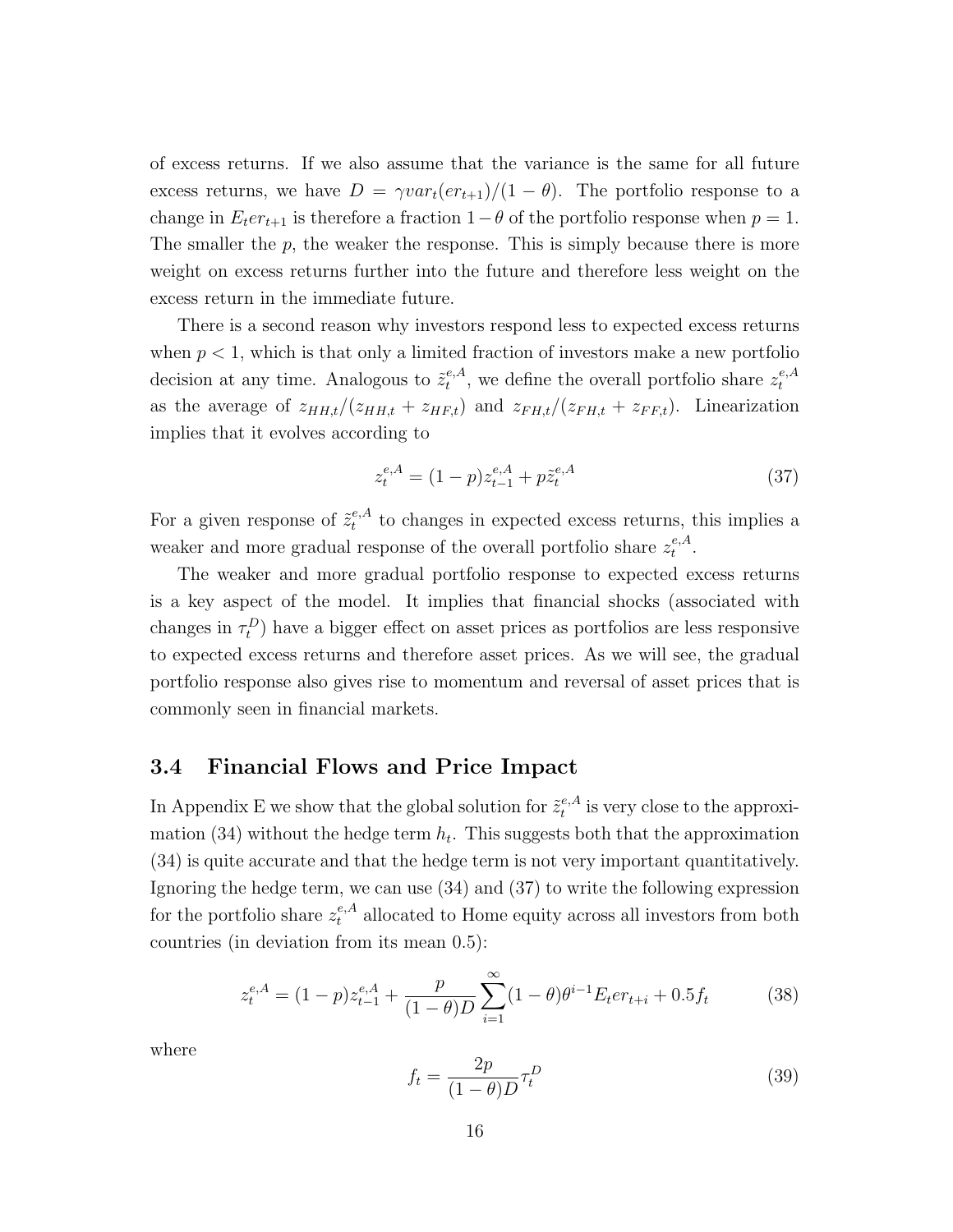The portfolio depends on the lagged portfolio, the present discounted value of future expected excess returns and the term  $0.5f_t$  that is proportional to  $\tau_t^D$ . The coefficients  $(1 - \theta)\theta^{i-1}$  of expected future excess returns sum to 1. A rise in  $\tau_t^D$ generates an exogenous portfolio shift that leads to a flow from Foreign to Home equity. One can write the exogenous portfolio flow from Foreign to Home, as a fraction of the Home equity market, as  $\Delta z_{HH}^e + \Delta z_{FH}^e = 2\Delta z_t^{e,A} = \Delta f_t$ , abstracting from general equilibrium changes in expected returns. A one standard deviation shock to  $\tau_t^D$  then generates a financial flow of

$$
\Delta f_t = \frac{2p}{(1-\theta)D} \sigma_{\tau^D}
$$
\n(40)

Following the literature, we define the price impact of the financial flow as the change in the relative price  $q^D$  at the time of the shock relative to the change in the flow as a share of the Home market:

$$
M = \frac{\Delta q_t^D}{\Delta f_t} \tag{41}
$$

For example,  $M = 2$  means that the relative price rises by 2 percent when there is an exogenous flow towards Home equity equal to 1 percent of the market.

## 4 Data and Calibration

We calibrate the model to show how infrequent portfolio adjustment brings us closer to the empirical evidence on portfolios and excess returns. In this section we describe the data and the calibration for various degrees of the portfolio friction. In Section 5, we present the quantitative implications for the different parameter values and compare them to the data.

#### 4.1 Data

We consider monthly data from November 1995 to December 2018 for the US and the rest of the world (ROW). The latter is an aggregate of 44 countries. We use data for the excess return  $er_t$ , the relative equity price  $q_t^D$ , the average portfolio share  $z_t^{e,A}$  $t_t^{e,A}$  that the two countries invest in US equity, the difference  $z_t^{e,D}$  $t^{e,D}$  in the portfolio shares that the US and ROW invest in US equity (a measure of home bias), and log dividends.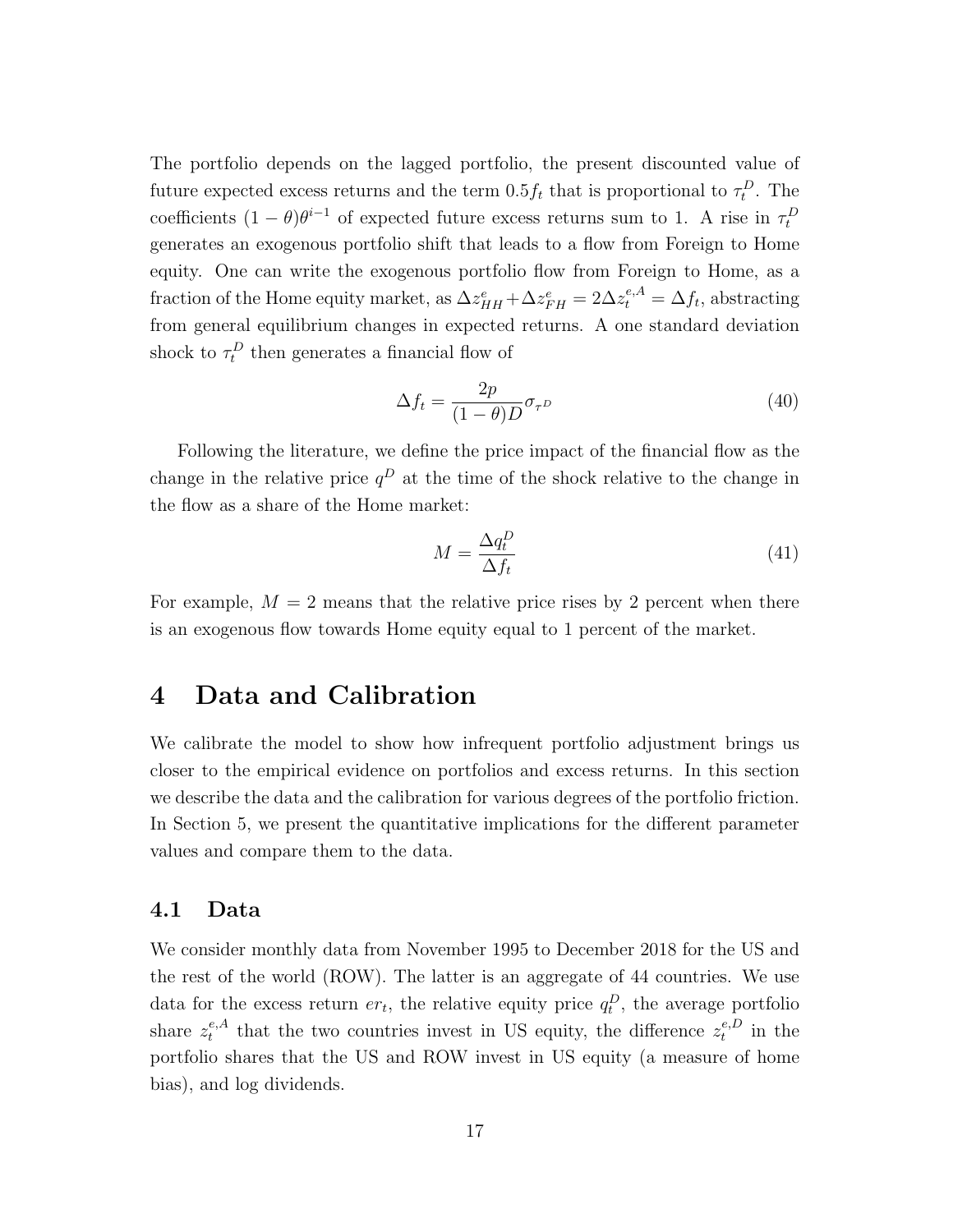The excess return is computed as the change in the log of the MSCI US total return index minus the change in the log of the MSCI ACWI ex US total return index. The latter is an aggregate of 44 countries (ROW), not including the US. The relative equity price is computed from the MSCI price index for the US and ROW. To compute log dividends, we use data on earnings as opposed to dividends as the latter do not include share repurchases, which have become the preferred method of shareholder payments.<sup>19</sup> We compute earnings using the monthly MSCI series for the price index divided by the price-earnings ratio, again for the US and the aggregate of the other 44 countries.

Portfolio data is obtained from US external equity assets and liabilities from Bertaut and Tryon (2007) and Bertaut and Judson (2014), updated through the end of 2018, together with US and ROW market capitalization data. The share invested in US equity by respectively US and ROW investors is computed as

$$
z_{HH,t}^{e} = \frac{z_{HH,t}}{z_{HH,t} + z_{HF,t}} = \frac{US \ market \ cap - US \ ext \ lib}{US \ market \ cap - US \ ext \ lib + US \ ext \ assets}
$$

$$
z_{FH,t}^{e} = \frac{z_{FH,t}}{z_{FH,t} + z_{FF,t}} = \frac{US \ market \ cap - US \ ext \ lib}{ROW \ market \ cap + US \ ext \ lib - US \ ext \ assets}
$$

where US ext liab and US ext assets refer to US external equity liabilities and assets. Average and relative portfolios are  $z_t^{e,A} = 0.5(z_{HH,t}^e + z_{FH,t}^e)$  and  $z_t^{e,D} = z_{HH,t}^e - z_{FH,t}^e$ . We are mainly interested in  $z_t^{e,A}$  $t_t^{e,A}$ , which depends on expected excess returns.  $z_t^{e,D}$ t is a home bias variable that is mainly driven by exogenous changes in  $\tau_t^A$ .

We also consider several excess return predictability regressions. Our sample is not long enough to obtain accurate estimates of excess return predictability with just one country pair. For these regressions we therefore use panel data for excess returns of US equity relative to that of 73 foreign countries. These excess returns are regressed on their own lag as well as the relative log dividend yield. We again use MSCI data to compute excess returns, relative equity prices and relative dividends (as discussed above).

<sup>&</sup>lt;sup>19</sup>The MSCI earnings data is a 12-month trailing average. Companies do not report monthly dividends. The measure is reasonable if dividends plus repurchases keep up with the 12-month trailing average of earnings. The correlation between  $d_{Ht} - d_{Ft}$  computed based on relative earnings and relative dividends is 0.81.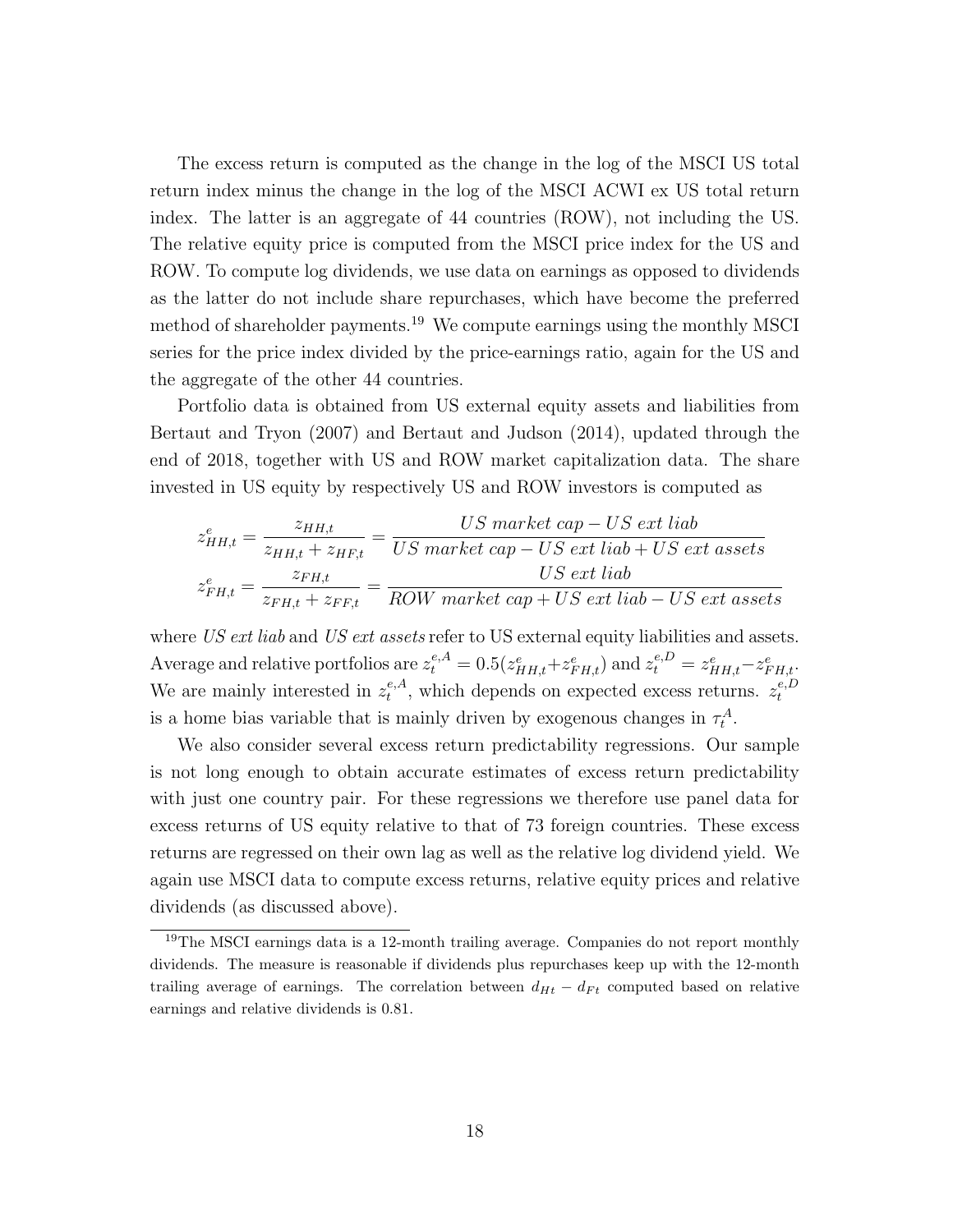## 4.2 Calibration

The numerical solution is very time consuming. We therefore only consider four different values of p:  $p = 0.04, 0.1, 0.2$  and 1 (the frictionless case). Table 1 shows the calibration of the remaining parameters for each value of  $p$ . These involve the parameters of the dividend and financial shock processes, as well as  $\gamma$ ,  $\beta$  and  $\tau$ .

We set  $\gamma = 10$  and  $\beta = 0.99668$ . Risk aversion of 10 is simply adopted from Bacchetta and van Wincoop (2010), who use their model of infrequent portfolio adjustment to account for the forward discount puzzle. They provide a variety of motivations for this choice. A time discount rate of 0.99668 implies a risk-free rate that is about 4 percent annualized in the risky steady state.

The dividend processes (3)-(4) are calibrated as follows. We set  $\rho_d = 0.9767$  as the autocorrelation of  $d_t^D$ . We then compute  $\epsilon_t^{d,D}$  and  $\epsilon_t^{d,A}$  $t^{d,A}_t$  from (3)-(4), from which we obtain their standard deviations  $\sigma_{d}$  and  $\sigma_{d}$ . We set the mean log dividend equal to  $d = (1 - \beta)/\beta$ , which implies an annualized dividend yield of 4 percent in steady state.

The financial shock processes are  $(10)-(11)$ . As with dividends, there are four financial shock parameters:  $\tau$ ,  $\rho_{\tau}$ ,  $\sigma_{\tau}$  and  $\sigma_{\tau}$ . Since financial shocks are unobservable, we set these four parameters to match four moments. This gives a different set of parameters for each value of p. While the four parameters are set jointly to target the four moments, we have a specific moment in mind for each parameter.

 $\tau$  is set such that steady state home bias corresponds to the 0.74 observed in the data, which is the average of the fraction that the US invests in US equity and ROW invests in ROW equity. The standard deviation  $\sigma_{\tau}$  of the innovation  $\epsilon^{\tau,D}$  determines the magnitude of exogenous financial flows between US and ROW equity. We set it to match the observed standard deviation of the excess return. The standard deviation  $\sigma_{\tau^A}$  affects the volatility of portfolio home bias, captured by  $z^{e,D}$ . We therefore set  $\sigma_{\tau^A}$  to target the standard deviation of  $\Delta z^{e,D}$ . Finally, we set the persistence  $\rho_{\tau}$  to match the coefficient  $a_1$  of the regression  $q_{t+1}^D - q_t^D = a_1 q_t^D$ . This coefficient tells us how quickly the relative price reverts to the mean. In the data  $a_1 = -0.0084$  (s.e.=0.0022).<sup>20</sup>

We first match the moments by applying the local linear solution at the steady state over the entire state space. Using the resulting parameterization, we compute

 $^{20}$ This is based on a panel regression for 73 countries.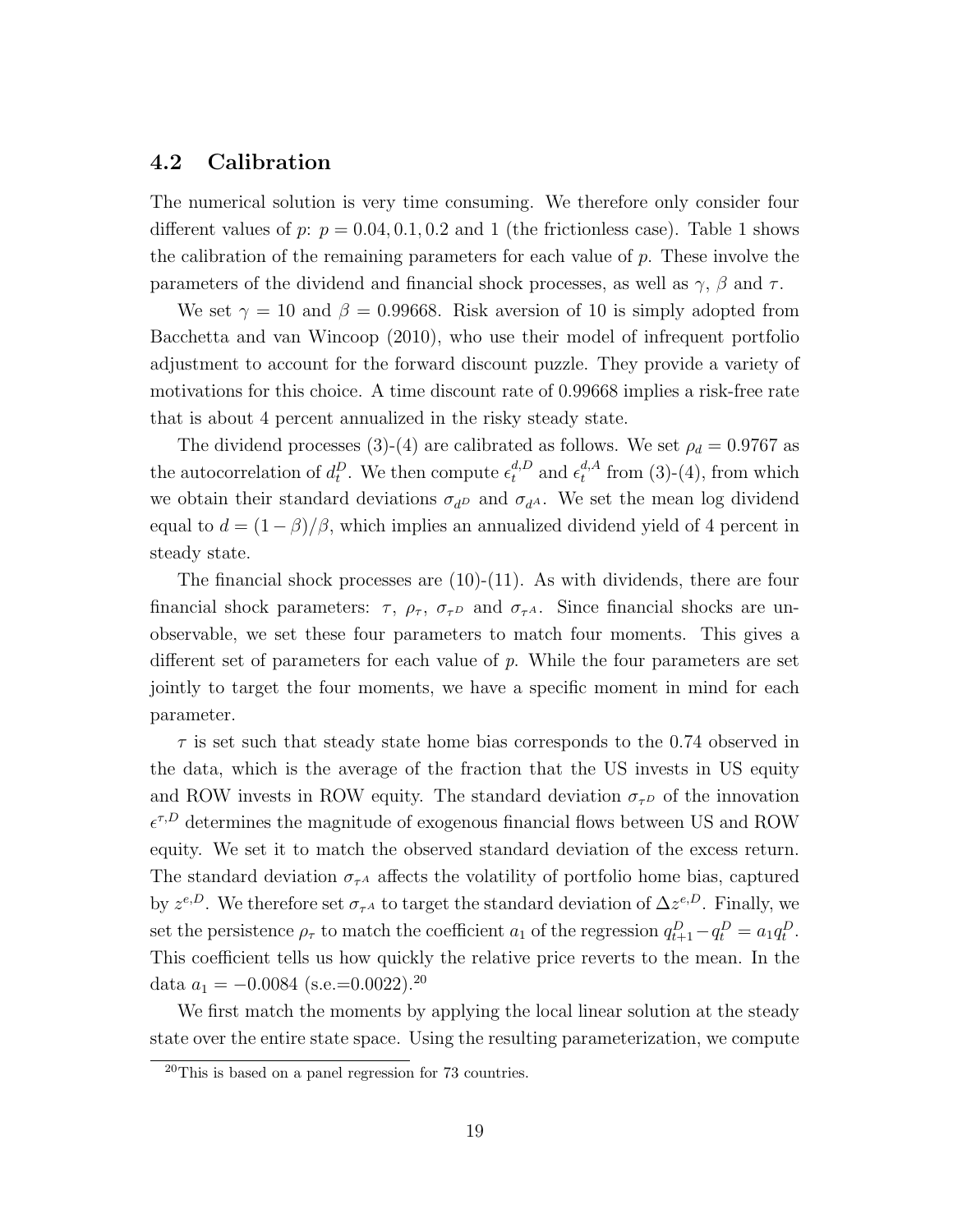the global solution, for which we report the model moments below. The targeted moments are therefore not exactly equal to those in the data, but they are very close.

We consider a fifth parameterization, for which the parameters are the same as for the  $p = 1$  case with the exception of  $\sigma_{\tau}$  and  $\tau$ . As discussed below, to match the targeted moments the size of the financial flow between the two equity markets is extremely large when  $p = 1$ . We therefore consider a case where  $\sigma_{\tau}$  is lowered such that the size of the financial flow is equal to that under the  $p = 0.1$ case. At the same time  $\tau$  is adjusted to match the observed portfolio home bias, as discussed above.

## 5 Quantitative Implications

In this section we discuss the quantitative implications of the model for different values of  $p$ , as described in the previous section, and relate them to the data. We discuss three sets of results. The first relates to the portfolio expression (38), which tells us how responsive the portfolio is to the lagged portfolio and expected excess return. We also consider evidence related to the last term of the portfolio expression, containing exogenous financial shocks. We will discuss the size of the implied financial flows, the price impact of the flows and their contribution to the variance of the excess return. In the second set of results, we consider various moments involving excess returns and equity portfolio shares. We finally consider a variety of evidence related to excess return predictability, including excess return momentum and reversal. The results for each of the five parameterizations are presented in Tables 2, 3 and 4. They show that the results are close to the data when  $p=0.1$ .

### 5.1 Portfolio Terms and Price Impact

We first consider the optimal portfolio expression (38). The first two rows of Table 2 report information related to the first two elements of the optimal portfolio expression: the coefficient  $1 - p$  on the lagged portfolio and the coefficient  $\frac{p}{(1-\theta)D}$ on the weighted average of expected future excess returns.

While both  $\epsilon_t^{\tau,D}$  and  $\epsilon_t^{\tau,A}$  are financial shocks in the model, in what follows we mainly refer to financial shocks as innovations in  $\epsilon_t^{\tau,D}$  $t_t^{\tau,D}$ , which change  $f_t$  in the last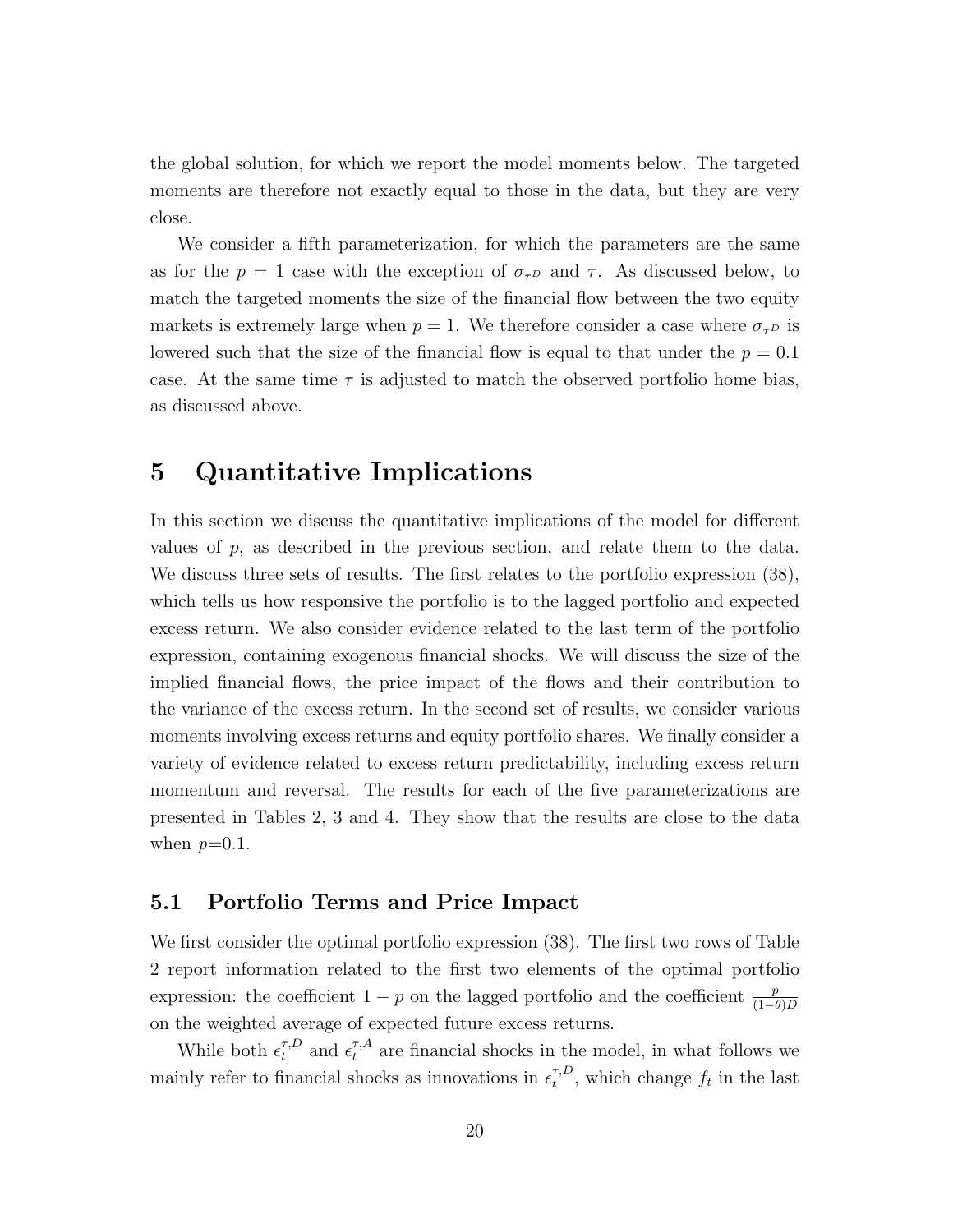term of the portfolio expression and lead to financial flows between the two equity markets. The last three rows of Table 2 report several pieces of information related to these financial shocks. It first reports the standard deviation of a financial shock innovation  $\Delta f_t$  in the portfolio, which is  $\frac{2p}{(1-\theta)D}\sigma_{\tau}$ . It measures the size of the exogenous financial flow between the two equity markets, as a fraction of either equity market, due to a one standard deviation financial shock. The next row reports the price impact M of financial shock innovations. The last row reports the fraction of the variance of the excess return that is due to these financial shocks.

While Table 2 does not report empirical counterparts, we can draw comparisons to the literature. The first two rows of Table 2 can be compared to results reported by Bacchetta et al. (2021), Raddatz and Schmuckler (2012) and Giglio et al. (2021). Bacchetta et al. (2021) estimate a version of (38) using monthly portfolio shares of US equity mutual funds in foreign countries.<sup>21</sup> The other papers report the portfolio response to lagged portfolio shares or expected excess returns, but not both. Raddatz and Schmuckler (2012) report the sensitivity of mutual fund portfolio shares to lagged portfolio shares, without including expected excess returns. Giglio et al. (2021) report evidence on the response of equity portfolio shares of Vanguard investors to expected excess returns (from survey data), without including lagged portfolios.<sup>22</sup>

The coefficient on the lagged portfolio in Bacchetta et al. (2021) is 0.918, while the coefficient on the weighted average of expected future excess returns is  $15.4.^{\textstyle{23}}$ These results are in line with the model when  $p = 0.1$ , where Table 2 shows that the coefficient on the lagged portfolio is 0.9 and the coefficient on the weighted average of expected future excess returns is 15.1. Raddatz and Schmuckler (2012, Table 5) report a coefficient of 0.9 on the lagged portfolio share (when including a destiny-fund fixed effect), also consistent with  $p = 0.1$ . Finally, Giglio et al. (2021)

 $21$ We will refer here to the results reported in the Appendix of Bacchetta et al. (2021), where they estimate a portfolio specification identical to (38). The main body of the paper considers a generalized specification where the portfolio share depends both on the lagged portfolio share and a buy-and-hold portfolio share (lagged portfolio share adjusted for valuation effects).

 $22$ In their Table V, they do consider a regression of the change in the equity portfolio share on the lagged portfolio share and expected returns. The dependent variable is not the actual change in the portfolio share, but the change due to active trading, removing valuation effects, and over different time windows for different investors. Nonetheless, it does show that active trading very gradually brings the portfolio back to its long-run mean, as is the case in our model.

<sup>23</sup>See Table B.1, column 1, of Online Appendix.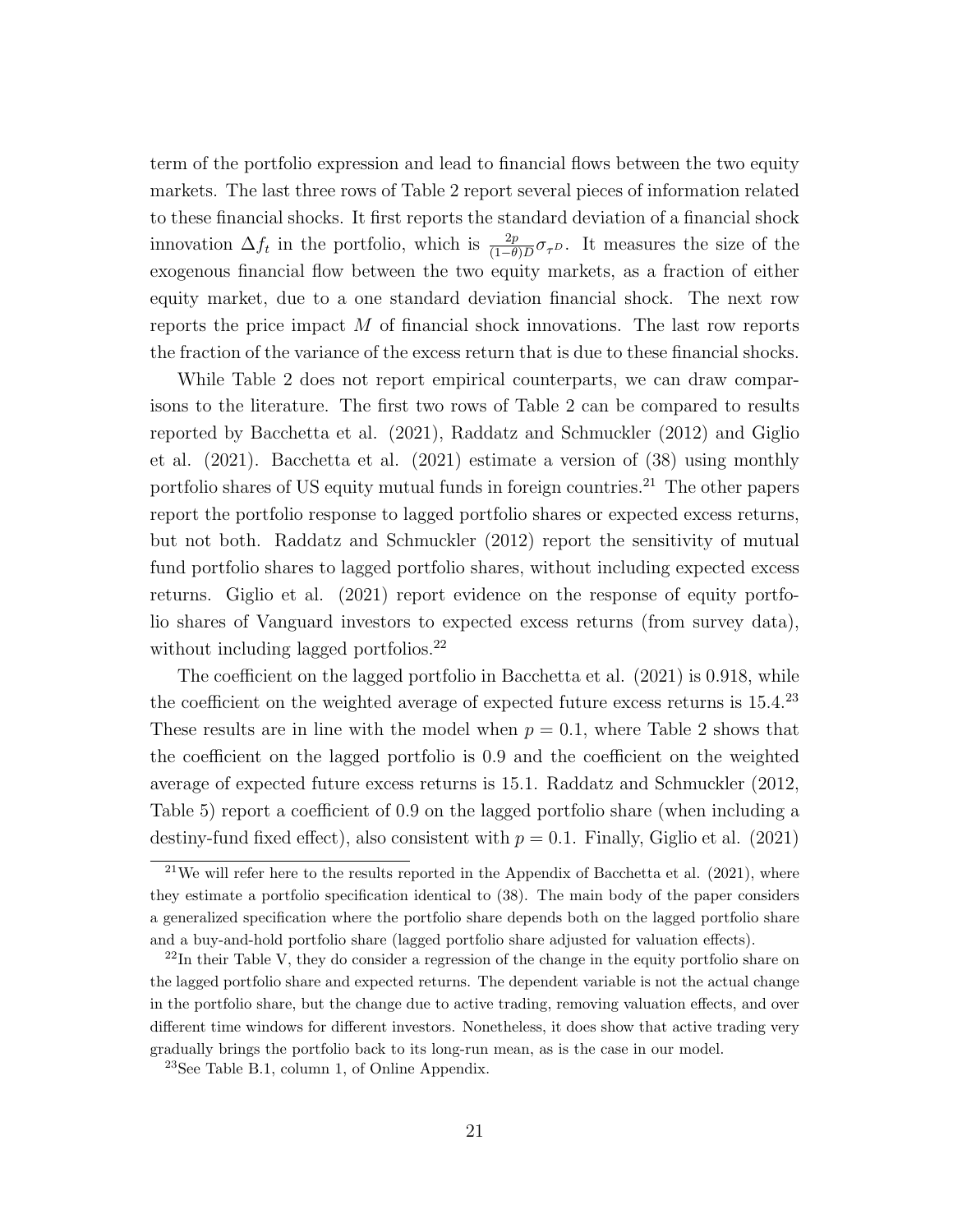find that the equity share of Vanguard investors depends on the one-year expected excess return on equity with a coefficient 1.16. This translates to 13.9 for monthly expected returns<sup>24</sup>, again suggesting a value of p close to 0.1.

Giglio et al. (2021) document that the portfolio response to the expected excess return is much stronger conditional on trading by investors. Moreover, they report that the timing of the trading is unpredictable. They argue that this is consistent with a Calvo type friction as we assume here, where the timing of portfolio decisions is random for each investor.

Next consider evidence related to financial shocks. While we cannot observe the magnitude of the exogenous financial shocks, there are estimates of the price impact of these shocks and the extent to which they account for equity prices. As pointed out in the introduction, Gabaix and Koijen (2021) present evidence that the price impact of financial shocks in the equity market is about 5 for the aggregate stock market. This corresponds to a price elasticity of demand of 0.2. They also review evidence in the literature on the price elasticity of the demand for individual stocks. This micro elasticity averages to about 1. In a two-country model, Home and Foreign equity are likely to be closer substitutes than stocks and bonds, but not as close as two individual US equity. Therefore, one can reasonably expect the elasticity in our model to be somewhere in between 0.2 and 1, which implies a price impact somewhere in the range of 1 to 5. The price impact  $M = 2.15$ when  $p = 0.1$  is consistent with this.

As pointed out by Gabaix and Koijen (2021), estimates of the price impact of financial shocks are much larger than implied by frictionless models. This large price impact of financial shocks implies that they are important drivers of asset prices. When  $p = 0.1$ , Table 2 reports that 96 percent of the variance of  $\Delta q_t^D$  is due to financial shocks. Consistent with this, Koijen and Yogo (2019) find that latent asset demand shocks are the main driver of stock prices. Similarly, Itskhoki and Muhkin (2021) find that financial shocks are the main driver of exchange rates.

The evidence in Table 2 is inconsistent with the frictionless case  $p = 1$ . Table 2 shows that the weight on the expected excess return is then 147, about 10 times bigger than the evidence discussed above suggests. Portfolios also do not depend on

 $24$ This uses column 3 of Table 3 of Giglio et al. (2021), where some outliers are removed. Without removing the outliers, the number is 8.3. Here it is implicitly assumed that the portfolio depends only on expected returns over the next 12 months, with equal weights on each month. When  $p = 0.1$ , our model implies that two thirds of the weight is on the first 12 months.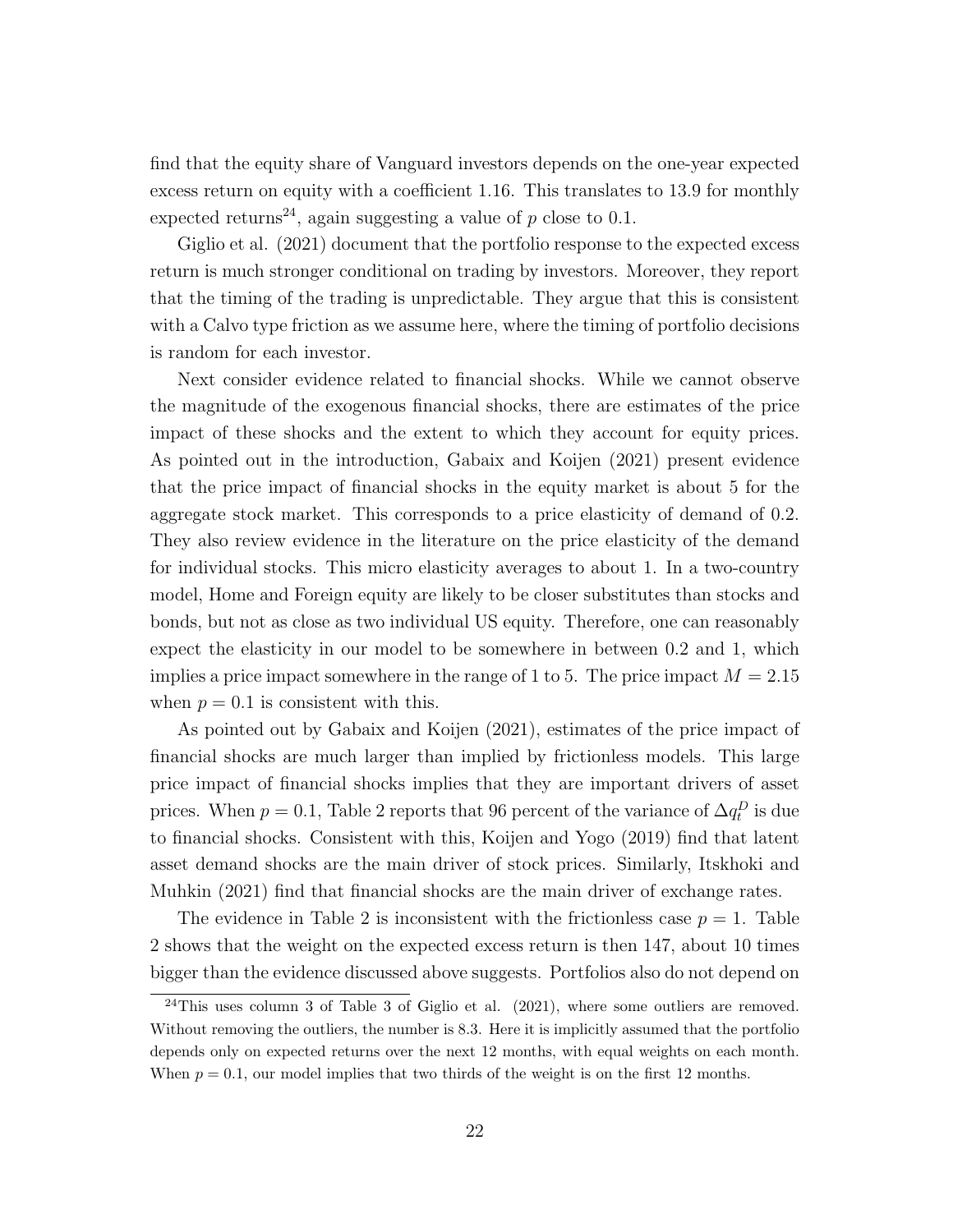lagged portfolios. This is inconsistent not just with the papers discussed above, but with a large micro literature mentioned in the introduction that has documented portfolio inertia.

The price impact of financial shocks is only 0.25 when  $p = 1$ , well below estimates in the literature. This weak price impact means that either excessively large financial shocks are needed to account for the variance of the excess return, or the model is inconsistent with evidence that financial shocks are the main driver of equity prices. This is illustrated in the last two columns of Table 2. When the financial process parameters are set to match the variance of the excess return, a one standard deviation financial shock implies a monthly flow from the ROW to the US stock market that is 10 percent of the entire US stock market. While no direct observations of these exogenous flows exist, this is implausibly large. If instead the size of a one standard deviation financial shock innovation is the same as under  $p = 0.1$  (last column), none of the variance of the excess return is driven by financial shocks.

At the same time,  $p = 0.04$  appears too low. It implies a coefficient on the weighted average of expected future excess returns of 5.6. This is lower than the estimates reported above, which are closer to 15. The coefficient on the lagged portfolio is 0.96, which is on the high end based on the estimates reported above.<sup>25</sup>

### 5.2 Portfolio and Excess Return Moments

Table 3 reports a set of model moments. These include the standard deviations of the excess return and several portfolio variables  $(z_t^{e,A})$  $t^{e,A}_t$ ,  $\Delta z^{e,A}_t$  and  $\Delta z^{e,D}_t$  $_t^{e,D}$ ), autocorrelations of the excess return,  $z_t^{e,A}$ <sup>e,A</sup>,  $\Delta z_t^{e,A}$  and the relative equity price  $q_t^D$ , as well as correlations between the relative dividend change  $\Delta d_t^D$  and both the excess return and  $\Delta z^{e,A}_t$ <sup>e,A</sup>.<sup>26</sup> The moments in the model are averages over 1000 simulations, with standard errors in brackets. The only targeted moments in Table 3 are the standard deviations of the excess return and  $\Delta z_t^{e, D}$  $t_t^{e,D}$ , which are indicated in italics.<sup>27</sup>

 $^{25}$ On the other hand, it is consistent with micro evidence for households. The Investment Company Institute reports that 60 percent of households do not change their stock or mutual fund portfolio during a given year, which corresponds to  $p = 0.04$  for monthly data.

<sup>&</sup>lt;sup>26</sup>We only consider the standard deviation of the monthly change in portfolio home bias  $\Delta z_t^{e,D}$ , rather than  $z_t^{e,D}$ , as home bias trends upward in the data.

<sup>&</sup>lt;sup>27</sup>The other targeted moments are the steady state home bias and the coefficient  $a_1$  from the regression  $q_{t+1}^D - q_t^D = a_1 q_t^D$ , which are both exactly matched.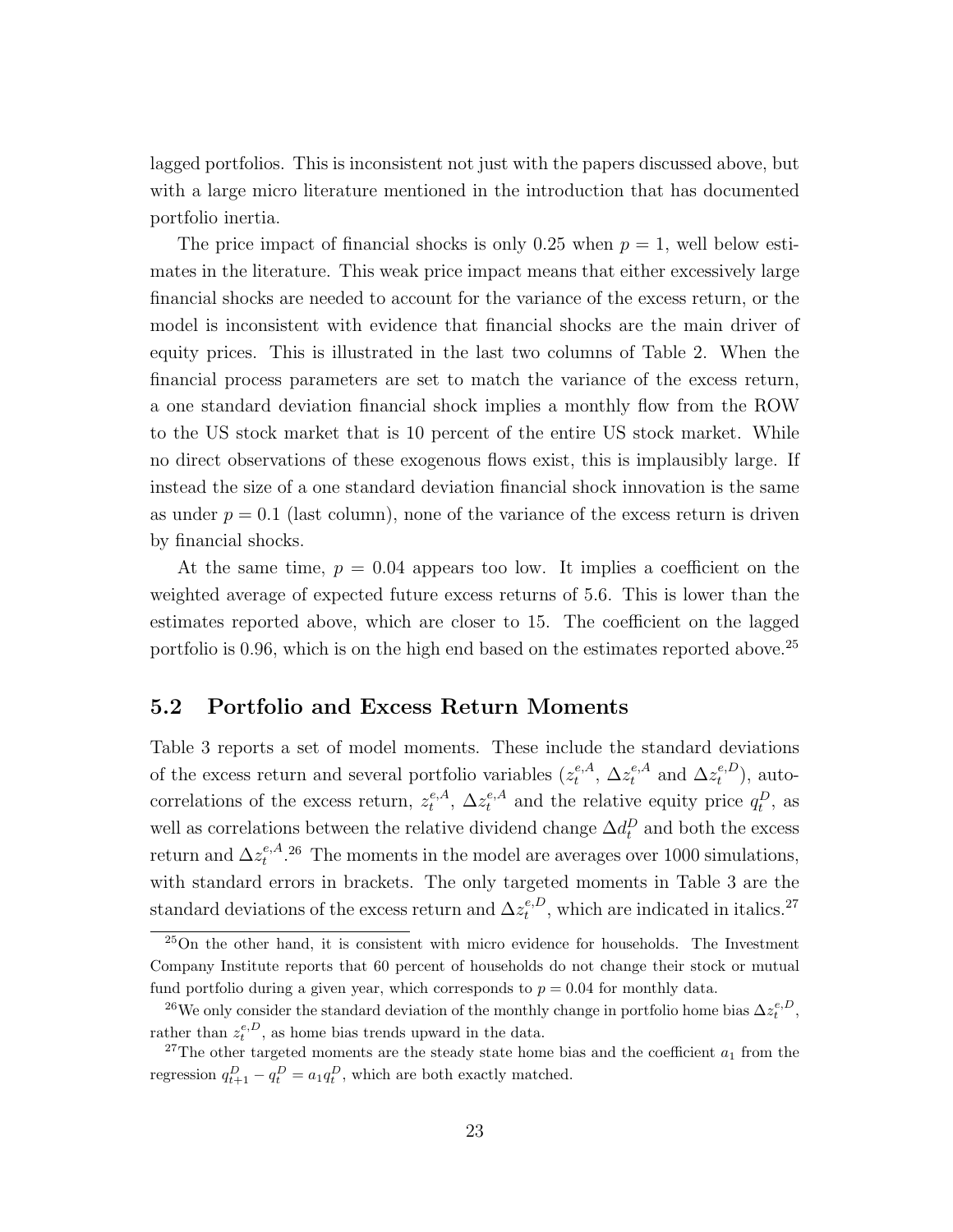The moments are again consistent with the data when  $p = 0.1$ . Perhaps surprisingly, this is the case for most of the parameterizations. It may be most surprising that the model performs well in Table 3 even for the frictionless case  $p = 1$ . The reason that the model performs well is that the process of the financial shock is chosen to make the model match several key moments, particularly the standard deviation of the excess return. As already discussed, in the frictionless case an excessively large financial shock is needed to overcome the unrealistically small price impact of financial shocks.

The last column provides further perspective on this. When the size of the financial shock in the frictionless case is set equal to that under  $p = 0.1$  (last column), the standard deviation of both the excess return and average equity portfolio share are less than one fourth of what they are in the data. With this more reasonably sized financial shock, the excess return and average equity portfolio share are almost entirely driven by the dividend shocks (see last two rows of Table 3, last column). In the data the correlations of both  $er_t$  and  $\Delta z_t^{e,A}$  with the change in the relative dividend  $\Delta d_t^D$  are close to 0.2.

Table 3 does show that the autocorrelation of the excess return becomes too high when  $p = 0.04$ . It is more than 5 standard deviations above the data. The friction is clearly too strong when  $p = 0.04$ . The gradual portfolio adjustment leads to a gradual response of the relative price, which gives rise to an excess return that is too autocorrelated when  $p = 0.04$ .

This is further illustrated in Figure 1, which shows impulse responses of  $q_t^D$  and  $z^{e,A}_t$  $\epsilon_t^{e,A}$  for a one standard deviation relative dividend shock  $\epsilon_t^{d,D}$  and financial shock  $\epsilon^{\tau,D}_t$  $t_t^{\tau,D}$ . When  $p = 0.04$ , the gradual portfolio adjustment leads to a hump-shaped response of both the relative asset price and portfolio to both shocks. The same is also the case when  $p = 0.1$ , but there is less delayed overshooting in that case, leading to a smaller and more realistic autocorrelation of the excess return.

The hump-shaped response of the relative price is consistent with extensive evidence in financial markets of excess return momentum and reversal in commodity, equity, currency and bond markets (e.g. Moskowitz et al., 2012). After an initial increase in the relative price, it continues to rise for some time (momentum) and then declines (reversal). Closely related is the evidence of post-earnings announcement drift, where the equity price continues to rise for some time after a positive earnings announcement. This can be seen in Figure 1 for the relative dividend shock when  $p = 0.04$  or  $p = 0.1$ .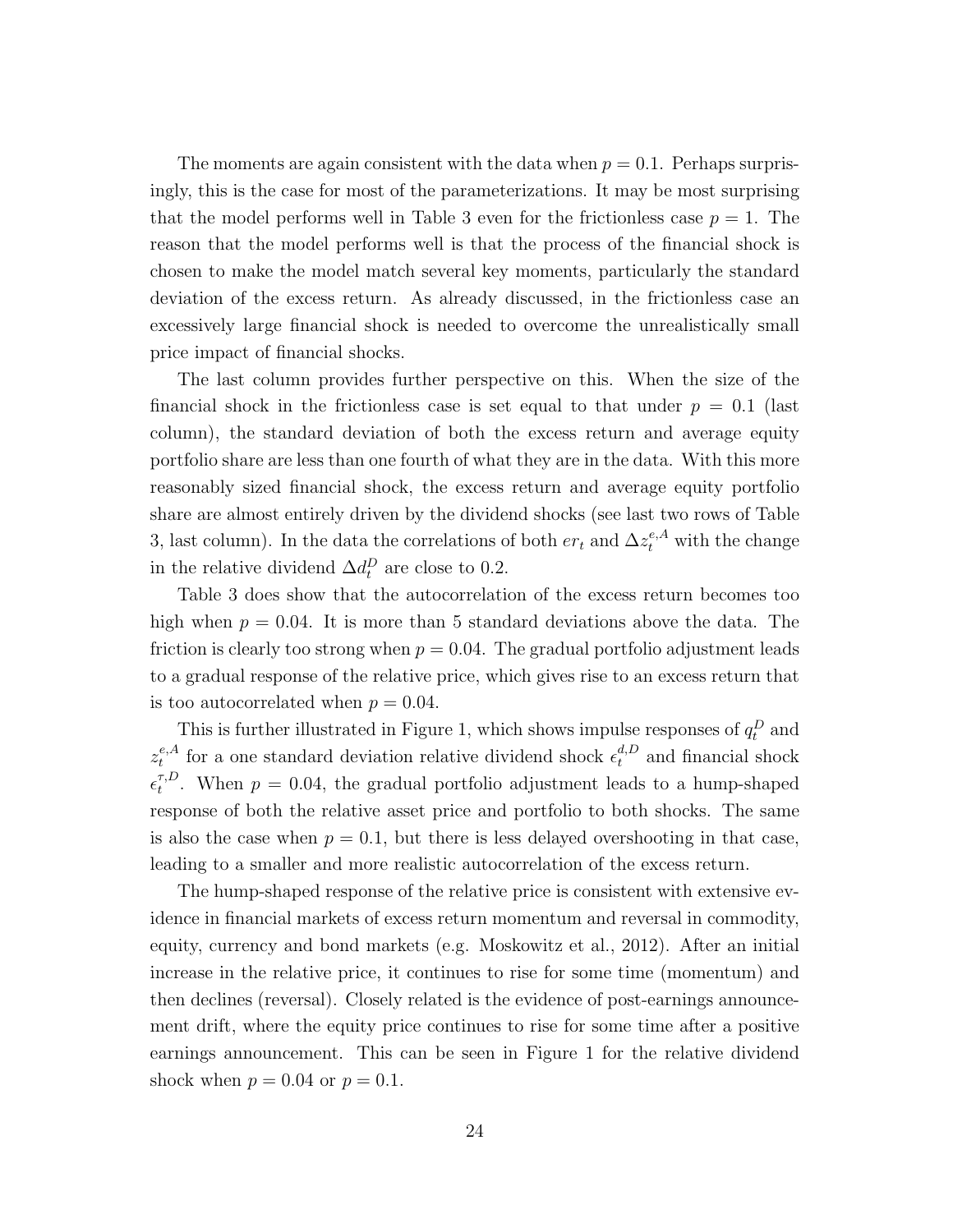Excess return momentum and reversal is further illustrated in Figure 2, which shows the impulse response of the expected excess return in response to a one standard deviation financial shock. A financial shock that raises the relative Home equity price implies a positive Home excess return. But as Figure 2 illustrates, it also implies a positive expected excess return the next month when  $p = 0.04$  or  $p = 0.1$ . This continued positive excess return implies a positively autocorrelated excess return (momentum). But eventually the relative Home price starts to fall (Figure 1, panel C), leading to a negative excess return (reversal). This can be seen in Figure 2 for both  $p = 0.04$  and  $p = 0.1$ .

Another problem with the frictionless case is that there is no such excess return momentum and reversal. Figure 1 shows that when  $p = 1$  there is no delayed overshooting. The relative price starts to gradually fall after the initial increase, for both dividend and financial shocks. The expected excess return therefore remains negative in response to financial shocks, as shown in Figure 2.

### 5.3 Excess Return Predictability

Table 4 reports various moments related to excess return predictability. It first reports regressions of the excess return over the next 1, 3 and 12 months on the current relative log dividend yield. In the data the regression coefficient is estimated using panel data for 73 countries. Standard errors for the data are in parentheses. The model reports population moments, computed by simulating the model over 200,000 years. Table 4 next reports evidence on momentum and reversal by regressing the change in the relative price over the next 3 months on both the change in the relative price over the past month and the current relative price.

Finally, the last four rows of Table 4 report the standard deviation and autocorrelation of the expected excess return  $E_t$ er<sub>t+1</sub>. In the data we can only observe an approximation of the expected excess return based on a regression. Table 4 shows that for all parameterizations of the model the standard deviation and autocorrelation of the theoretical and regression-based expected excess return are quite close. This gives us confidence that the regression-based expected excess return is a good proxy for its unobservable theoretical counterpart. The regression used to compute the expected excess return is  $er_{t+1} = a_1er_t + a_2(d_t^D - q_t^D)$ , which contains both momentum and the relative dividend yield. The regression in the data is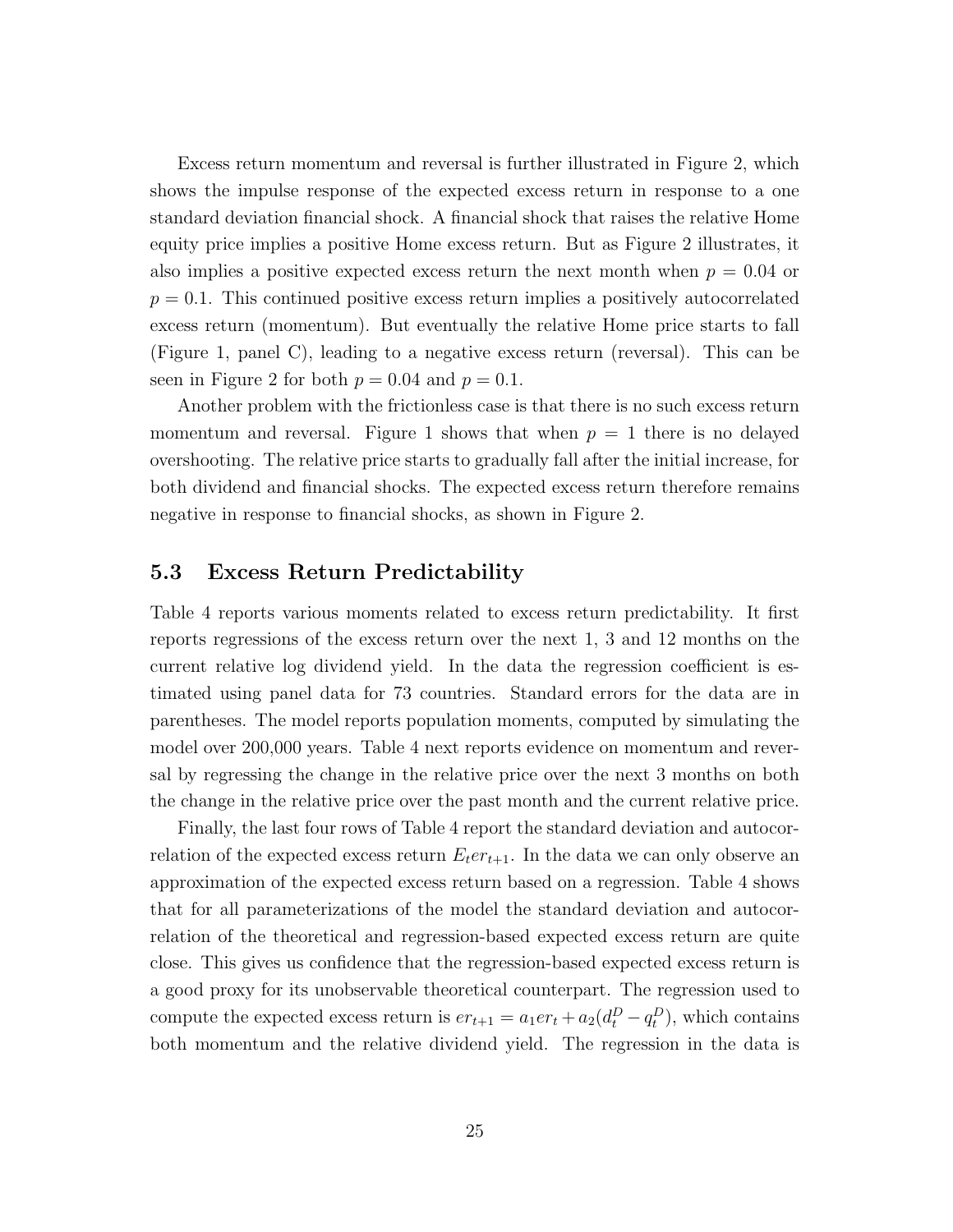again a panel regression for 73 countries.<sup>28</sup>

Table 4 shows that the model again performs well when  $p = 0.1$ . Regressing the excess returns on the dividend yield gives coefficients that are quite close to the data for all of the three horizons. The momentum/reversal regression is also very close to the data. The positive coefficient on the lagged change in the relative price reflects momentum, while the negative coeffient on the current relative price reflects reversal. Both are close to the data. This is again associated with the humpedshaped impulse response of the relative price documented in Figure 1. Finally, the standard deviation and autocorrelation of the regression-based expected excess return are also close to those in the data when  $p = 0.1$ .

The frictionless case is again inconsistent with the data. The momentum coefficient is close to zero and more than 3 standard deviations below that reported in the data. Moreover, the expected excess return has an autocorrelation that is close to 1, which can be rejected by the data, where it is 0.48. The high autocorrelation of the expected excess return in the frictionless case can also be seen in Figure 2, where a financial shock leads to a very persistent drop in the expected excess return. By contrast, when  $p = 0.04$  or  $p = 0.1$ , it is first positive and then negative, due to momentum and then reversal. This leads to a much lower autocorrelation.

The fact that there is excess return predictability at all in the frictionless case, with regression coefficients on the relative log dividend yield close to the data, is only because the size of the financial shock is set so high. The last column shows that when lowering the size of the financial shock to that under  $p = 0.1$ , there is virtually no excess return predictability.

Finally, Table 4 again implies that  $p = 0.04$  is too low. The momentum coefficient is much too high and the expected excess return is too volatile relative to the data.

## 6 Conclusion

We have introduced a Calvo type portfolio friction in a two-country DSGE model for the global equity market. The optimal portfolio depends on the lagged portfolio and the present discounted value of expected excess returns across the two equity

<sup>28</sup>The standard errors of the standard deviation and autocorrelation of the regression-based expected excess return are obtained by computing the standard deviation and autocorrelation for 1000 draws from the estimated distribution of  $(a_1, a_2)$ .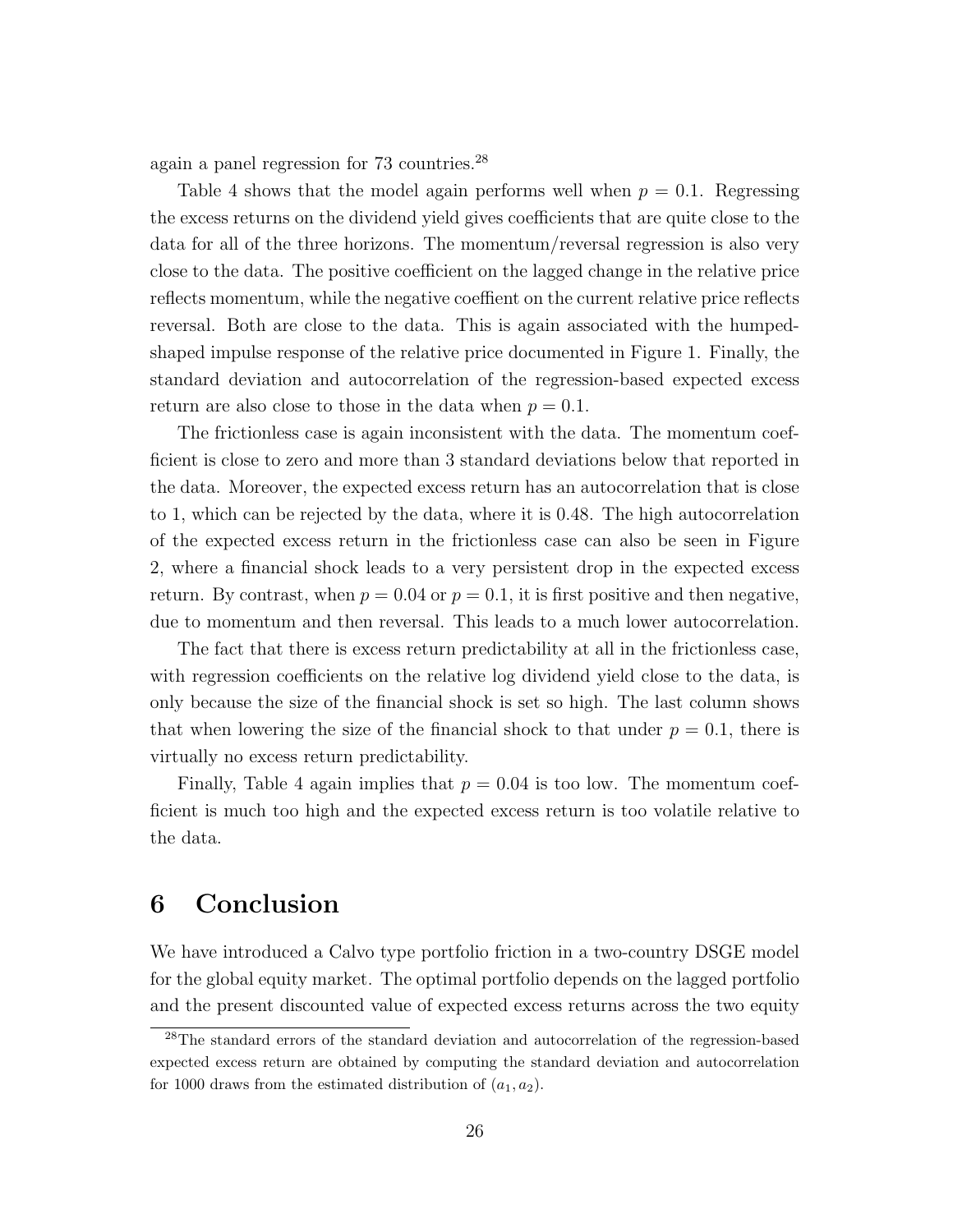markets. The friction implies portfolio inertia (gradual adjustment of portfolios) and a weaker response to expected excess returns.

We find that the model with an intermediate level of the friction is consistent with a broad set of empirical evidence. This includes portfolio behavior by households and mutual funds, as well as evidence related to the price impact of financial shocks and the behavior of excess returns. In a frictionless model portfolios do not exhibit observed portfolio inertia and are excessively sensitive to expected excess returns. This has several counterfactual implications for asset prices, such as a weak price impact of financial shocks, either excessively large financial shocks or no expected excess return predictability, and inability to account for momentum and reversal of excess returns. On the other hand, when the friction is too strong, portfolio inertia is too strong. This leads to excess returns that are too autocorrelated, too much excess return momentum and too much volatility in expected excess returns.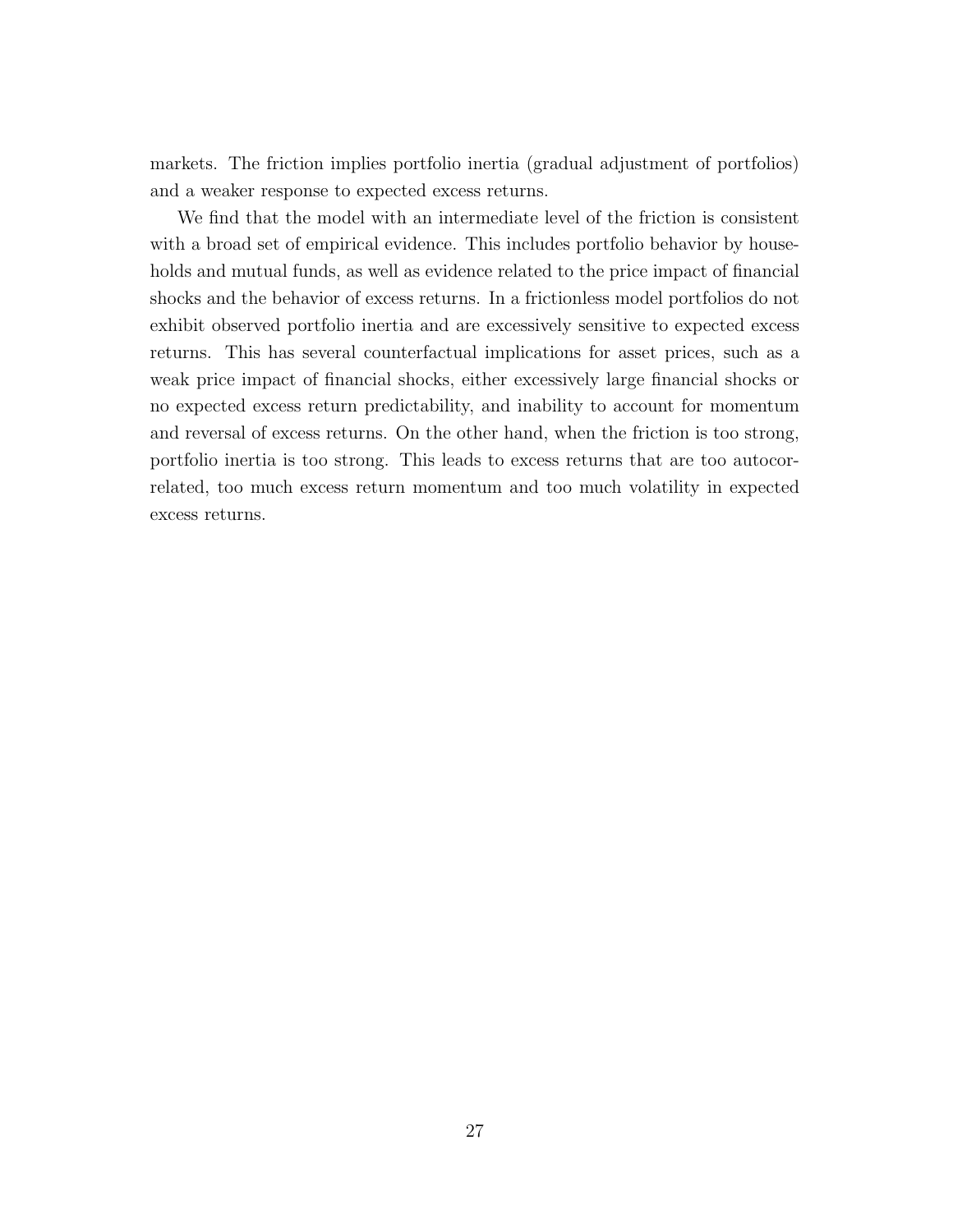## Appendix

## A Foreign Country Equations

First, define:

$$
m_{F,t+1}^{n,t-j} = \left[ R_{t+1}^{p,F,t-j} \right]^{-\gamma} e^{(1-\gamma)f_{F,t+1}^n}
$$

$$
m_{F,t+1}^{o,t-j} = \left[ R_{t+1}^{p,F,t-j} \right]^{-\gamma} e^{(1-\gamma)f_{F,t+1}^{o,t-j}}
$$

where the portfolio return is defined as

$$
R_{t+1}^{p,F,t-j} = R_t + \tilde{z}_{FH,t-j}(R_{H,t+1} - R_t) + \tilde{z}_{FF,t-j}(R_{F,t+1} - R_t)
$$
(A.1)

Also define  $m_{F,t+1}^{t-j} = pm_{F,t+1}^{n,t-j} + (1-p)m_{F,t+1}^{o,t-j}$ .

The Foreign country portfolio Euler equations are

$$
E_t m_{F,t+1}^t (R_{F,t+1} - R_t) + (1 - p) E_t m_{F,t+1}^{o,t} R_{t+1}^{p,F,t} \lambda_{FF,t+1}^t = 0
$$
 (A.2)

$$
E_t m_{F,t+1}^t (e^{-\tau_{F,t}} R_{H,t+1} - R_t) + (1-p) E_t m_{F,t+1}^{o,t} R_{t+1}^{p,F,t} \lambda_{FH,t+1}^t = 0 \quad (A.3)
$$

The Foreign country Bellman equations are

$$
e^{(1-\gamma)f_{F,t}^n/\beta} = \alpha E_t m_{F,t+1}^t R_{t+1}^{p,F,t}
$$
\n(A.4)

$$
e^{(1-\gamma)f_{F,t}^{o,t-1}/\beta} = \alpha E_t m_{F,t+1}^{t-1} R_{t+1}^{p,F,t-1}
$$
\n(A.5)

The Foreign country  $\lambda$  difference equations are

$$
E_t R_{t+1}^{p,F,t-1} \left( m_{F,t+1}^{t-1} \lambda_{FH,t}^{t-1} - \theta m_{F,t+1}^{o,t-1} \lambda_{FH,t+1}^{t-1} \right) = \beta E_t m_{F,t+1}^{t-1} (e^{-\tau_{F,t-1}} R_{H,t+1} - R_t) \text{(A.6)}
$$
  
\n
$$
E_t R_{t+1}^{p,F,t-1} \left( m_{F,t+1}^{t-1} \lambda_{FF,t}^{t-1} - \theta m_{F,t+1}^{o,t-1} \lambda_{FF,t+1}^{t-1} \right) = \beta E_t m_{F,t+1}^{t-1} (R_{F,t+1} - R_t) \tag{A.7}
$$

## B Aggregation

There is a small aggregation issue in the market clearing conditions in that asset demand involves the product of wealth and portfolio shares. Specifically,  $\beta \int_0^1 z_{jk,t}^i W_{j,t}^i dt$  is the total demand for country k equity by agents from country j. We have  $\int_0^1 z_{jk,t}^i W_{j,t}^i di = z_{jk,t} W_{j,t} + cov(z_{jk,t}^i, W_{j,t}^i)$ , where the latter is a cross-sectional covariance term. In theory the covariance term may not be exactly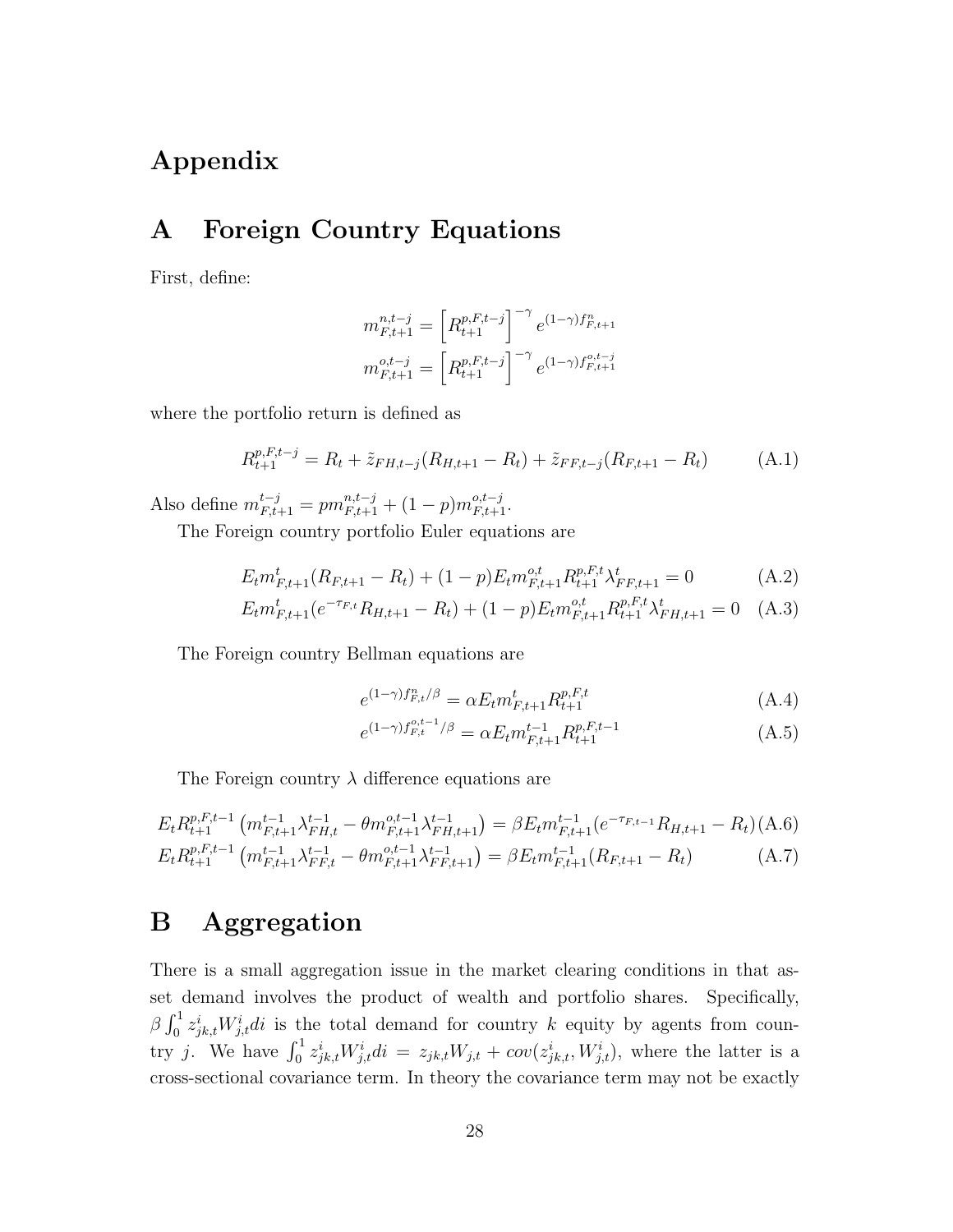zero.  $z_{HH,t}^i$  and  $W_{H,t}^i$  could be cross sectionally correlated as a result of wealth accumulation after the most recent portfolio decision. For example, agents with a large portfolio share in the Home country will have seen their wealth rise a lot if Home equity returns have recently been relatively high. The market clearing conditions (27)-(29) ignore the covariance term. This turns out to be numerically very accurate, with the correlation between  $\int_0^1 z_{jk,t}^i W_{j,t}^i dt$  and  $z_{jk,t} W_{j,t}$  above 0.9997 for all j, k based on the solution of the model for  $p = 0.1$  discussed in Section 4. The accuracy was checked by simulating the solution over 100,000 months, keeping track of the wealth and portfolio shares of 100 million agents as an approximation of the continuum of agents in the model.

## C Solution Method

We first discuss an overview of the solution method and then provide some further details.

## C.1 Overview

The aim is to find a solution

$$
cv_t = g(sv_t) \tag{C.8}
$$

Given a particular node in the state space, Taylor projection locally approximates  $g(sv_t)$  as a polynomial, which in our case will be linear. For a particular node  $sv^i$ in the state space, this takes the form

$$
cv_t = cv^i + M^i(sv_t - sv^i)
$$
\n(C.9)

where  $M^i$  is a matrix with a non-zero value in element  $(j, k)$  if state variable k affects control variable  $i$ . Not all control variables depend on all state variables. There are a total of 153 non-zero coefficients in  $M^i$ , plus 15 constants in the vector  $cv^i$ , for a total of 168 coefficients.

The model can be written in the form

$$
E_t F(cv_t, cv_{t+1}, sv_t, sv_{t+1}) = 0
$$
\n(C.10)

$$
sv_{t+1} = G(sv_t, cv_t, \epsilon_{t+1})
$$
\n(C.11)

where  $\epsilon_{t+1} = (\epsilon_{H,t}^d, \epsilon_{F,t}^d, \epsilon_{H,t}^{\tau}, \epsilon_{F,t}^{\tau})'$  is the vector of shocks. F consists of the 15 equations listed in Definition 1. Equation (C.11) describes the evolution of state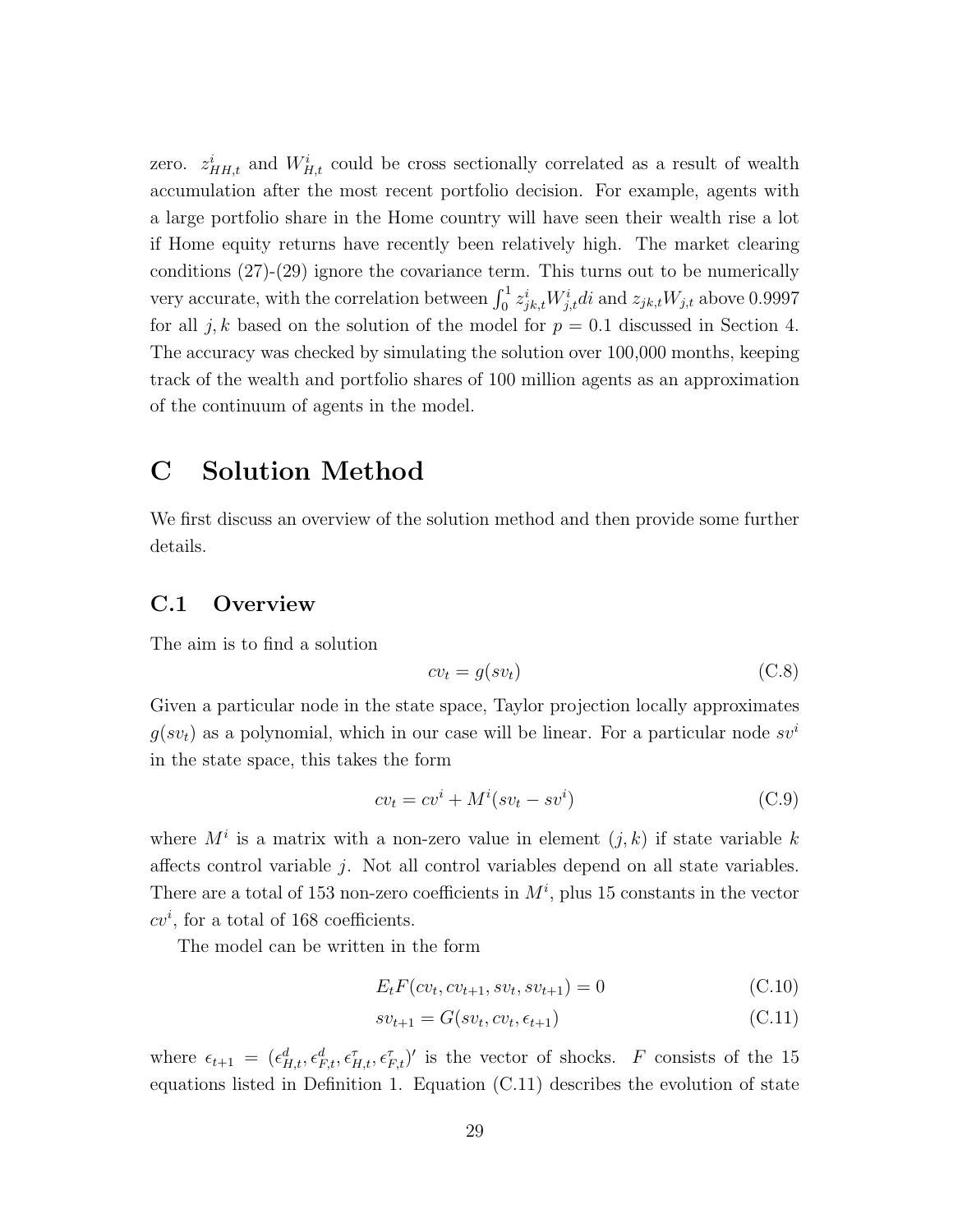variables, which is further discussed in the next subsection. Using  $(C.9)$  at both t and  $t + 1$ , together with (C.11), we can write (C.10) in the form

$$
\mathcal{H}(sv_t) = E_t H(sv_t, \epsilon_{t+1}) = 0.
$$
\n(C.12)

We compute expectations using an order-5 monomial method (Judd, 1998) with 33 integration nodes for the shocks.  $\mathcal{H}(sv_t)$  represents the errors of the equations. At the node  $sv^i$ , the "Taylor" part of "Taylor projection" involves setting both the level of  $\mathcal H$  and its derivatives with respect to the state variables equal to zero:  $\mathcal{H}(sv^i) = 0$  and  $\partial \mathcal{H}/\partial sv_t(sv^i) = 0$ . These give respectively 15 and 153 constraints on the 168 parameters  $\{cv^i, M^i\}$ <sup>29</sup> We compute numerical derivatives using twosided finite-differences (using two or five-point stencils makes no difference). We then solve the 168 parameters  $\{cv^i, M^i\}$  from the 168 equations.

We first obtain the local solution at the deterministic steady state.<sup>30</sup> The other nodes  $s\mathbf{v}^i$  are obtained as follows. Since a rectangular grid is unfeasible in such a high-dimensional problem, we use the approach from Maliar and Maliar (2015). We generate a long simulation using the linear solution at the symmetric state  $(10$ million periods). We sample every 1000 points to eliminate autocorrelation. From this sample we construct a set of 150 points using Ward's clustering algorithm. We then use symmetry to obtain the solution at another 150 points. So we have a solution at 301 points. We find that these points cover the ergodic set sufficiently well.<sup>31</sup>

To construct the global solution, we use the modified Shepard's inverse-weighting interpolation. Define the weights

$$
w_i(sv^i, sv_t) = \frac{\tilde{w}_i(sv^i, sv_t)}{\sum_{j=1}^{241} \tilde{w}_j(sv^j, sv_t)}
$$
(C.13)

<sup>&</sup>lt;sup>29</sup>Specifically, all 15 equations depend on  $S_t$  (9 state variables), which gives 135 derivatives. In addition, the Bellman equation for  $f_{Ht}^{o,t-1}$  and the difference equations for  $\lambda_{HH,t}^{t-1}$  and  $\lambda_{HF,t}^{t-1}$ also depend on  $sv_{H,t}$  (3 state variables). This gives an additional 9 derivatives and an analogous 9 derivatives for the Foreign country. This gives a total of 153 derivatives.

<sup>30</sup>Variables other than portfolio shares are equal to their deterministic steady states. The portfolio shares are set at  $z_{HH} = z_{FF} = \overline{z}$ ,  $z_{HF} = z_{FH} = 1 - \overline{z}$ , where  $\overline{z}$  is set at an empirically realistic value (see Section 4). The value for  $\tau$  is set to make sure that also  $\tilde{z}_{HH} = \tilde{z}_{FF} = \bar{z}$ ,  $\tilde{z}_{HF} = \tilde{z}_{FH} = 1 - \bar{z}$  at this symmetric node of the state space.

 $31$ If we create a new set of points by simulating the resulting global solution, the new set of points is very similar. For  $p = 0.04$ , we could only find a solution at 143 points, which with symmetry becomes 285.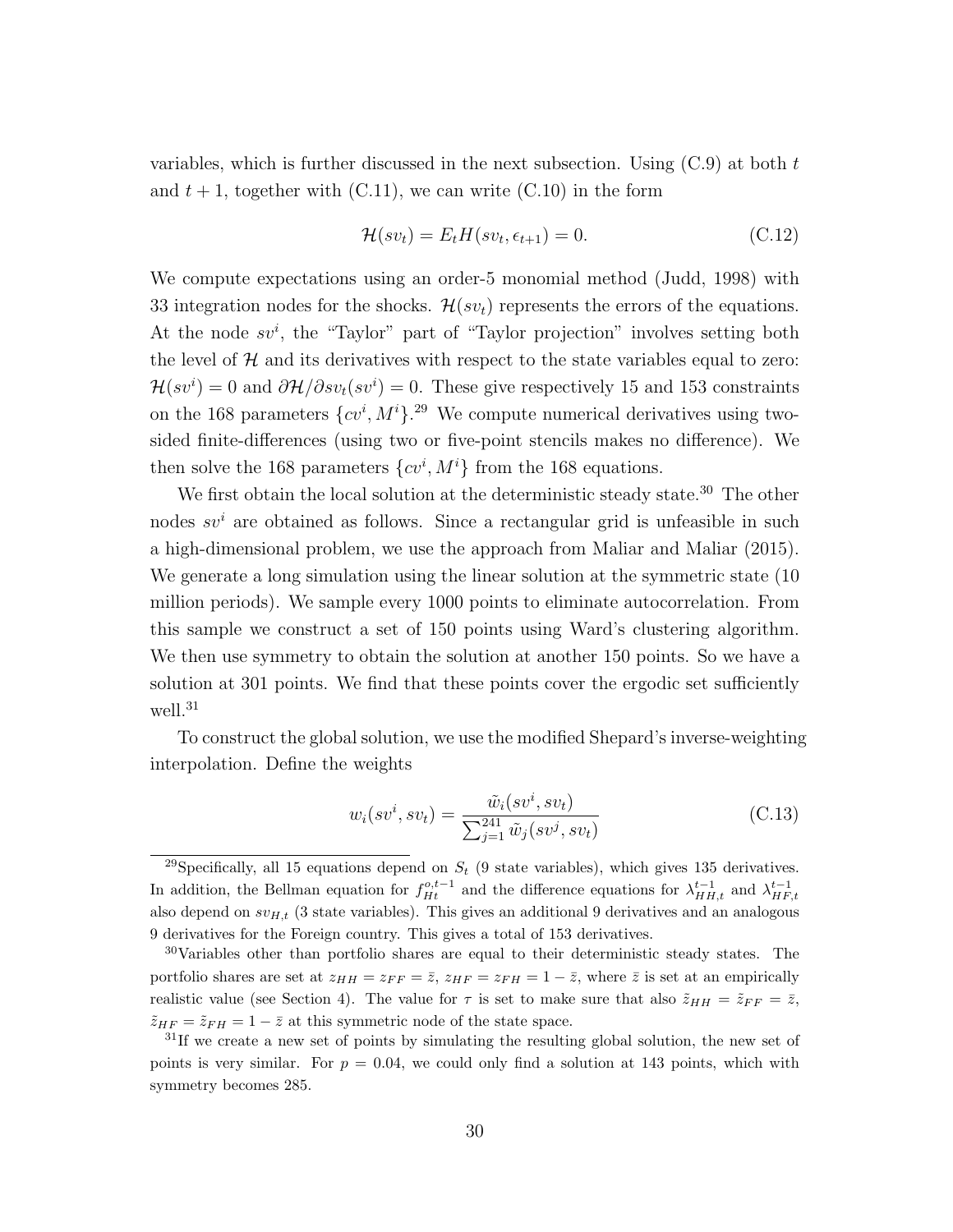where

$$
\tilde{w}_i(sv^i, sv_t) = \left(\frac{max\{0, k - ||sv_i - sv_t||\}}{k||sv_i - sv_t||}\right)^2.
$$

 $\|sv_i - sv_t\|$  is the Euclidean distance and k is set to 4.<sup>32</sup> Then

$$
cv(sv_t) = \sum_{i=1}^{241} w_i(sv^i, sv_t) (cv^i + M^i(sv_t - sv^i))
$$
 (C.14)

We also solve the model in the frictionless case where  $p = 1$ . The same solution method is followed, but the solution is significantly faster as there are far fewer state and control variables. The set of state variables consists of the exogenous state variables  $d_{H,t}$ ,  $d_{F,t}$ ,  $\tau_{H,t}$ ,  $\tau_{F,t}$  and relative wealth  $w_t^D$ . The other four state variables in  $S_t$ , related to lagged relative wealth and portfolio shares, as well as  $s_{H,t}$  and  $s_{F,t}$ , are no longer state variables. The additional control variables  $cv_{H,t}$ and  $cv_{F,t}$  also disappear. Overall, the number of state variables is reduced from 15 to 5 and the number of control variables is reduced from 15 to 9.

## C.2 Further Details

A couple of points are in order regarding the set of state variables in  $S_t$ . Adding up the market clearing conditions, the sum of wealth of both countries is proportional to the sum of their asset prices. Aggregate wealth is therefore not a state variable. The lagged bond market equilibrium condition implies  $\omega_{t-1}(z_{HH,t-1} + z_{HF,t-1})$  +  $(1 - \omega_{t-1})(z_{FH,t-1} + z_{FF,t-1}) = 1$ . We therefore cannot use lagged relative wealth and all four lagged portfolio shares as state variables. We also do not use the four lagged portfolio shares as state variables. In a symmetric state, where  $\omega_{t-1} = 0.5$ , the four lagged portfolio shares are locally in a linear relationship (adding to 2). Also note that  $z_{F,t-1}^A = \omega_{t-1} z_{HF,t-1} + (1 - \omega_{t-1}) z_{FF,t-1} = 1 - z_{H,t-1}^A$  is redundant from the time  $t - 1$  bond market clearing condition.

There are two reasons why only one-period lagged portfolios are in the state space. First,  $(32)$  implies that the aggregate portfolio share  $z_{HH,t}$  depends on the one-period lagged portfolio share  $z_{HH,t-1}$  and the new portfolio share chosen at time t. The lagged portfolio share  $z_{HH,t-1}$  aggregates all portfolio shares chosen at  $t-1$  and earlier. Second, the new portfolio share  $\tilde{z}_{HH,t}$  chosen at time t depends

 $32$ Setting k lower than 4 raises Euler equation errors, while setting it higher makes little difference to the weights.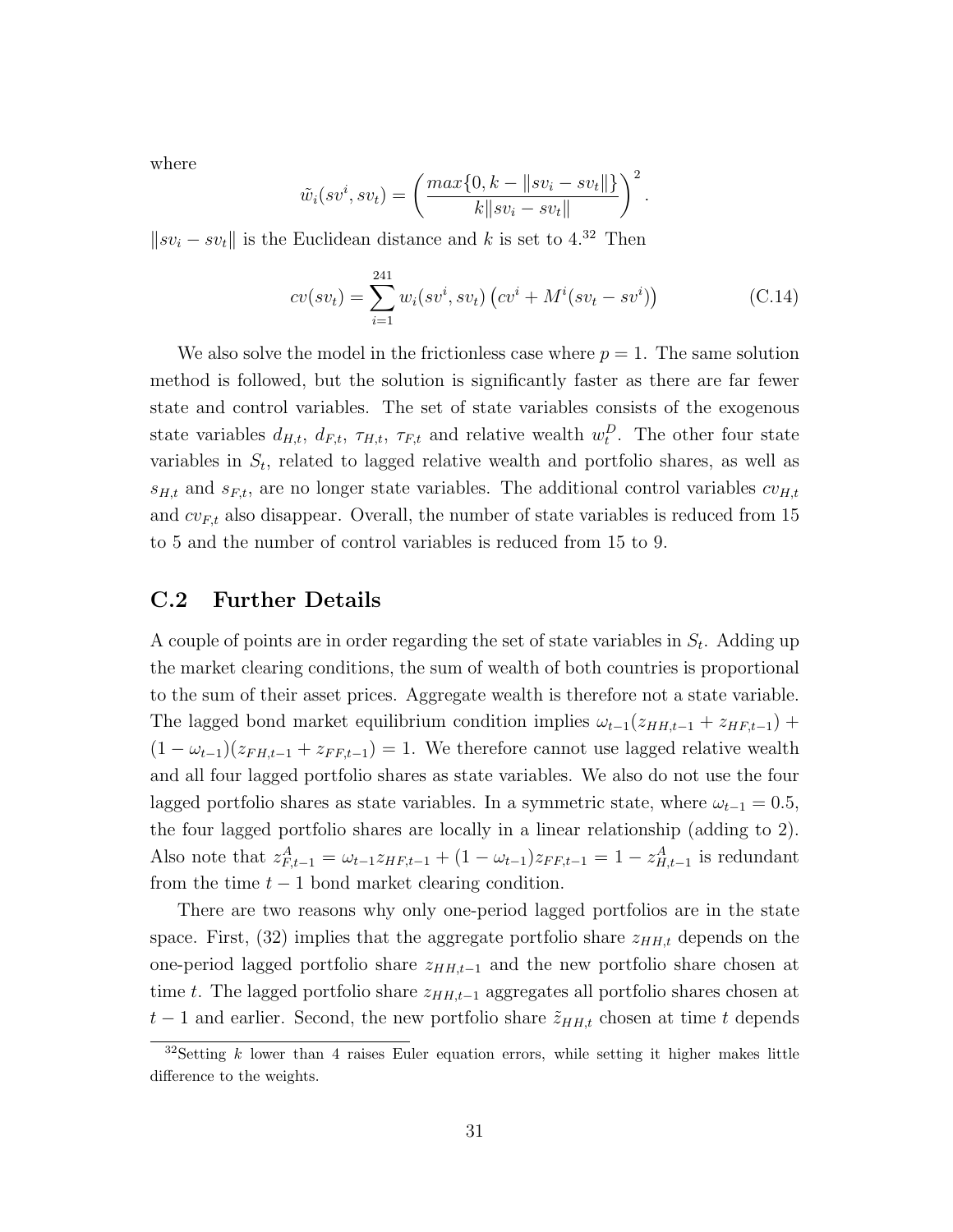through the portfolio Euler equation on beliefs about  $\lambda_{HH,t+1}^t$ . The same variable one period earlier,  $\lambda_{HH,t}^{t-1}$ , is one of the control variables. It depends on portfolio choice at  $t-1$ , but not earlier. We do not need to solve for  $\lambda_{HH,t}^{t-j}$  for  $j>1$ , which depends on portfolio shares prior to  $t - 1$ .

Next we discuss the evolution of the state variables. (C.11) writes the evolution of the state variables as  $sv_{t+1} = G(sv_t, cv_t, \epsilon_{t+1})$ . To see this, first consider the last 6 state variables at  $t+1$ :  $sv_{H,t+1} = (\tau_{Ht}, \tilde{z}_{HH,t}, \tilde{z}_{HF,t})'$  and  $sv_{F,t+1} = (\tau_{Ft}, \tilde{z}_{FH,t}, \tilde{z}_{FF,t})'$ . Clearly, these are elements of  $sv_t$  and  $cv_t$ . Next consider the first 9 state variables:  $S_{t+1} = (d_{H,t+1}, d_{F,t+1}, \tau_{H,t+1}, \tau_{F,t+1}, w_{t+1}^D, w_t^D, z_{Ht}^A, z_{Ht}^D, z_{Ft}^D)'$ . The Home and Foreign dividends and taxes/subsidies at  $t + 1$  depend on their values at time t (part of  $sv_t$ ) and the shocks  $\epsilon_{t+1}$ . Skip over  $w_{t+1}^D$  for a moment.  $w_t^D$  is part of  $sv_t$ .  $z_{Ht}^A$ ,  $z_{Ht}^D$ and  $z_{Ft}^D$  depend on  $\omega_t$ ,  $z_{HH,t}$ ,  $z_{HF,t}$ ,  $z_{FH,t}$  and  $z_{FF,t}$ .  $\omega_t$  depends on  $w_t^D$ , which is part of sv<sub>t</sub>. We can write  $z_{HH,t} = (1-p)z_{HH,t-1} + p\tilde{z}_{HH,t} = (1-p)z_{H,t-1}^A + (1-p)z_{HH,t-1}^A$  $p(1 - \omega_{t-1})z_{H,t-1}^D + p\tilde{z}_{HH,t}$ , where  $\omega_{t-1}$  depends on  $w_{t-1}^D$ . So  $z_{HH,t}$  can be written as a function of state variables at time  $t$  and control variables at time  $t$ . The same is the case for the other portfolio shares.

Some more discussion is warranted regarding  $w_{t+1}^D$ . Denote all state variables at  $t+1$  other than  $w_{t+1}^D$  as  $\tilde{s}v_{t+1}$ . It follows from the discussion above that  $\tilde{s}v_{t+1} =$  $G_s(sv_t, cv_t, \epsilon_{t+1})$  for a known function  $G_s$ . From (33), and the return expressions (1) and (2), as well as the discussion above, it follows that we can write  $w_{t+1}^D =$  $G_w(sv_t, cv_t, \epsilon_{t+1}, q_{H,t+1}, q_{F,t+1})$  for a known function  $G_w$ . At this point we substitute the linear projection (C.9) at a particular node  $sv^i$ , applied to  $t + 1$ :  $cv_{t+1} =$  $cv^{i} + M^{i}(sv_{t+1} - sv^{i})$ . For a given  $cv^{i}$  and  $M^{i}$  (first and second row), this gives  $q_{H,t+1}$  and  $q_{F,t+1}$  as linear functions of  $sv_{t+1}$ , which in turn implies a linear function in  $\tilde{s}v_{t+1}$  and  $w_{t+1}^D$ . Write these as  $q_{i,t+1} = G_i(\tilde{s}v_{t+1}, w_{t+1}^D)$ . Then we have

$$
w_{t+1}^D = G_w(sv_t, cv_t, \epsilon_{t+1}, G_H(G_s(sv_t, cv_t, \epsilon_{t+1}), w_{t+1}^D), G_F(G_s(sv_t, cv_t, \epsilon_{t+1}), w_{t+1}^D))
$$
\n(C.15)

We linearize the right hand side around  $w_{t+1}^D = w_t^D$ , where  $w_t^D$  is the fifth element of the node  $s v^i$ , to solve for  $w_{t+1}^D$  as a function of  $s v_t$ ,  $c v_t$  and  $\epsilon_{t+1}$ .

For the simulation of the global solution, we use the evolution equation for  $w_{t+1}^D$ directly, which is a nonlinear equation (since returns tomorrow depend on prices tomorrow, which in turn depend on  $w_{t+1}^D$  itself. We solve this equation using Brent's method at each step in the simulation; this approach delivers the same answer as the linearized solution if we use only the local solution at the steady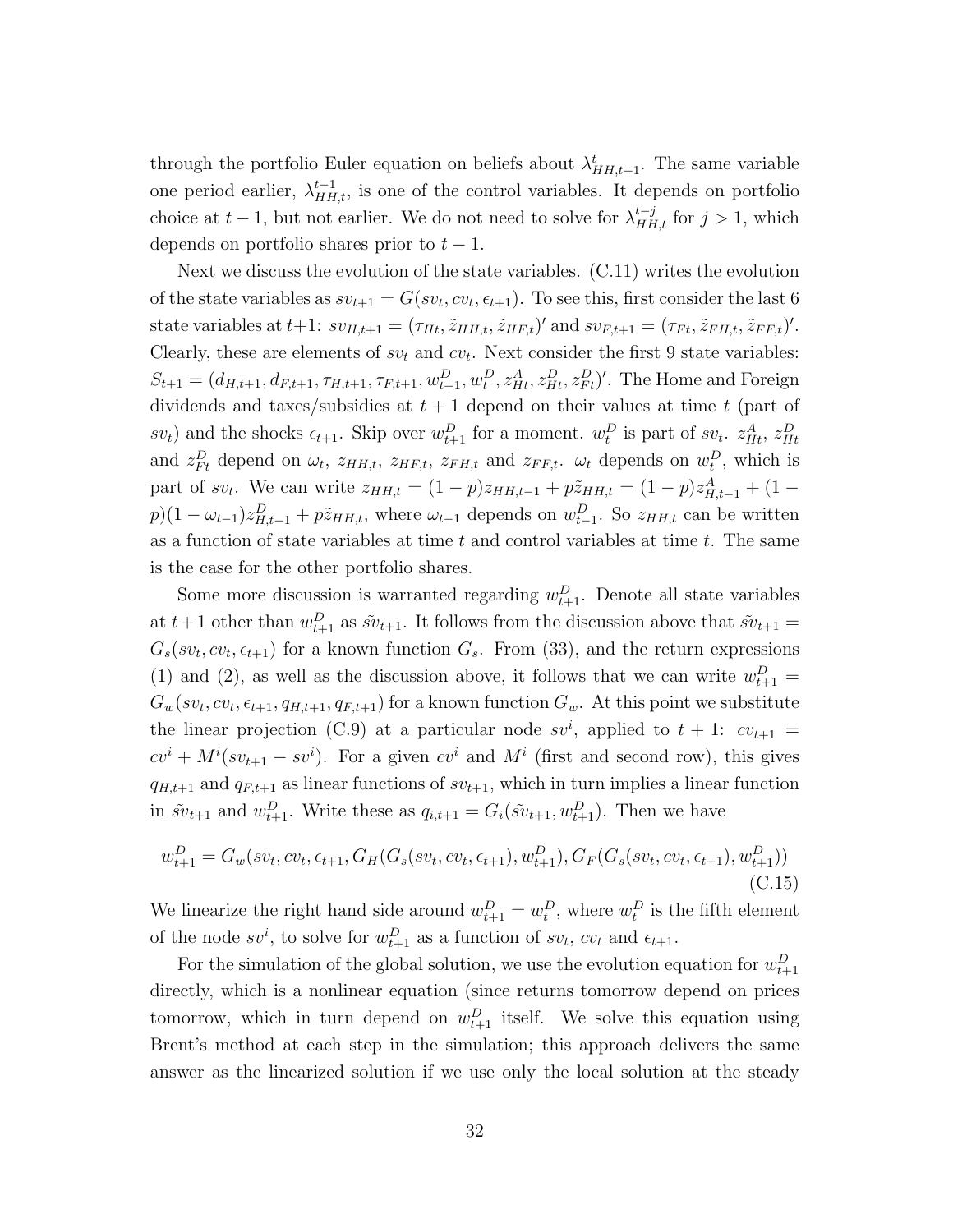state.

We finally make a couple more comments on the solution of the 168 parameters. We start the solution of the 168 parameters either at the deterministic steady state or at the nearest node in the state space for which we have solved the local solution. We go in steps of 0.001 times the distance towards the new node in the state space, each time resolving the parameters, until we have reached the new node. We normalize the variables  $f_{H,t+1}^n$ ,  $f_{H,t+1}^{o,t}$ ,  $f_{F,t+1}^{n}$ ,  $f_{F,t+1}^{o,t}$  by  $f_{Ht}^{o,t-1}$  and  $f_{Ft}^{o,t-1}$  $F t$ to avoid overflows, given the large steady state values of the f variables. We use a dampened quasi-Newton method to solve the parameters before switching to hybrid-Powell once the largest absolute value of the elements of  $\mathcal{H}(sv_t)$  is less than  $10^{-4}$ .

All codes are written in Fortran95 and compiled with the Intel Compiler, except for Ward's clustering algorithm, which is written in Matlab. All codes are available on request. No proprietary software is needed.

## D Hedge Terms

The last term in (34) is

$$
h_{t} = \frac{1 - \gamma}{D} \sum_{i=1}^{\infty} \theta^{i-1} cov_{t}(er_{t+i}, r_{t+1, t+i}^{A})
$$
  
+ 
$$
\frac{1 - \gamma}{D} \sum_{i=1}^{\infty} \theta^{i-1} \left( cov_{t}(er_{H, t+i}, (1 - \mu) f_{H, t+i}^{n} + \mu f_{F, t+i}^{n}) - cov_{t}(er_{F, t+i}, \mu f_{H, t+i}^{n} + (1 - \mu) f_{F, t+i}^{n}) \right)
$$
  
+ 
$$
\frac{(1 - 2\overline{z})^{2}}{d} \sum_{i=1}^{\infty} \theta^{i-1} cov_{t}(r_{t+i}^{A} - r_{t+i-1}, (\gamma - 1) er_{t+1, t+i-1} + \gamma er_{t+i}).
$$

where  $r_{t+1}^A = 0.5(r_{H,t+1} + r_{F,t+1}), \, \text{er}_{H,t+1} = r_{H,t+1} - r_t, \text{er}_{F,t+1} = r_{F,t+1} - r_t, \, \mu =$  $0.5 + (\bar{z} - 0.5)(D/d)$  and

$$
d = \sum_{i=1}^{\infty} \theta^{i-1} \left( \gamma v \bar{a} r_t (e r_{t+i}^{sum}) + 2(\gamma - 1) c \bar{b} v_t (e r_{t+i}^{sum}, e r_{t+1, t+i-1}^{sum}) \right)
$$

Here  $er_{t+i}^{sum} = er_{H,t+i} + er_{F,t+i}$  and  $er_{t+1,t+i-1}^{sum} = er_{t+1}^{sum} + ... + er_{t+i-1}^{sum}$ .

The terms in  $h_t$  are hedge terms associated with time-varying risk. These involve the variance and covariance of asset return variables and the Bellman variables  $f_{H,t+s}^n$ ,  $f_{F,t+s}^n$ . Analogous to expected asset returns, it is not just uncertainty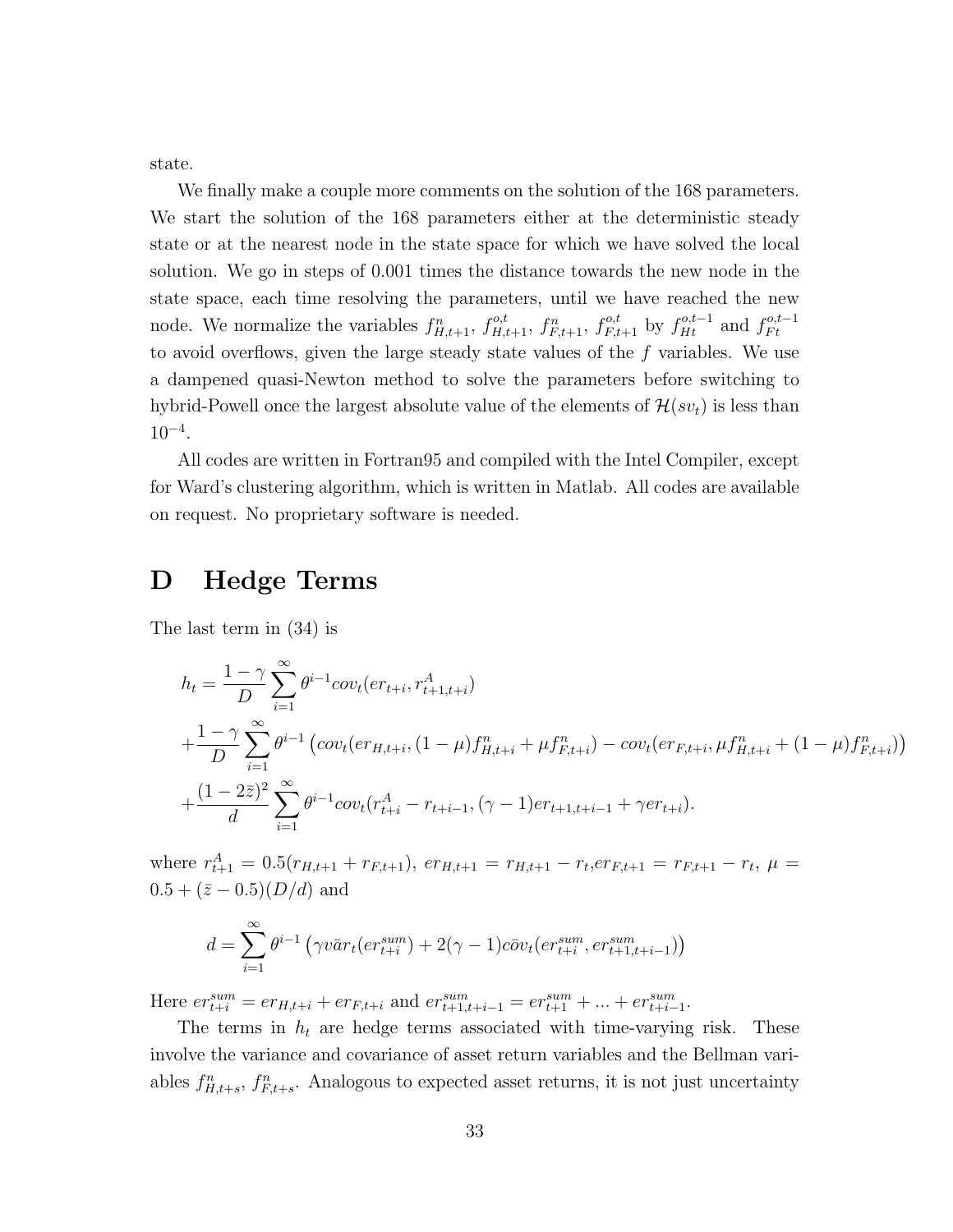about asset returns and Bellman variables over the next period that affects portfolios, but rather perceived risk at all future dates, with discount rate  $\theta$ . In what follows, assume that  $\gamma > 1$ .

The first term in  $h_t$  implies that the average share invested in Home equity is higher when Home equity has a relatively high payoff (compared to Foreign equity) in bad future states where the world equity return has been low. Home equity is then an attractive hedge against such bad states. The second term of  $h_t$  captures a hedge against future changes in expected portfolio returns. The approximated solution for  $f_{H,t}^n$  is

$$
f_{H,t}^n = E_t \sum_{i=1}^{\infty} \beta^i \bar{r}_{t+i}^{p,H}
$$
 (D.16)

where  $\bar{r}_{t+i}^{p,H} = r_{t+i-1} + \bar{z}er_{H,t+i} + (1-\bar{z})er_{F,t+i}$  is the Home portfolio return evaluated at the mean of portfolio shares. An analogous solution applies to  $f_{F,t}^n$ . The second term of (D.16) then says that the Home portfolio share is high when Home equity returns are relatively high in bad future states where subsequent future expected portfolio returns are low. The last hedge term in (D.16) is less intuitive.

## E Accuracy of Approximated Portfolio in Section 3

Equation (34) gives a linear approximation of the solution of  $\tilde{z}^{\epsilon,A}_{t}$  as the sum of three terms. We will show that the global solution is very close to just the sum of the first two terms, so ignoring the hedge term. This approximated solution is

$$
\tilde{z}_{t}^{e,A,approximate} = 0.5 + \frac{1}{D} \sum_{i=1}^{\infty} \theta^{i-1} E_{t} er_{t+i} + \frac{1}{(1-\theta)D} \tau_{t}^{D}.
$$
 (E.17)

To show that this is close to  $\tilde{z}^{e,A}_t$  $t_t^{e,A}$  from the global solution, we simulate the model over 230 months, the sample length used for calibration and to compute data moments in Section 5. During each month the present discounted value of expected excess returns is computed by generating 100,000 different futures of 150 months.<sup>33</sup> The parameter  $D$  is computed using the mean over the 230 months of the present

<sup>&</sup>lt;sup>33</sup>Truncating after 150 months is sufficient as  $\theta^{150}$  is equal to 0.0013, so that expected excess returns further into the future get virtually no weight.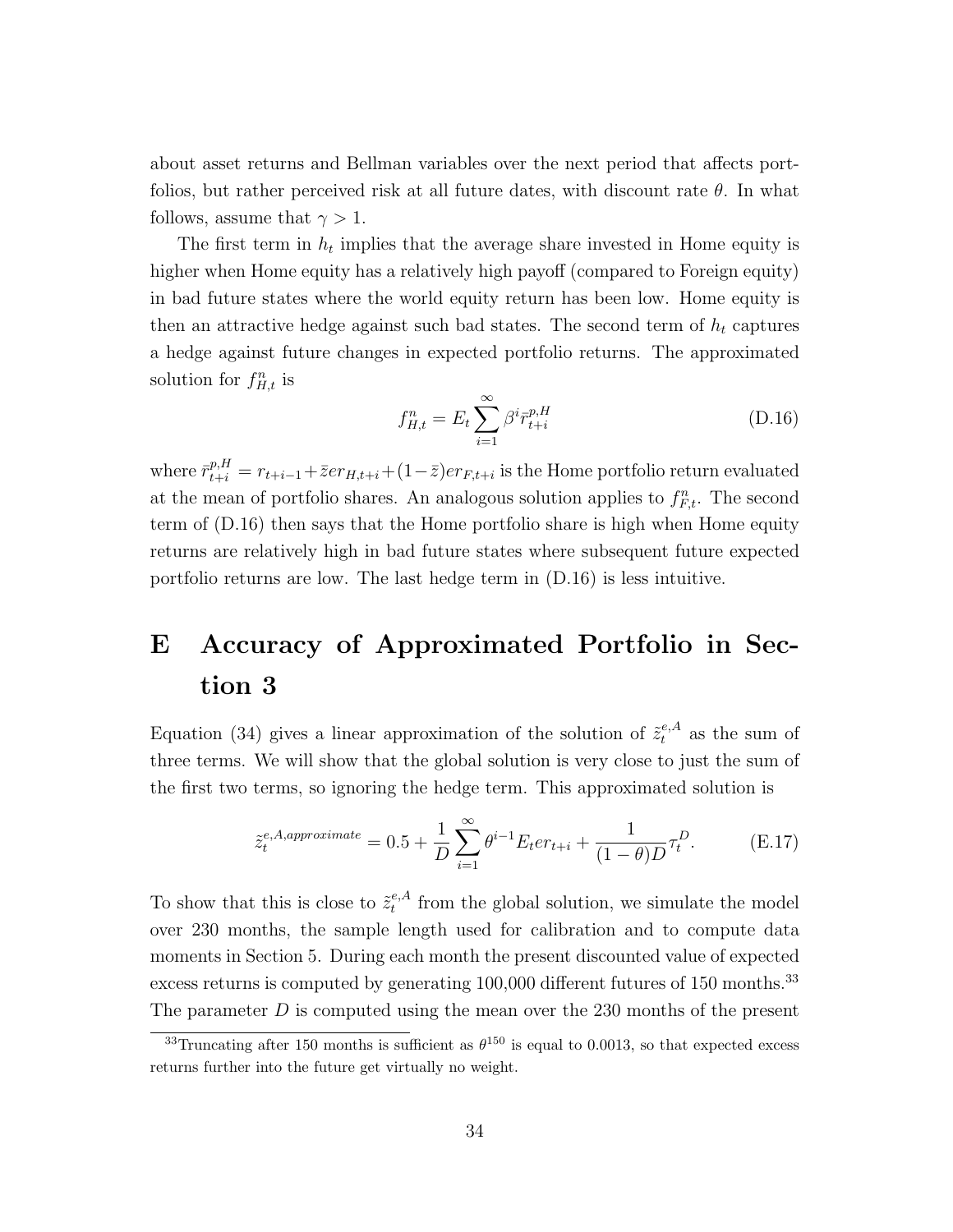discounted value of the moments in the expression for  $D$ , again using 100,000 futures of 150 months to compute the present discounted value of the moments.

For  $p = 0.1$ , Figure A1 shows both the global solution for  $\tilde{z}^{e,A}_t$  and the approximated solution (E.17). The two lines are extremely close, with a correlation of 0.964. Sometimes they are indistinguishable and overlap. Any deviation that is left is caused either by the approximation itself used to derive (34) or the hedge term  $h_t$ . We have not been able to numerically approximate the time varying hedge term accurately enough as it would require an even much larger number of futures, but clearly it does not play a significant role.

## F Ergodic Distribution Relative Wealth

We compute the ergodic distribution of relative wealth for  $p = 0.1$  by simulating the model over one million months. The result is shown in Figure A2. Ninety five percent of the distribution is between plus and minus 0.52. The logic behind the stationarity of relative wealth is as follows. Assume that a shock leads to an increase in the relative wealth of the Home country. As a result of home bias (which is matched in the parameterization), this leads to an increase in the relative demand for Home equity. This raises the relative Home equity price and therefore lowers the expected return on Home equity relative to Foreign equity. This lowers the expected portfolio return of Home agents relative to Foreign agents, which in turn reduces the relative wealth of the Home country.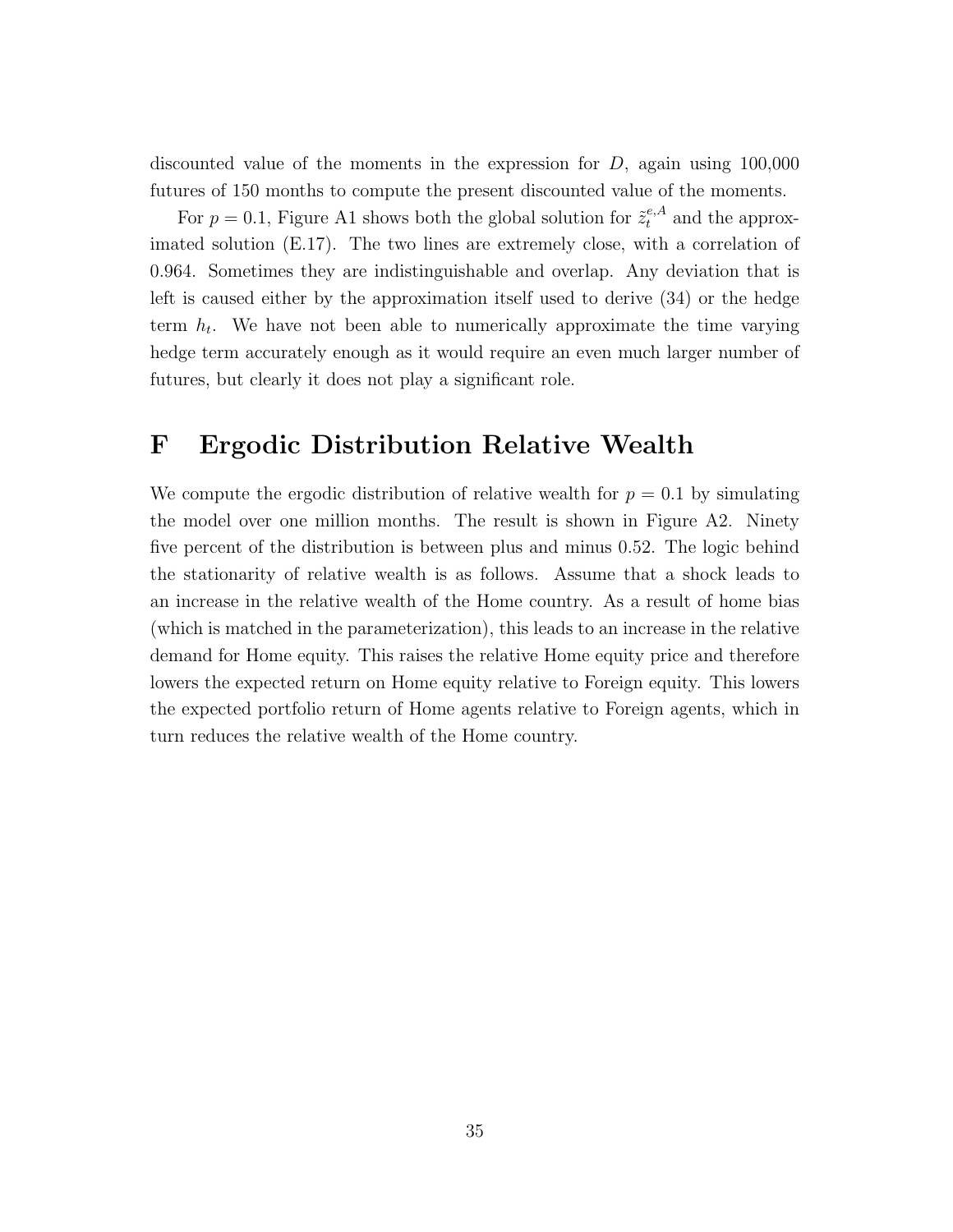## References

- [1] Abel, Andrew B., Janice C. Eberly and Stavros Panageas (2007), "Optimal Inattention in the Stock Market," American Economic Review Papers and Proceedings, May 2007, 244-249.
- [2] Ameriks, John and Stephen Zeldes (2004), "How do Household Portfolio Shares vary with Age," working paper.
- [3] Bacchetta, Philippe, Margaret Davenport and Eric van Wincoop (2022), "Can Sticky Portfolios Explain International Capital Flows and Asset Prices?" Journal of International Economics, forthcoming.
- [4] Bacchetta, Philippe, Simon Tièche and Eric van Wincoop (2021), "International Portfolio Choice with Frictions: Evidence from Mutual Funds," working paper.
- [5] Bacchetta, Philippe and Eric van Wincoop (2006), "Can Information Heterogeneity Explain the Exchange Rate Determination Puzzle?" American Economic Review, 96(3), 552-576.
- [6] Bacchetta, Philippe and Eric van Wincoop (2010), "Infrequent Portfolio Decisions: A Solution to the Forwardc Discount Puzzle," American Economic Review 100, 837-869.
- [7] Bacchetta, Philippe and Eric van Wincoop (2021), "Puzzling Exchange Rate Dynamics and Delayed Portfolio Adjustement," Journal of International Economics 131, 103460.
- [8] Barro, Robert, Jesus Fernandez-Villaverde, Oren Levintal and Andrew Mollerus (2018), "Safe Assets," working paper.
- [9] Benhima, Kenza and Rachel Cordonier (2020), "News, Sentiment and Capital Flows," working paper, University of Lausanne.
- [10] Bertaut, Carol C. and Ruth Judson (2014), "Estimating U.S. Cross-Border Securities Positions: New Data and New Methods," Board of Governors of the Federal Reserve System (U.S.), International Finance Discussion Paper 1113.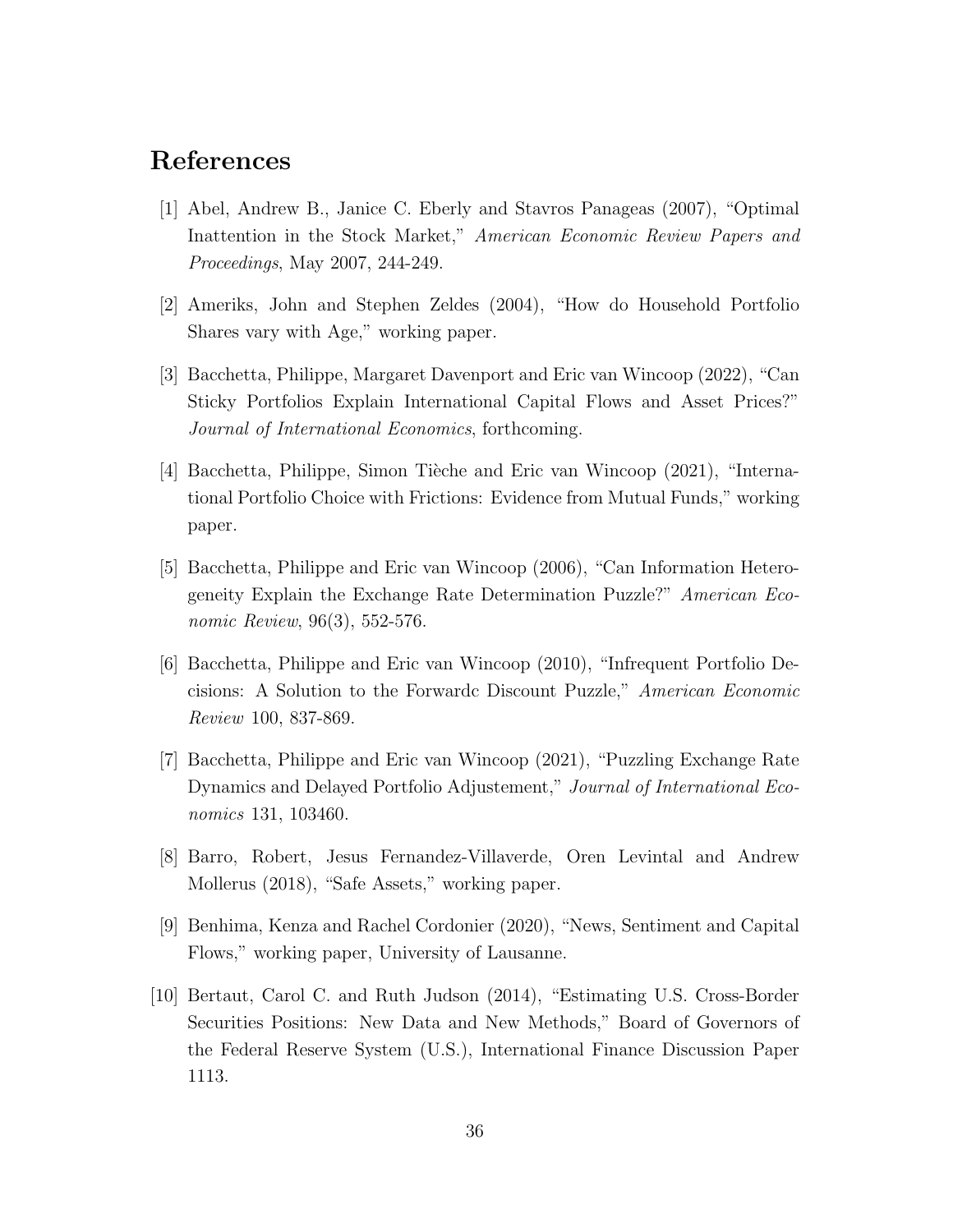- [11] Bertaut, Carol C. and Ralph W. Tryon (2007), "Monthly Estimates of U.S. Cross-Border Securities Positions, " Board of Governors of the Federal Reserve System (U.S.), International Finance Discussion Paper 910.
- [12] Bilias, Yannis, Dimitris Georgarakos and Michael Haliassos (2010), "Portfolio Inertia and Stock Market Fluctuations" Journal of Money, Credit and Banking 42: 715-742.
- [13] Bogousslavsky, Vincent (2016), "Infrequent Rebalancing, Return Autocorrelation, and Seasonality," Journal of Finance LXXI (6), 2967-3006.
- [14] Brunnermeier, Markus and Stefan Nagel (2008), "Do Wealth Fluctuations Generate Time-Varying Risk-Aversion? Micro-Evidence on Individuals' Asset Allocation," American Economic Review 98, 713-736.
- [15] Camanho, Nelson, Harald Hau, and Hélène Rey (2020), "Global Portfolio Rebalancing and Exchange Rates," working paper.
- [16] Campbell, John Y. and Luis M. Viceira (1999), "Consumption and Portfolio Decisions when Expected Returns are Time Varying," Quarterly Journal of Economics 114(2): 433-495.
- [17] Chien, Yili, Harold Cole, and Hanno Lustig (2012), "Is the Volatility of the Market Price of Risk Due to Intermittent Portfolio Rebalancing," American Economic Review 102, 2859-2896.
- [18] Chien, Yili, Harold Cole, and Hanno Lustig (2020), "Why Are Exchange Rates So Smooth? A Household Finance Explanation ," Journal of Monetary Economics 112, 129-144.
- [19] Davis, J. Scott and Eric van Wincoop (2018),"Globalization and the Increasing Correlation between Capital Inflows and Outflows," Journal of Monetary Economics 100, 83-100.
- [20] Den Haan, Wouter J., Michal L. Kobielarz and Pontus Rendahl (2016), "Exact-Present Solution with Consistent-Future Approximation: A gridless Algorithm to Solve Stochastic Dynamic Models," working paper.
- [21] Devereux, Michael B. and Alan Sutherland (2010), "Country Portfolio Dynamics," Journal of Economic Dynamics and Control, 34, 1325-1342.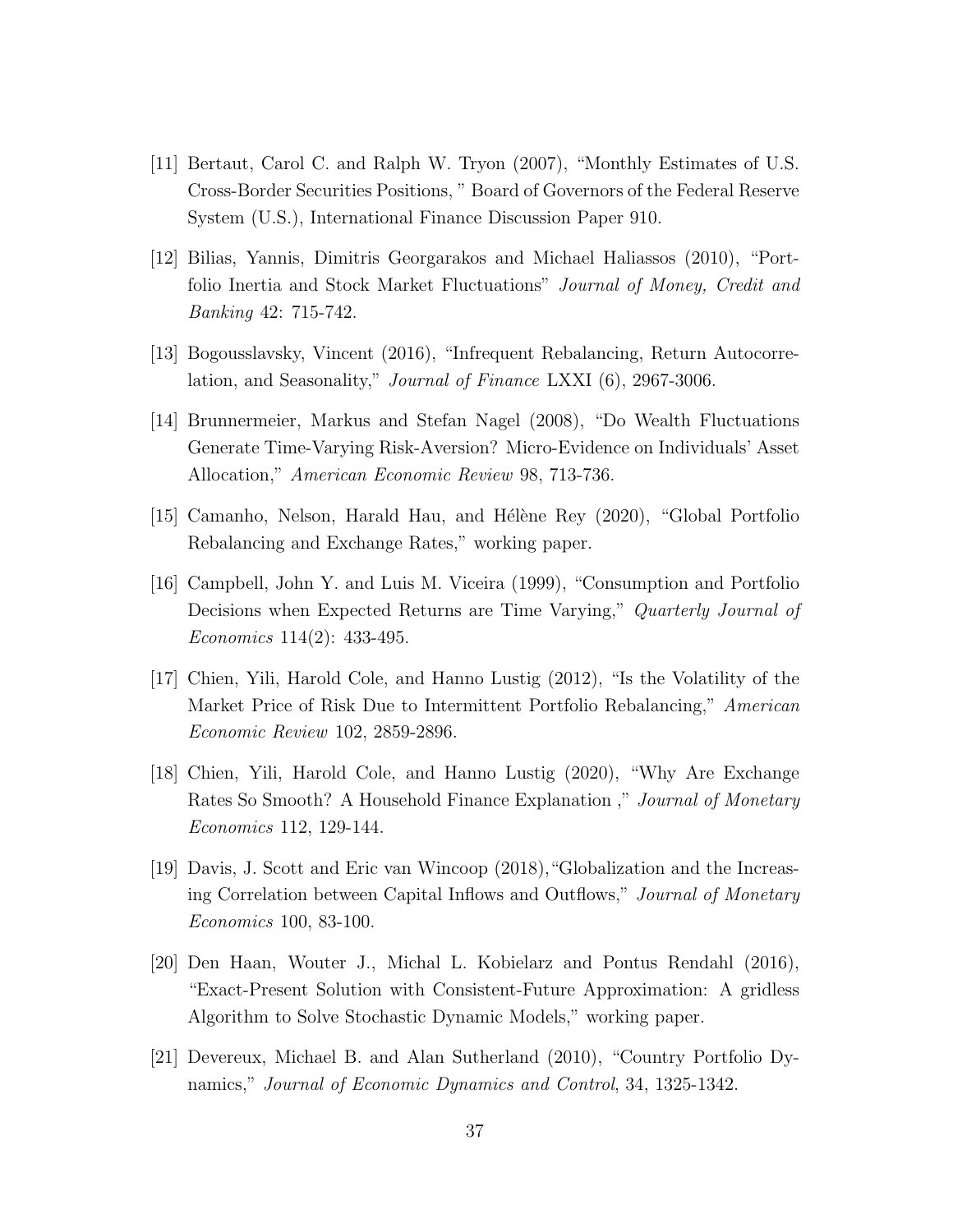- [22] Devereux, Michael B. and Alan Sutherland (2007), "Monetary Policy and Portfolio Choice in an Open Economy Macro Model," Journal of the European Economic Association 5, 491-499.
- [23] Didier, Tatiana and Alexandre Lowenkron (2012), "The Current Account as a Dynamic Portfolio Choice Problem," Journal of The Japanese and International Economies 26, 518-541.
- [24] Dou, Winston Wei and Adrien Verdelhan (2015), "The Volatility of International Capital Flowsand Foreign Assets," working paper.
- [25] Dow, James and Gary Gorton (1995), "Profitable Informed Trading in a Simple General Equilibrium Model of Asset Pricing," Journal of Economic Theory 67, pp. 327-369.
- [26] Duffie, Darrell (2010), "Asset Price Dynamics with Slow-Moving Capital," Journal of Finance LXV, 1237-1267.
- [27] Evans, Martin D.D. and Viktoria V. Hnatkovska (2012), "A Method for Solving General Equilibrium Models with Incomplete Markets and Many Financial Assets," Journal of Economic Dynamics and Control 36(12), 1909–1930.
- [28] Evans, Martin D.D. and Hnatkovska, Viktoria V. (2014), "International Capital Flows, Returns and World Financial Integration," Journal of International Economics 92(1), 14-33.
- [29] Fernandez-Villaverde, Jesus and Oren Levintal (2018), "Solution Methods for Models with Rare Disasters," Quantitative Economics 9, 903-944.
- [30] Gabaix, Xavier and Ralph S.J. Koijen (2021), "In Search of the Origins of Financial Fluctuations: The Inelastic Markets Hypothesis." mimeo.
- [31] Gabaix, Xavier and David Laibson (2002), "The 6D Bias and the Equity Premium Puzzle,"in Ben Bernanke and Kenneth Rogoff, eds, NBER Macroeconomics Annual, 16, 257-312.
- [32] Gabaix, Xavier and Matteo Maggiori (2015), "International Liquidity and Exchange Rate Dynamics," Quarterly Journal of Economics 130(3), 1369- 1420.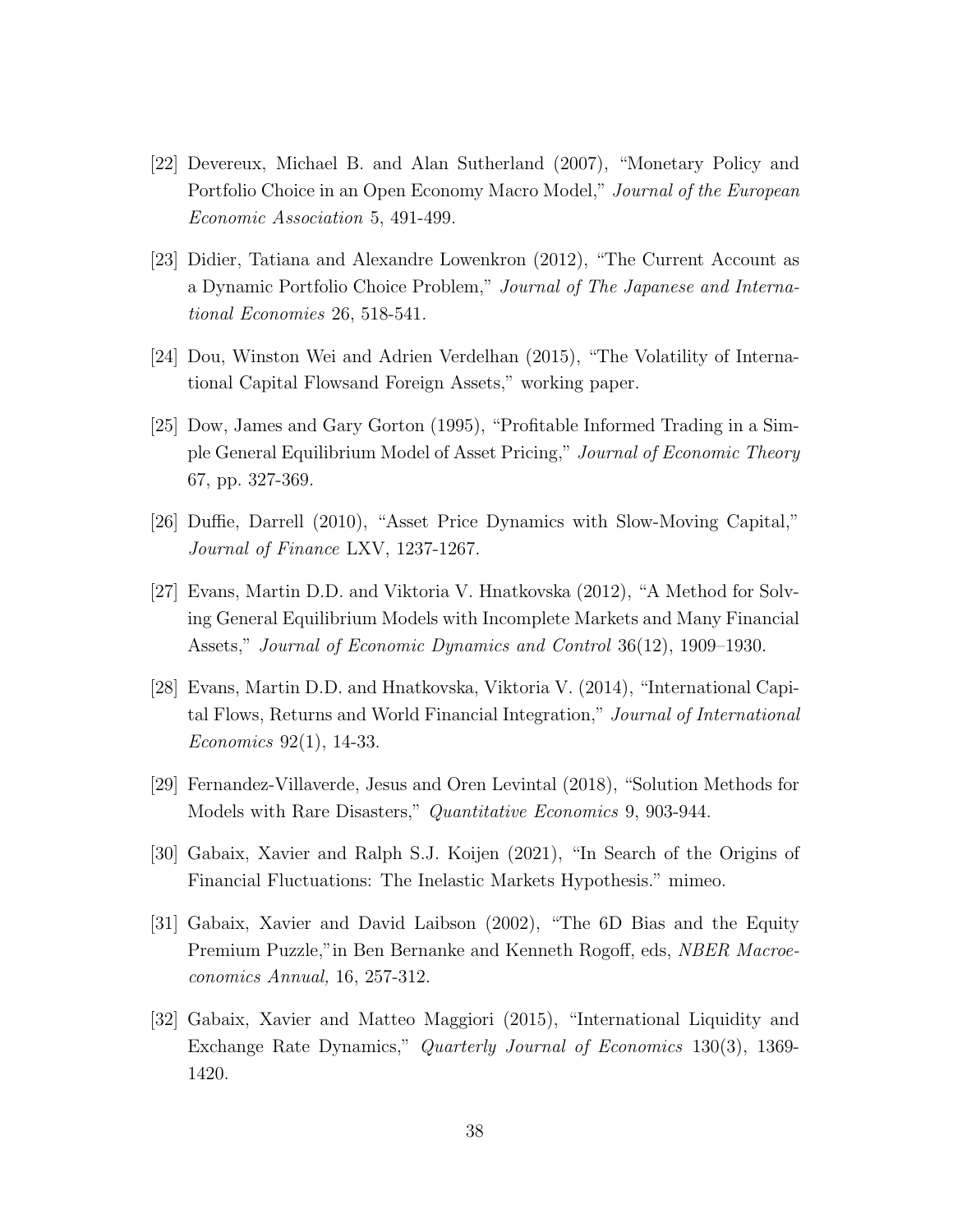- [33] Gali, Jordi (2008), Monetary Policy, Inflation, and the Business Cycle: An Introduction to the New Keynesian Framework and Its Applications, Princeton University Press.
- [34] Gârleanu, Nicolae, and Lasse Heje Pedersen (2013), "Dynamic Portfolio Choice with Frictions," Journal of Finance LXVIII, No. 6, 2309-2340.
- [35] Giglio, Stefano, Matteo Maggiori, Johannes Stroebel and Stephen Utkus (2021), "Five Facts about Beliefs and Portfolios," American Economic Review, 111 (5): 1481-1522.
- [36] Greenwood, Robin, Samuel G. Hanson, and Gordon Y. Liao (2018), "Asset Price Dynamics in Partially Segmented Markets," Review of Financial Studies 31(9), 3307-3343.
- [37] Hau, Harald, and Helene Rey (2006), "Exchange rates, equity prices, and capital flows," Review of Financial Studies 19.1: 273-317.
- [38] He, Hua, and Jiang Wang (1995), "Differential Information and Dynamic Behavior of Stock Trading Volume," Review of Financial Studies 8, 919-972.
- [39] Hendershott, Terrence, Sunny X. Li, Albert J. Mankfeld, Mark S. Seasholes (2013), "Asset Price Dynamics with Limited Attention," mimeo.
- [40] Hnatkovska, Viktoria V. (2010), "Home Bias and High Turnover: Dynamic Portfolio Choice with Incomplete Markets," Journal of International Economics 80(1), 113-128.
- [41] Investment Company Institute (2021) "Defined Contribution Plan Participants' Activities, 2020," 2021. Report.
- [42] Itskhoki, Oleg and Dmitry Mukhin (2021), "Exchange Rate Disconnect in General Equilibrium," Journal of Political Economy, 129(8).
- [43] Judd, Kenneth (1998), Numerical Methods in Economics, MIT Press Books, The MIT Press.
- [44] Koijen, Ralph S. J. and Motohiro Yogo, 2019, "A Demand System Approach to Asset Pricing," Journal of Political Economy 127(4), 1475-1515.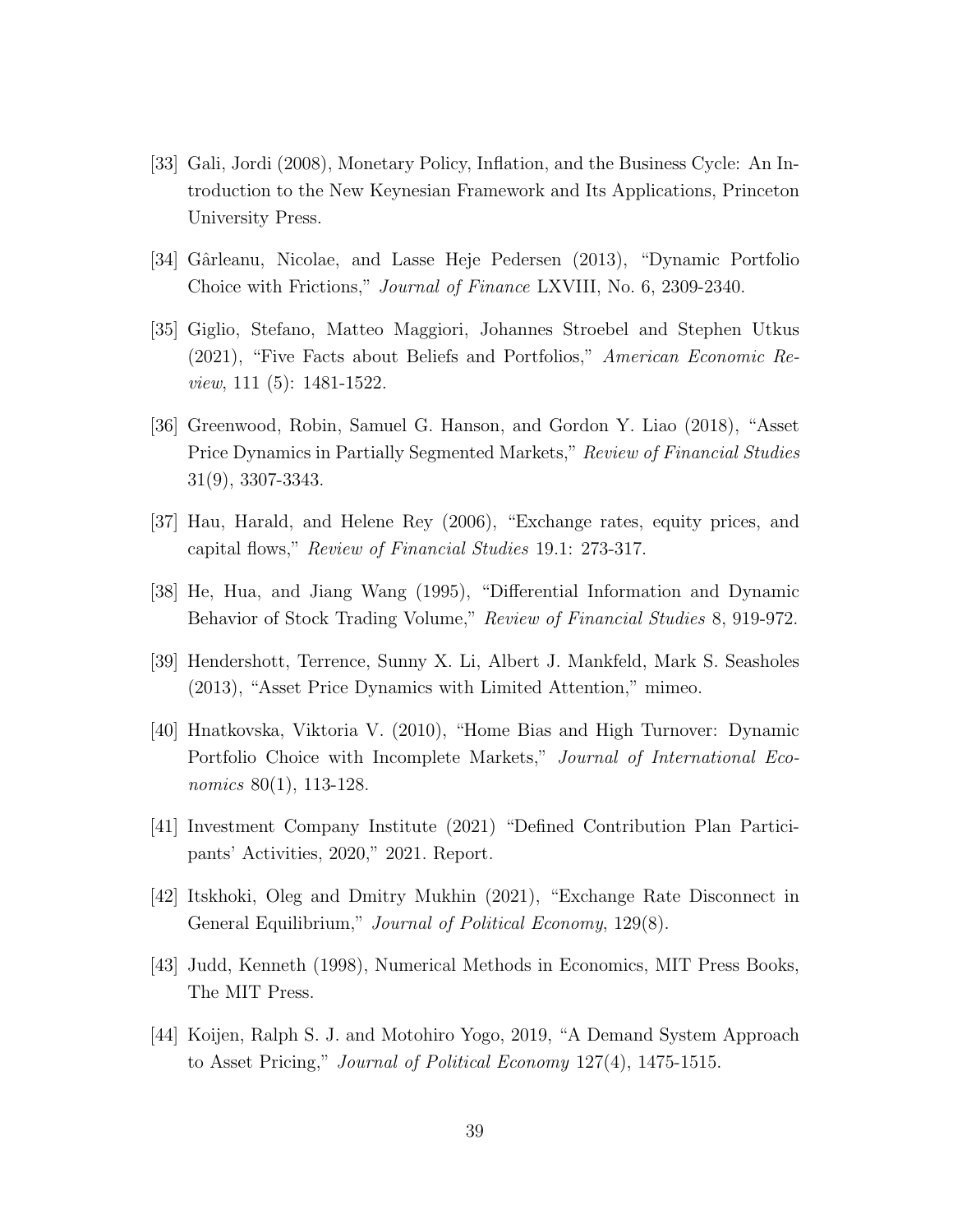- [45] Koijen, Ralph S. J. and Motohiro Yogo, 2020, "Exchange Rates and Asset Prices in a Global Demand System," working paper.
- [46] Levintal, Oren (2018), "Taylor Projection: A New Solution Method for Dynamic General Equilibrium Models," International Economic Review 59, 1345-1373,
- [47] Lynch, Anthony W. (1996), "Decision Frequency and Synchronization Across Agents: Implications for Aggregate Consumption and Equity Return," The Journal of Finance 51(4), 1479-1497.
- [48] Maliar, Lilia and Serguei Maliar (2015), "Merging Simulation and Projection Approaches to Solve High-Dimensional Problems with an Application to a New Keynesian model," Quantitative Economics 6, 1-47.
- [49] Mitchell, Olivia S., Gary R. Mottola, Stephen P. Utkus and Takeshi Yamaguchi (2006), "The Inattentive Participant: Portfolio Trading Behavior in 401(k) plans," working paper.
- [50] Moskowitz, Tobias J., Yao Hua Ooi, and Lasse Heje Pedersen (2012), "Time Series Momentum," Journal of Financial Economics 104, 228-250.
- [51] Raddatz, Claudio and Sergio L. Schmukler (2012), "On the International Transmission of Shocks: Micro-Evidence from Mutual Fund Portfolios," Journal of International Economics 88, 357-374.
- [52] Spiegel, Matthew and Avanidhar Subrahmanyam (1992), "Informed Speculation and Hedging in a Noncompetitive Securities Market," The Review of Financial Studies 5, 307-329.
- [53] Tille, Cédric and Eric van Wincoop (2010a), "International Capital Flows," Journal of International Economics 80(2), 157-175.
- [54] Tille, Cédric and Eric van Wincoop (2010b), "A New Perspective on the "New Rule" for the Current Account," Journal of International Economics 80(1), 89-99.
- [55] Tille, C´edric and Eric van Wincoop (2014), "International Capital Flows under Dispersed Private Information," Journal of International Economics 93(1), 31-49.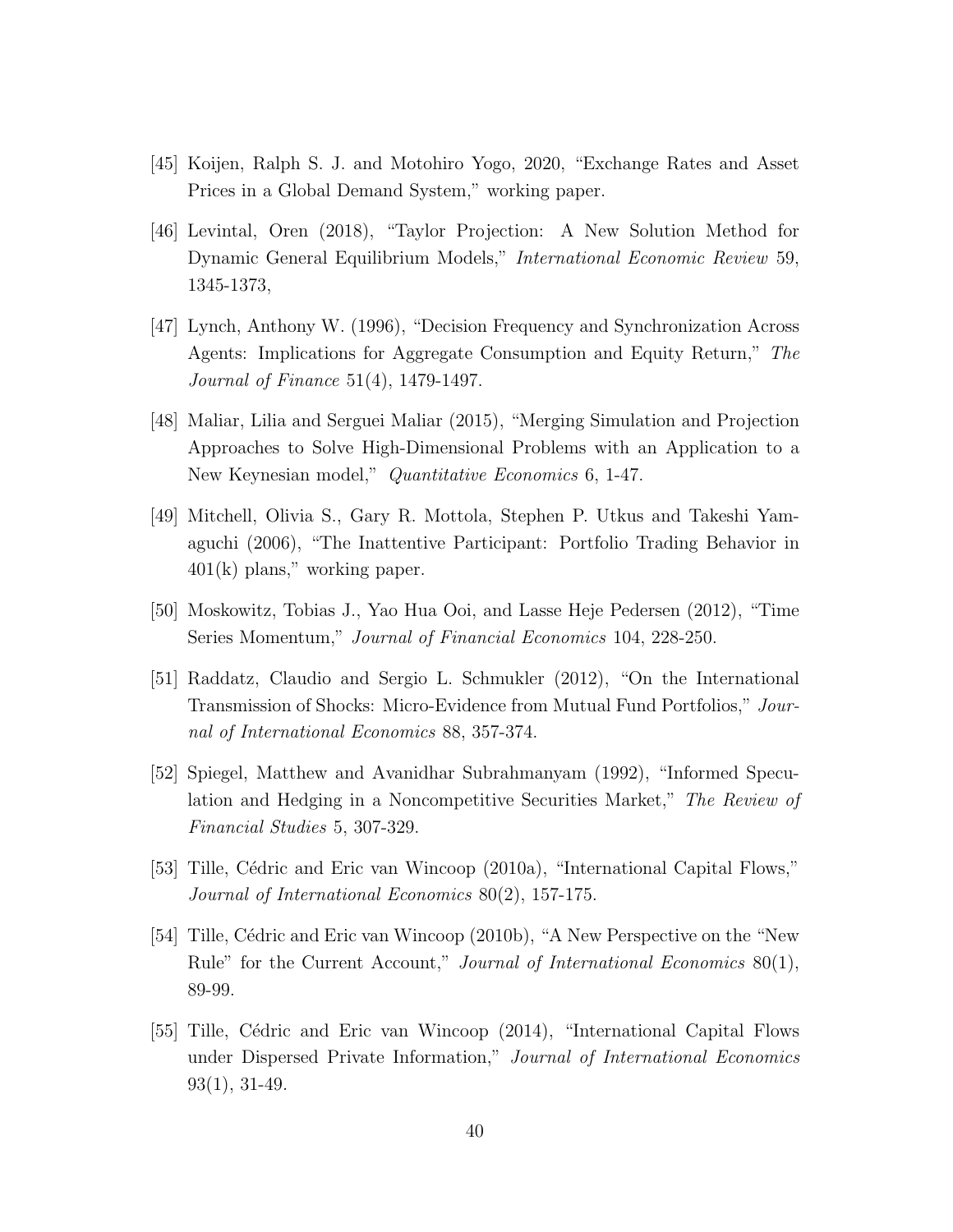- [56] Vayanos, Dimitri and Paul Woolley (2012), "An Institutional Theory of Momentum and Reversal," Review of Financial Studies 6, 1087-1145.
- [57] Wang, Jiang (1994), "A Model of Competitive Stock Trading Volume," Journal of Political Economy 102, 127-168.
- [58] Zhang, Shaojun (2021), "Limited Risk Sharing and International Equity Returns," Journal of Finance 76, 893-933.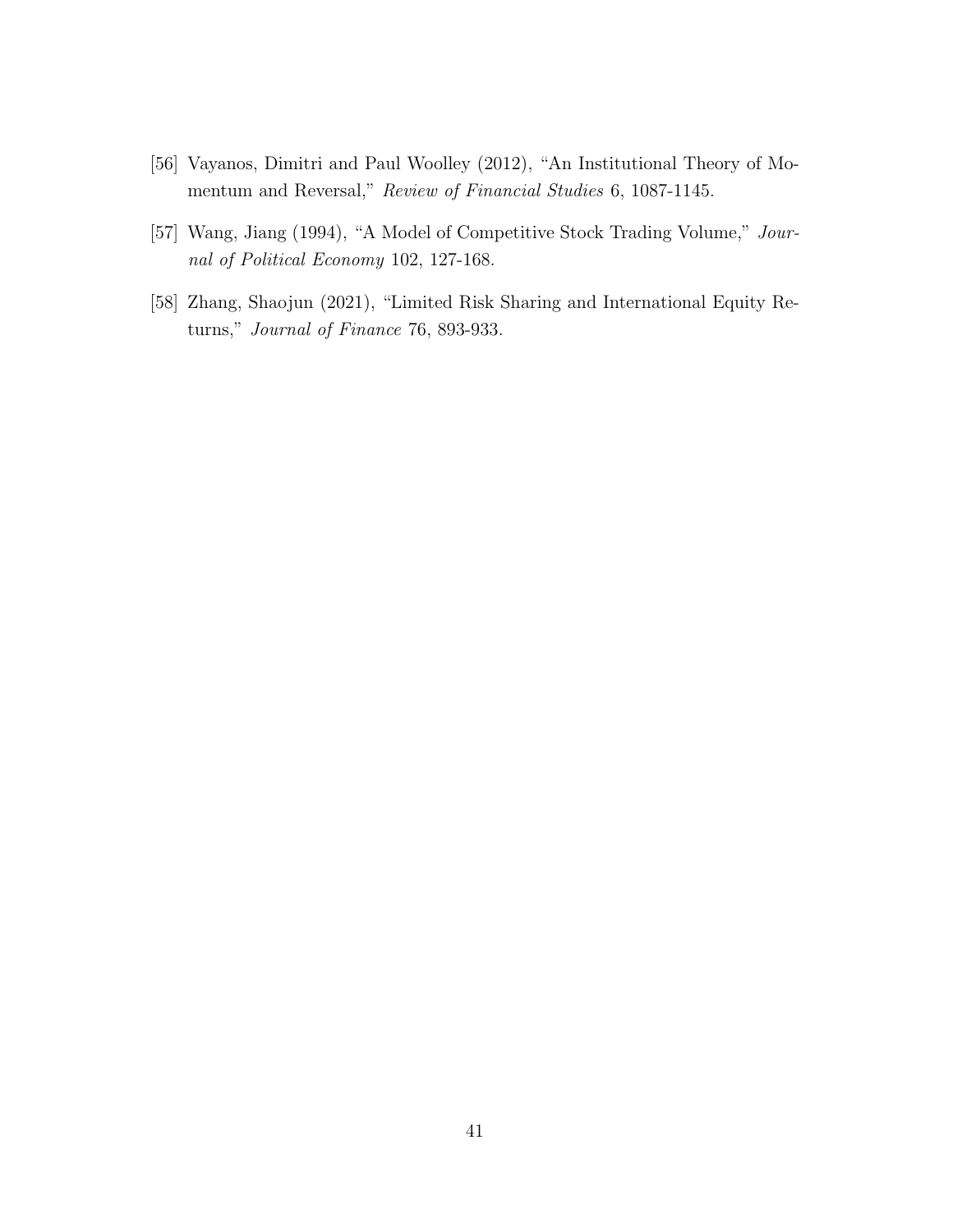The data underlying this article are available in the Zenodo repository, at https://zenodo.org/record/5898338.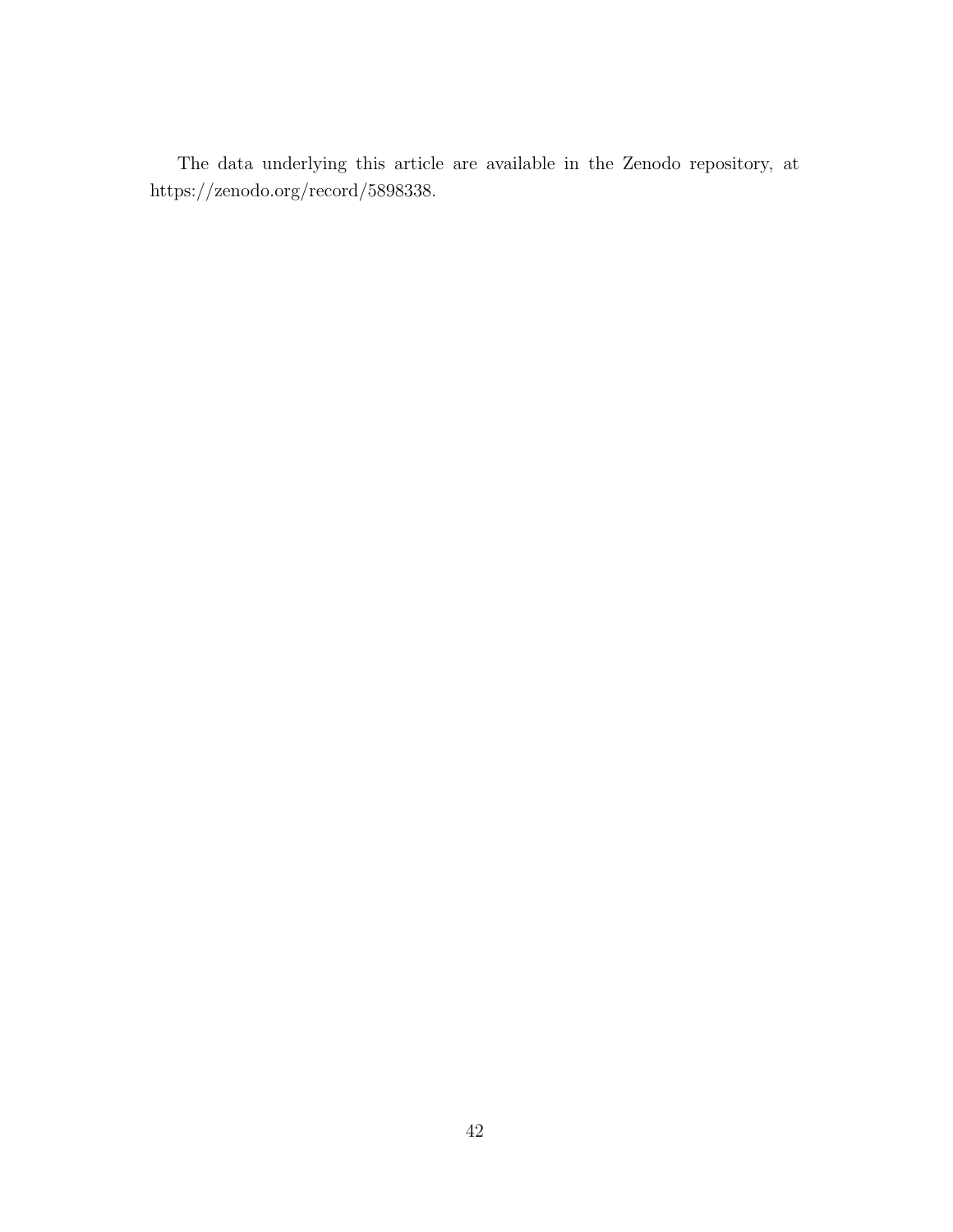| Parameter         |           | $p = 0.04$ $p = 0.1$ | $p = 0.2$ | $p=1$     | $p=1$<br>smaller<br>financial shock |
|-------------------|-----------|----------------------|-----------|-----------|-------------------------------------|
| $\gamma$          | 10        | 10                   | 10        | 10        | 10                                  |
| β                 | 0.99668   | 0.99668              | 0.99668   | 0.99668   | 0.99668                             |
| $\rho_d$          | 0.9767    | 0.9767               | 0.9767    | 0.9767    | 0.9767                              |
| $\sigma_{dD}$     | 0.0447    | 0.0447               | 0.0447    | 0.0447    | 0.0447                              |
| $\sigma_{d^A}$    | 0.0325    | 0.0325               | 0.0325    | 0.0325    | 0.0325                              |
| $\rho_{\tau}$     | 0.98084   | 0.99003              | 0.99151   | 0.99177   | 0.99177                             |
| $\tau$            | 0.0000941 | 0.0001050            | 0.0001011 | 0.0001078 | 0.0000410                           |
| $\sigma_{\tau D}$ | 0.0006514 | 0.0003851            | 0.0003387 | 0.0003442 | 0.0000020                           |
| $\sigma_{\tau^A}$ | 0.0000624 | 0.0000359            | 0.0000243 | 0.0000084 | 0.0000084                           |

Table 1 Calibrated Parameters

Notes: The table reports parameters under 5 parameterizations. The first four parameterizations set the parameters of the financial shock process (the last 4 parameters) to target 4 moments. The other parameters remain the same. The last column of parameters is the same as the previous column, except that  $\sigma_{\tau}$  is lowered such that the standard deviation of a financial shock innovation  $\Delta f_t = \frac{2p}{(1-\theta)D} \epsilon_t^{\tau,D}$  is the same as under the  $p = 0.1$  parameterization and  $\tau$  is adjusted to match the observed portfolio home bias.

| Table 2 Portfolio Terms and Price Impact |  |  |  |  |
|------------------------------------------|--|--|--|--|
|------------------------------------------|--|--|--|--|

|                                                    | $p = 0.04$ $p = 0.1$ $p = 0.2$ $p = 1$ |        |        |          | $p=1$<br>smaller<br>financial shock |  |  |
|----------------------------------------------------|----------------------------------------|--------|--------|----------|-------------------------------------|--|--|
| <b>Features Portfolio Expression</b>               |                                        |        |        |          |                                     |  |  |
| coefficient lagged portfolio                       | 0.96                                   | 0.9    | 0.8    | $\theta$ |                                     |  |  |
| coefficient expected excess return                 | 5.6                                    | 15.1   | 30.7   | 147.1    | 2943                                |  |  |
| <b>Financial Shock</b>                             |                                        |        |        |          |                                     |  |  |
| s.d. financial shock innovation $\Delta f$         | 0.0073                                 | 0.0117 | 0.0208 | 0.1012   | 0.0117                              |  |  |
| price impact $M$                                   | 3.44                                   | 2.15   | 1.20   | 0.25     | 0.0146                              |  |  |
| fraction $var(er_{t+1})$ due to<br>financial shock | 0.977                                  | 0.956  | 0.944  | 0.924    | 0.00                                |  |  |

*Notes*: The table reports information about the three elements of the optimal portfolio expression  $z_t^{e,A}$  $(1-p)z_{t-1}^{e,A}+\frac{p}{(1-\theta)D}\sum_{i=1}^{\infty}(1-\theta)\theta^{i-1}E_{t}er_{t+i}+0.5f_{t}$ . The coefficient on the lagged portfolio is  $1-p$ . The coefficient on the weighted average of expected future excess returns (with weights adding to 1) is  $\frac{p}{(1-\theta)D}$ . For the last portfolio term the table reports the standard deviation of the financial shock innovation  $\Delta f_t = \frac{2p}{(1-\theta)D} \epsilon_t^{\tau,D}$ , which is the size of the exogenous financial flow between the two equity as a fraction of either equity market. It also reports the price impact M, which is the ratio of the relative price change to the change in  $\Delta f_t$  in response to a financial shock innovation  $\epsilon_t^{\tau,D}$ . The last row reports the fraction of the variance of the excess return that is associated with financial shocks. The columns correspond to the parameterizations reported in Table 1.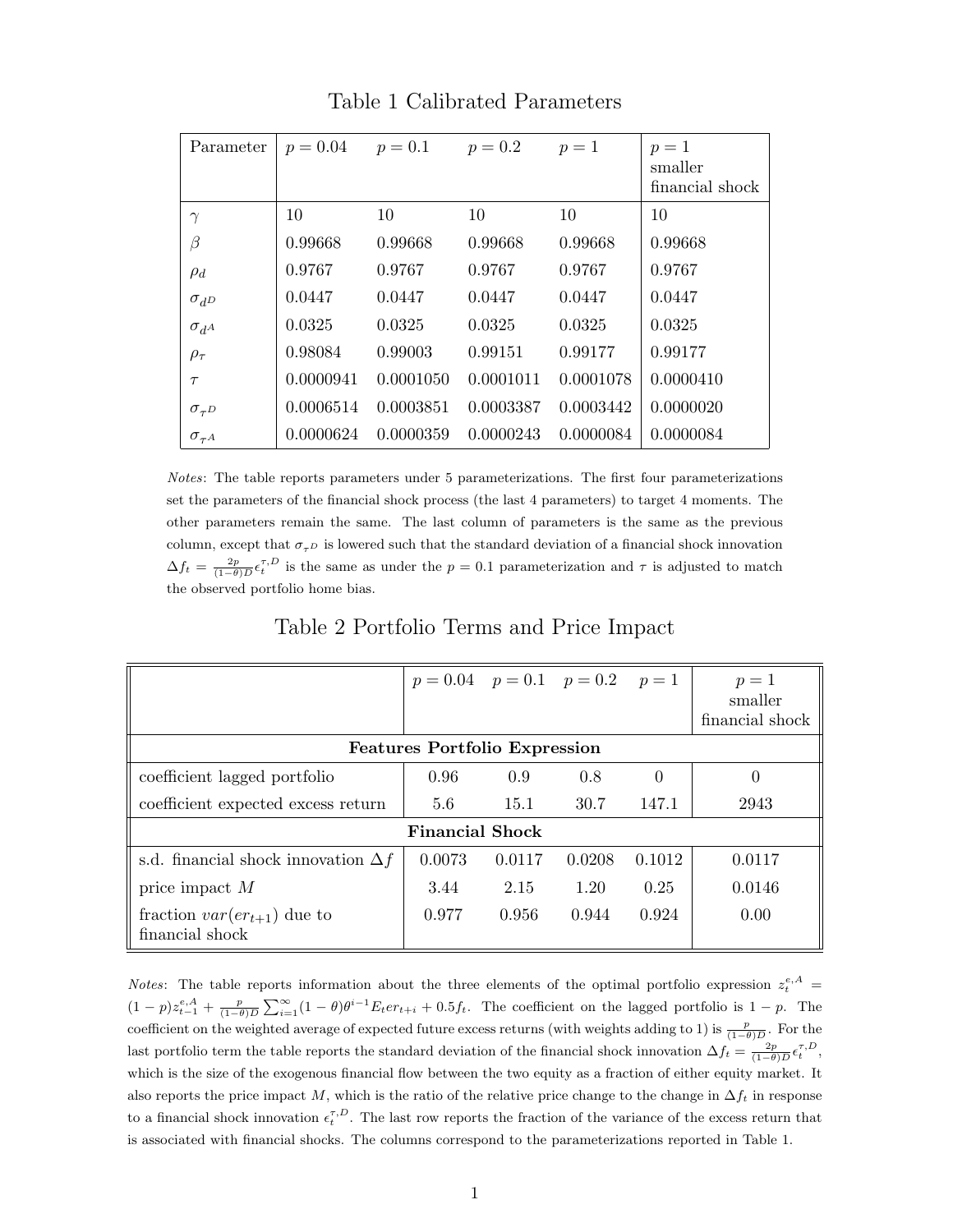|                                          | <b>DATA</b> | <b>MODEL</b>       |                         |                    |                    |                                     |  |  |
|------------------------------------------|-------------|--------------------|-------------------------|--------------------|--------------------|-------------------------------------|--|--|
|                                          |             | $p = 0.04$         | $p = 0.1$               | $p = 0.2$          | $p=1$              | $p=1$<br>smaller<br>financial shock |  |  |
| <b>STANDARD DEVIATIONS</b>               |             |                    |                         |                    |                    |                                     |  |  |
| $er_t$                                   | 0.0262      | 0.0257<br>(0.0014) | 0.0258<br>(0.0010)      | 0.0260<br>(0.0010) | 0.0262<br>(0.0011) | 0.0058<br>(0.0003)                  |  |  |
| $z^{e,A}_t$                              | 0.0297      | 0.0322<br>(0.0090) | 0.0266<br>(0.0080)      | 0.0247<br>(0.0080) | 0.0253<br>(0.0074) | 0.0052<br>(0.0019)                  |  |  |
| $\Delta z^{e,A}_t$<br>$\Delta z^{e,D}_t$ | 0.0046      | 0.0054<br>(0.0004) | 0.0052<br>(0.0004)      | 0.0050<br>(0.0003) | 0.0051<br>(0.0003) | 0.0015<br>(0.0003)                  |  |  |
|                                          | 0.0048      | 0.0047<br>(0.0008) | 0.0046<br>(0.0006)      | 0.0046<br>(0.0004) | 0.0046<br>(0.0002) | 0.0974<br>(0.0041)                  |  |  |
|                                          |             |                    | <b>AUTOCORRELATIONS</b> |                    |                    |                                     |  |  |
| $er_t$                                   | 0.0686      | 0.3765<br>(0.0559) | 0.1022<br>(0.0605)      | 0.0294<br>(0.0590) | 0.0181<br>(0.0601) | $-0.0039$<br>(0.0592)               |  |  |
| $z_t^{e,A}$                              | 0.9807      | 0.9828<br>(0.0107) | 0.9741<br>(0.0162)      | 0.9710<br>(0.0190) | 0.9721<br>(0.0182) | 0.9665<br>(0.0224)                  |  |  |
| $\Delta z^{e,A}_t$                       | 0.0971      | 0.3784<br>(0.0604) | 0.0968<br>(0.0729)      | 0.0170<br>(0.0690) | 0.0199<br>(0.0608) | $-0.0072$<br>(0.0692)               |  |  |
| $q_t^D$                                  | 0.9803      | 0.9826<br>(0.0103) | 0.9751<br>(0.0137)      | 0.9720<br>(0.0170) | 0.9729<br>(0.0175) | 0.9593<br>(0.0199)                  |  |  |
| CONTEMPORANEOUS CORRELATIONS             |             |                    |                         |                    |                    |                                     |  |  |
| $corr(\Delta d_t^D, er_t)$               | 0.2025      | 0.1155<br>(0.0602) | 0.2044<br>(0.0572)      | 0.2304<br>(0.0577) | 0.2351<br>(0.06)   | 0.9963<br>(0.0017)                  |  |  |
| $corr(\Delta d_t^D, \Delta z_t^{e, A})$  | 0.2709      | 0.1361<br>(0.0586) | 0.2001<br>(0.0572)      | 0.2286<br>(0.0578) | 0.2361<br>(0.0602) | 0.9375<br>(0.0854)                  |  |  |

Table 3 Data and Model Moments

Notes: Model moments and associated standard errors (in parentheses) are based on 1000 simulations of a 278 month period. Results are shown for the parameterizations reported in Table 1. In the last column the size of a one standard deviation of the financial shock innovation  $\Delta f_t$  is the same as under  $p = 0.1$ . Of the four targeted moments, the table only reports the standard deviations of the excess return and  $\Delta z_t^{e,D}$ , which are indicated in italics.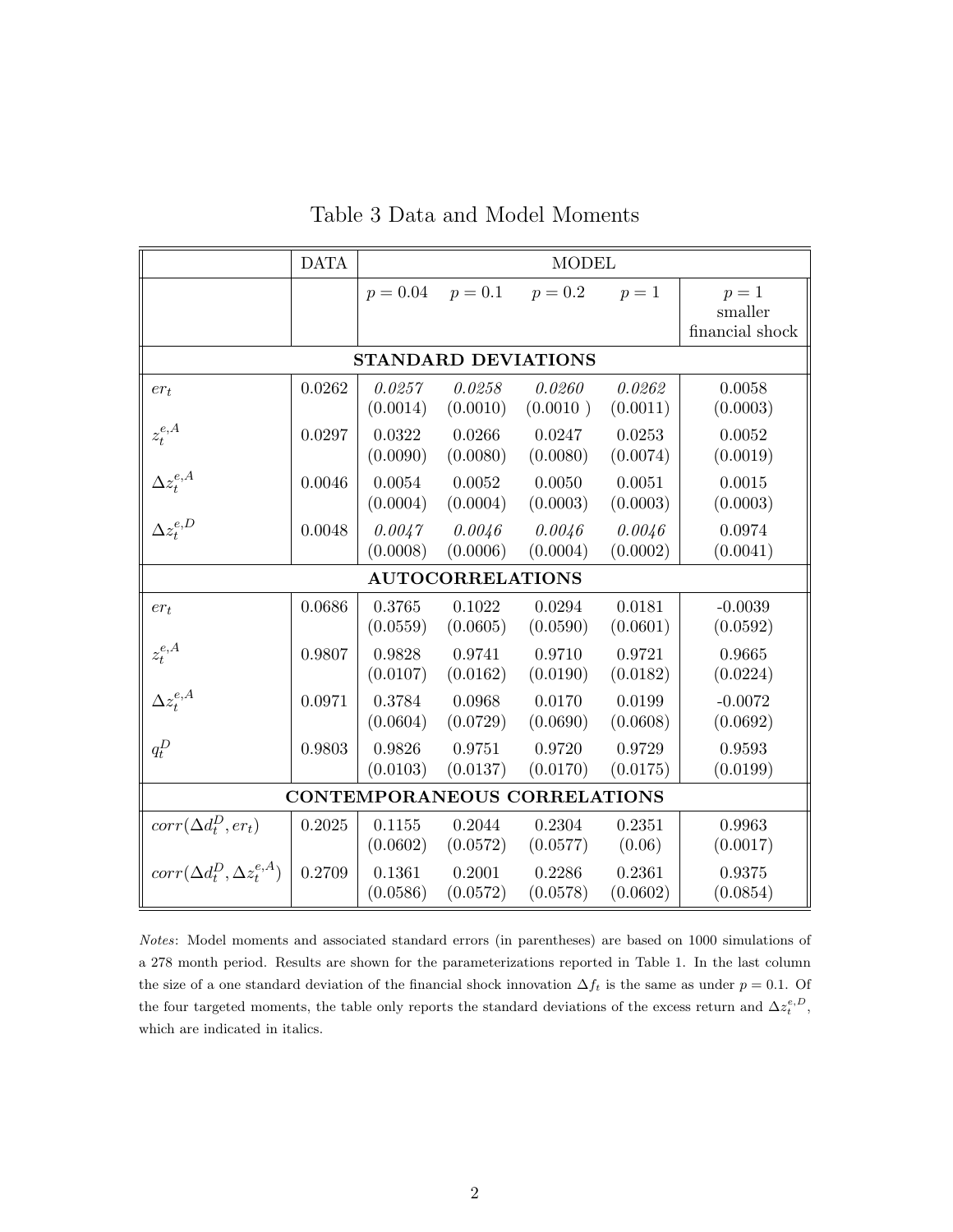|                                                                                                     | <b>DATA</b>           | <b>MODEL</b>                           |           |           |           |                                     |  |  |
|-----------------------------------------------------------------------------------------------------|-----------------------|----------------------------------------|-----------|-----------|-----------|-------------------------------------|--|--|
|                                                                                                     |                       | $p = 0.04$ $p = 0.1$ $p = 0.2$ $p = 1$ |           |           |           | $p=1$<br>smaller<br>financial shock |  |  |
| Predictability by Relative Dividend Yield                                                           |                       |                                        |           |           |           |                                     |  |  |
| $er_{t+1} = a_1(d_t^D - q_t^D)$                                                                     | 0.0066<br>(0.0020)    | 0.0078                                 | 0.0068    | 0.0066    | 0.0068    | 0.0000                              |  |  |
| $er_{t+1,t+3} = a_1(d_t^D - q_t^D)$                                                                 | 0.0185<br>(0.0038)    | 0.0297                                 | 0.0216    | 0.0201    | 0.0205    | 0.0000                              |  |  |
| $er_{t+1,t+12} = a_1(d_t^D - q_t^D)$                                                                | 0.0779<br>(0.0090)    | 0.1283                                 | 0.0849    | 0.0775    | 0.0764    | 0.0000                              |  |  |
| <b>Momentum and Reversal</b>                                                                        |                       |                                        |           |           |           |                                     |  |  |
| $\begin{array}{l} q_{t+3}^{D}-q_{t}^{D}=a_{1}(q_{t}^{D}-q_{t-1}^{D})\\ +a_{2}q_{t}^{D} \end{array}$ |                       |                                        |           |           |           |                                     |  |  |
| $a_1$                                                                                               | 0.1020<br>(0.0296)    | 0.5740                                 | 0.1158    | 0.0350    | 0.0046    | $-0.0034$                           |  |  |
| $a_2$                                                                                               | $-0.0290$<br>(0.0045) | $-0.0520$                              | $-0.0287$ | $-0.0260$ | $-0.0260$ | $-0.0513$                           |  |  |
| <b>Expected Excess Return</b>                                                                       |                       |                                        |           |           |           |                                     |  |  |
| s.d. theoretical $E(er)$                                                                            |                       | 0.0106                                 | 0.0035    | 0.0024    | 0.0024    | 0.0000                              |  |  |
| a.c. theoretical $E(er)$                                                                            |                       | 0.3980                                 | 0.5311    | 0.9527    | 0.9917    | 0.9985                              |  |  |
| s.d. regression-based $E(er)$                                                                       | 0.0042<br>(0.0011)    | 0.0105                                 | 0.0035    | 0.0024    | 0.0026    | 0.0000                              |  |  |
| a.c. regression-based $E(er)$                                                                       | 0.4814<br>(0.2020)    | 0.4335                                 | 0.5308    | 0.9470    | 0.9824    | 0.9223                              |  |  |

Table 4 Excess Return Predictability

Notes: Data moments are based on panel regressions for 73 countries, with standard errors in parenthesis. Model moments are population moments computed by simulating the model over 200,000 years. Results are shown for the parameterizations reported in Table 1.  $er_{t+1,t+i}$  stands for the excess return over the next i months. The theoretical  $E(er)$  stands for the expected excess return  $E_ter_{t+1}$  that can only be computed within the model. The regressionbased  $E(er)$  is the expected excess return based on the regression  $er_{t+1} = a_1er_t + a_2(d_t - q_t^D) + \epsilon_{t+1}$ . The standard error of the standard deviation and autocorrelation of the regression-based  $E(er)$  in the data is computed by sampling from the estimated joint distribution of  $(a_1, a_2)$ , computing the standard deviation and autocorrelation for each pair of parameters.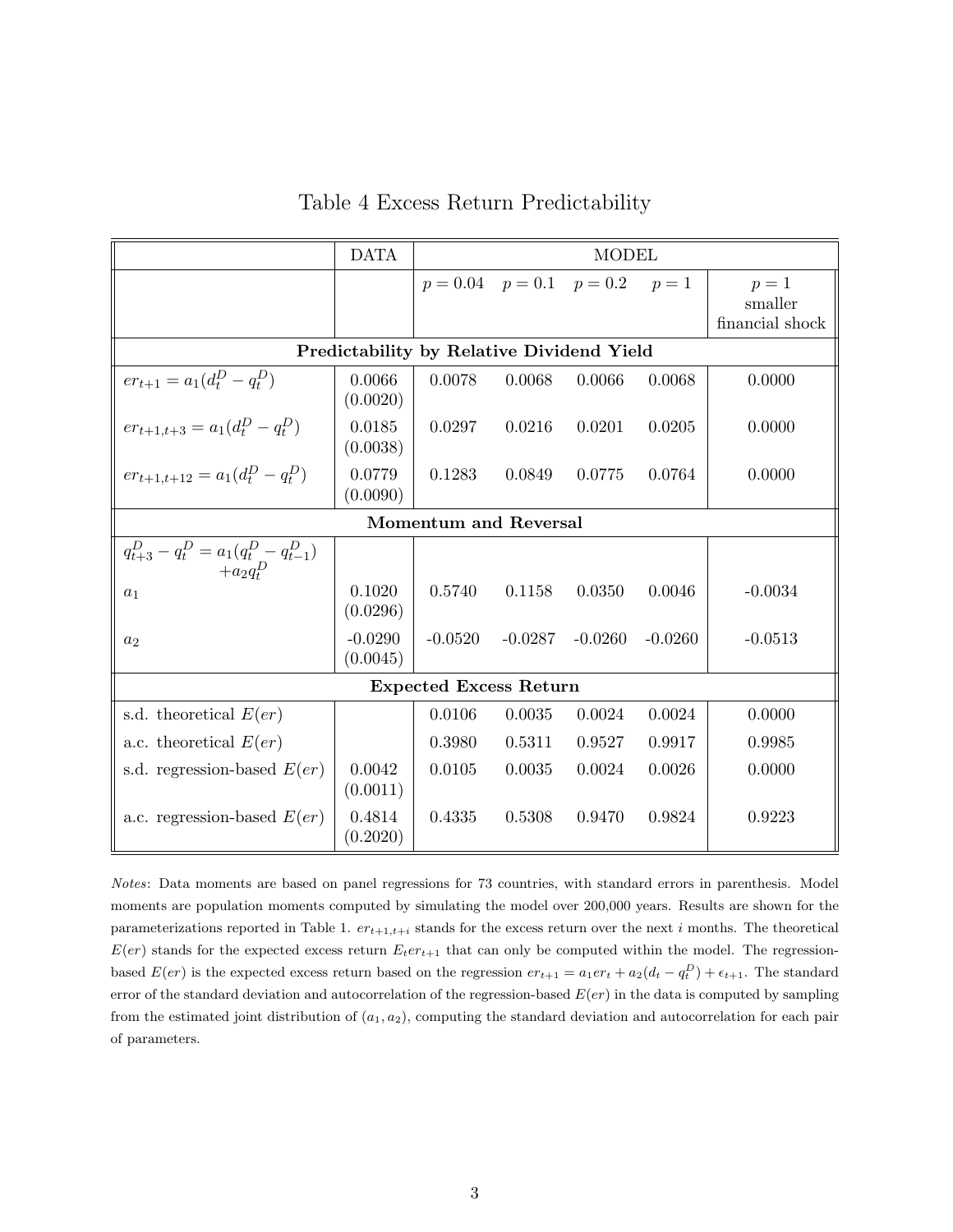## Figure 1 Impulse Response Functions



*Notes*: The charts show the impulse response functions of q<sup>D</sup> and z<sup>e,A</sup> in response to a one standard deviation increase in  $\varepsilon^{d,D}$  (dividend shock) and  $\varepsilon^{\varepsilon,D}$  (financial shock), starting from the symmetric steady state.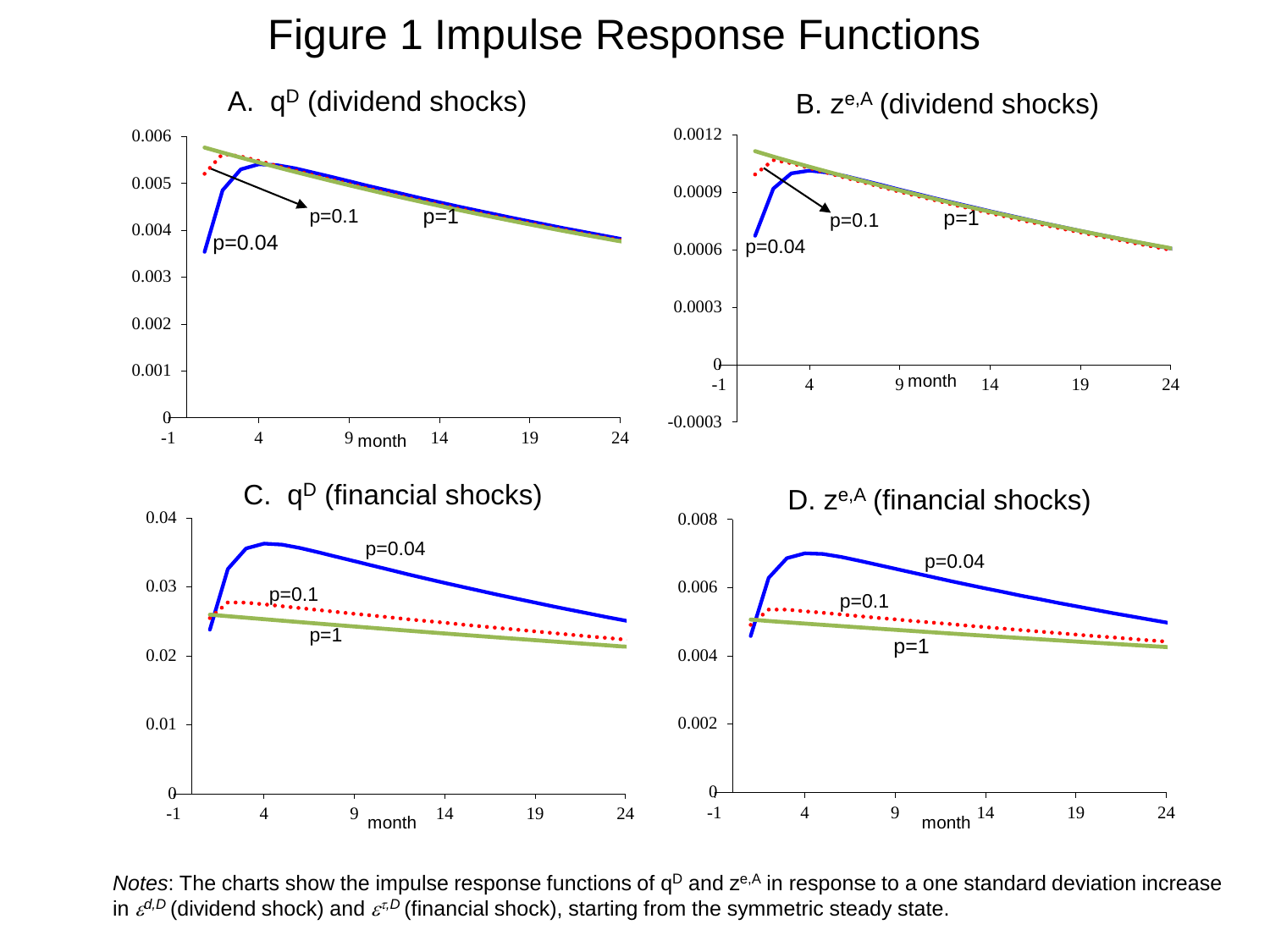# Figure 2 Impulse Response Expected Excess Return (Financial Shocks)

![](_page_48_Figure_1.jpeg)

*Notes*: Expected excess returns are computed from impulse response functions. Excess returns in the periods subsequent to the shock are expected excess returns. The chart shows the expected excess return over time in response to a one standard deviation financial shock innovation ετ*,D*.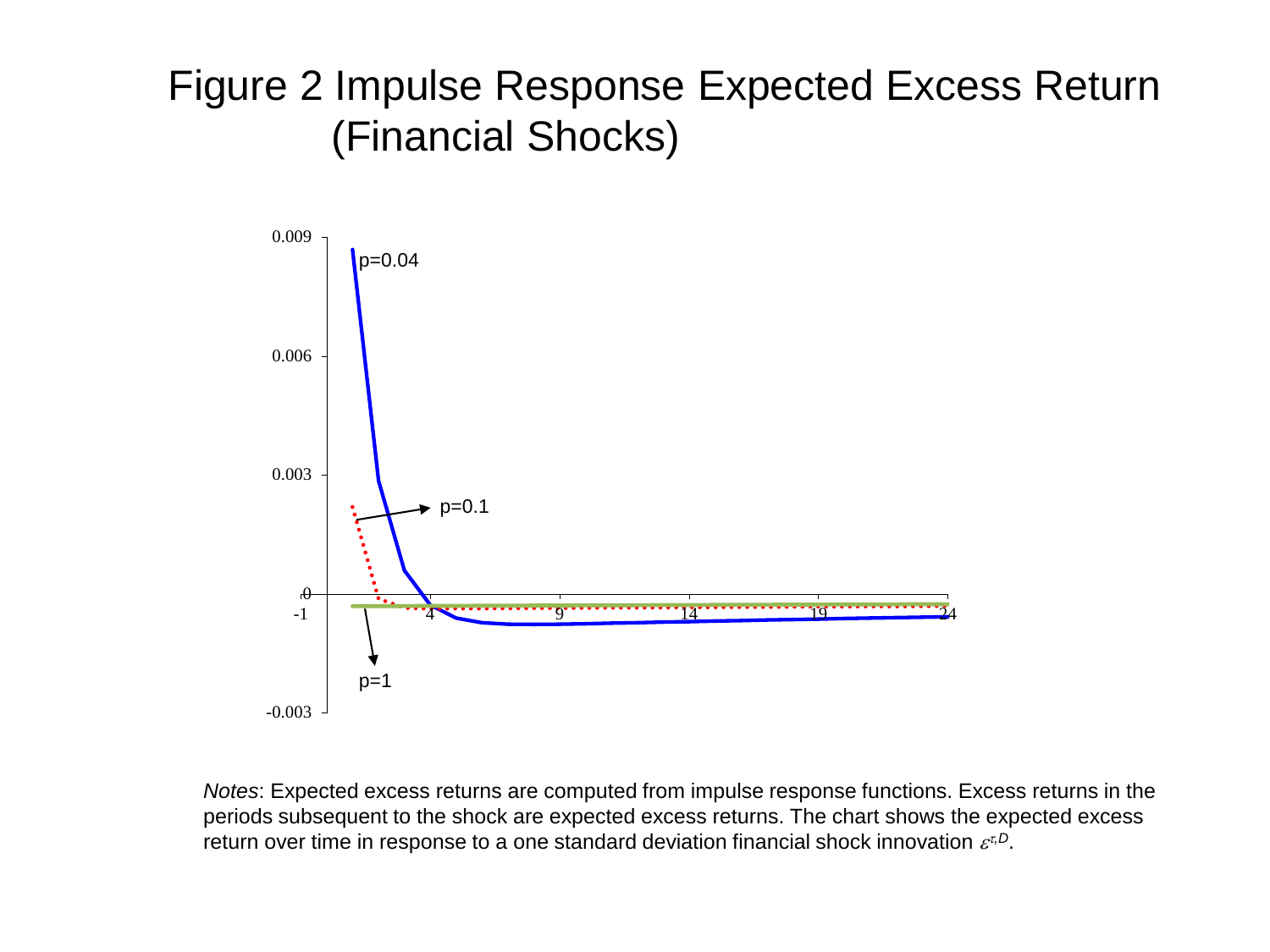## Figure A1 Approximation Optimal Portfolio\*

![](_page_49_Figure_1.jpeg)

\*The chart shows the global solution of the optimal portfolio based on a simulation over 278 months, as well as the approximation (34), without the hedge term  $h_t$ . The correlation between the global solution and the approximation is 0.976.